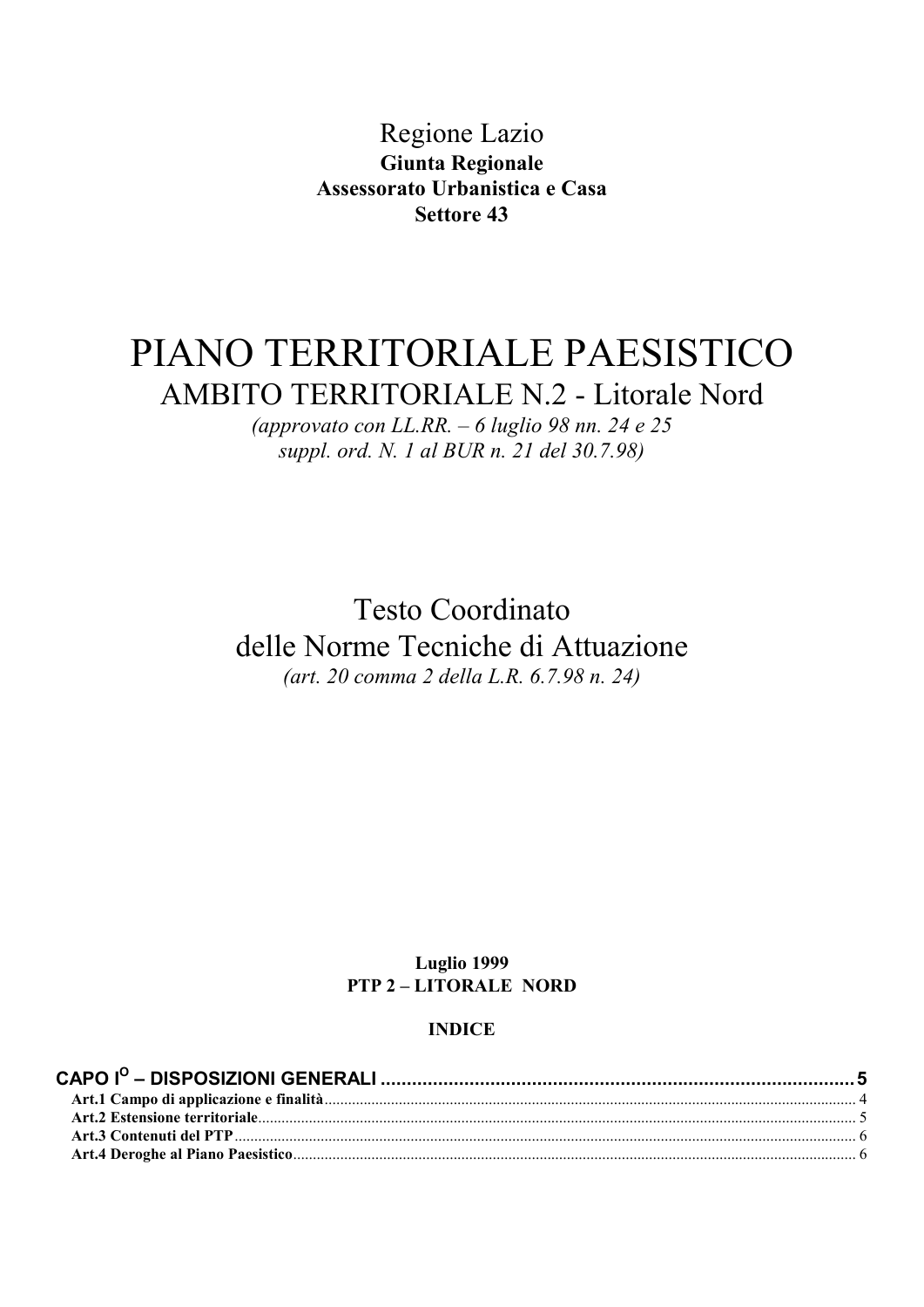| CAPO II <sup>o</sup> - MODALITA' DI TUTELA DEI BENI E DELLE AREE SOTTOPOSTI A VINCOLO                                                                                                                      |  |
|------------------------------------------------------------------------------------------------------------------------------------------------------------------------------------------------------------|--|
|                                                                                                                                                                                                            |  |
|                                                                                                                                                                                                            |  |
|                                                                                                                                                                                                            |  |
|                                                                                                                                                                                                            |  |
|                                                                                                                                                                                                            |  |
|                                                                                                                                                                                                            |  |
|                                                                                                                                                                                                            |  |
|                                                                                                                                                                                                            |  |
|                                                                                                                                                                                                            |  |
|                                                                                                                                                                                                            |  |
|                                                                                                                                                                                                            |  |
|                                                                                                                                                                                                            |  |
|                                                                                                                                                                                                            |  |
| Art.17 Classificazione delle aree sottopostea vincolo paesistico con provvedimento dell'aministrazione competente  18                                                                                      |  |
| NORME DI TUTELA PER I BENI DELLA PRIMA CLASSE: BENI DI TIPO A INCLUSI NELL'ART. 1 DELLA                                                                                                                    |  |
|                                                                                                                                                                                                            |  |
|                                                                                                                                                                                                            |  |
|                                                                                                                                                                                                            |  |
|                                                                                                                                                                                                            |  |
|                                                                                                                                                                                                            |  |
| Art.22 Beni A9 A10 A11 A12 - Aree archeologiche-Preesistenze archeologiche e monumentali-Acquedotti-Percorsi                                                                                               |  |
|                                                                                                                                                                                                            |  |
|                                                                                                                                                                                                            |  |
| NORME DI TUTELA DEI BENI DELLA PRIMA CLASSE: BENI DI TIPO B, SISTEMI COMPLESSI COSTITUITI DA                                                                                                               |  |
|                                                                                                                                                                                                            |  |
| Art.24 Beni B1 - Zone ad alto valore naturalistico e paesaggistico a vegetazione mista. Tutela orientata  19                                                                                               |  |
|                                                                                                                                                                                                            |  |
|                                                                                                                                                                                                            |  |
|                                                                                                                                                                                                            |  |
| NORME DI TUTELA DELLE ZONE DI TIPO C: ZONE URBANIZZATE E ZONE DI RIQUALIFICAZIONE                                                                                                                          |  |
| AMBIENTALE: PROTEZIONE DELLE VISUALI PANORAMICHE RISPETTO ALLA EDIFICAZIONE 24<br>Art.28 Zone C1 vincolate alle norme dell'attuale PRG o degli strumenti urbanistici attuativi vigenti. Tutela limitata 24 |  |
| Art.29 Zone C2 in cui è ammessa l'edificazione secondo il PRG o gli strumenti urbanistici vigenti con particolari                                                                                          |  |
|                                                                                                                                                                                                            |  |
|                                                                                                                                                                                                            |  |
|                                                                                                                                                                                                            |  |
| Art.32 Zona C5 di riqualificazione e salvaguardia dei caratteri vegetazionali e geomorfologici.Tutela orientata  27                                                                                        |  |
|                                                                                                                                                                                                            |  |
|                                                                                                                                                                                                            |  |
| CAPO IV° - ATTUAZIONE DEL PTP E NORME DI SALVAGUARDIA (L.R. N.24/98 - CAPO V)                                                                                                                              |  |
|                                                                                                                                                                                                            |  |
|                                                                                                                                                                                                            |  |
|                                                                                                                                                                                                            |  |
|                                                                                                                                                                                                            |  |
|                                                                                                                                                                                                            |  |

# CAPO V° - SISTEMI TERRITORIALI DI INTERESSE PAESISTICO - NORME PARTICOLARI.33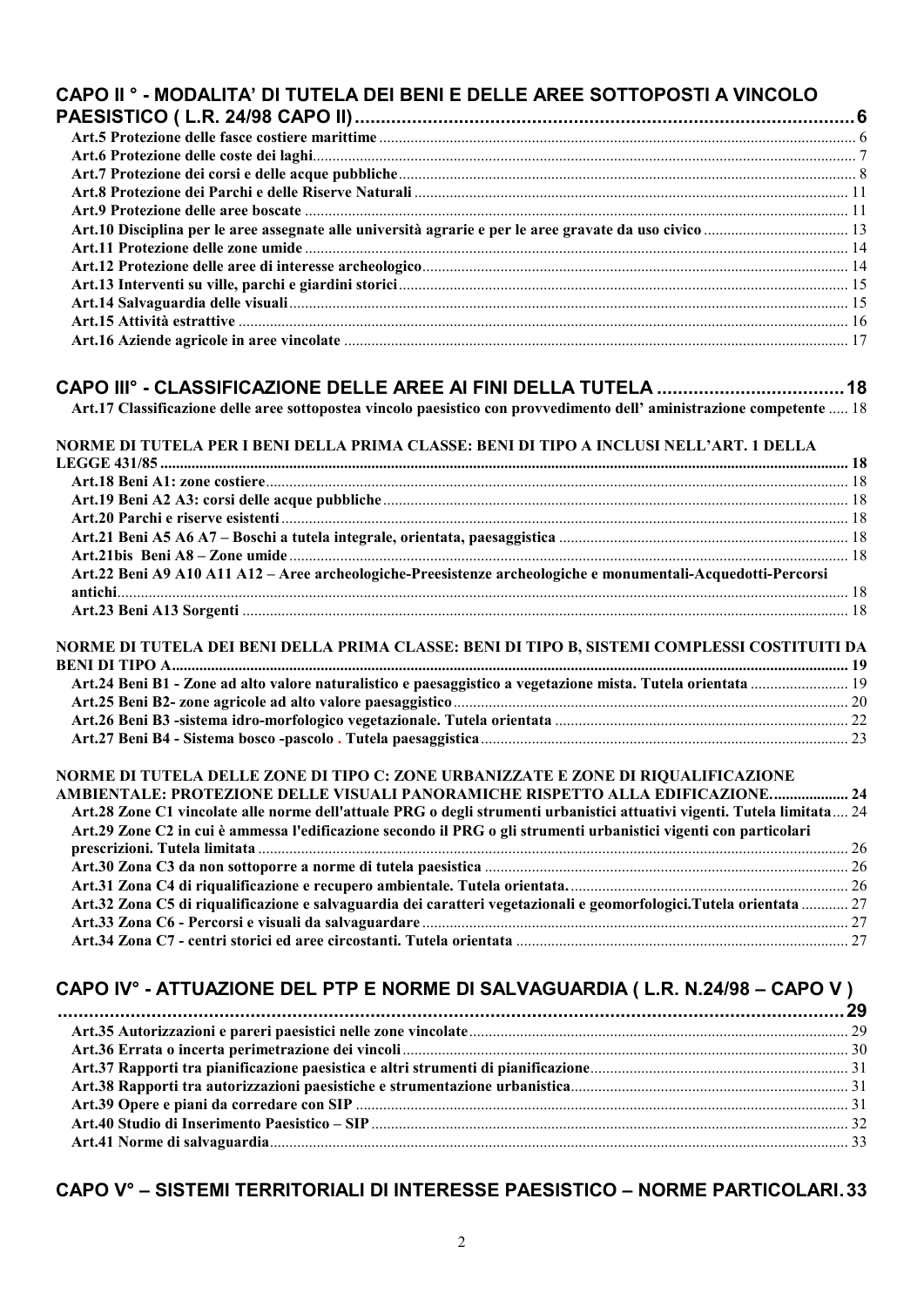| Art.46 Tutela dei beni C2 - Zone in cui e' ammessa l'edificazione secondo il PRG vigente con prescrizioni.  37 |  |
|----------------------------------------------------------------------------------------------------------------|--|
|                                                                                                                |  |
|                                                                                                                |  |
|                                                                                                                |  |
|                                                                                                                |  |
|                                                                                                                |  |
|                                                                                                                |  |
|                                                                                                                |  |
|                                                                                                                |  |
|                                                                                                                |  |
|                                                                                                                |  |
| Art.54 Tutela dei beni C2 - Zone in cui e' ammessa l'edificazione secondo il PRG vigente con prescrizioni 46   |  |
|                                                                                                                |  |
|                                                                                                                |  |
|                                                                                                                |  |

# ELENCO DEI BENI E DELLE AREE INDIVIDUATI NELLE TAVOLE E1, E3 (ALLEGATO EN7.1)

| PREESISTENZE ARCHEOLOGICHE E MONUMENTALI NEL COMUNE DI MONTEROMANO 60 |  |
|-----------------------------------------------------------------------|--|
|                                                                       |  |
|                                                                       |  |
|                                                                       |  |
|                                                                       |  |
|                                                                       |  |
|                                                                       |  |
|                                                                       |  |
|                                                                       |  |
|                                                                       |  |
|                                                                       |  |

ALLEGATO - Circolare in merito all'individuazione delle zone agricole analoghe da applicare in regime di salvaguardia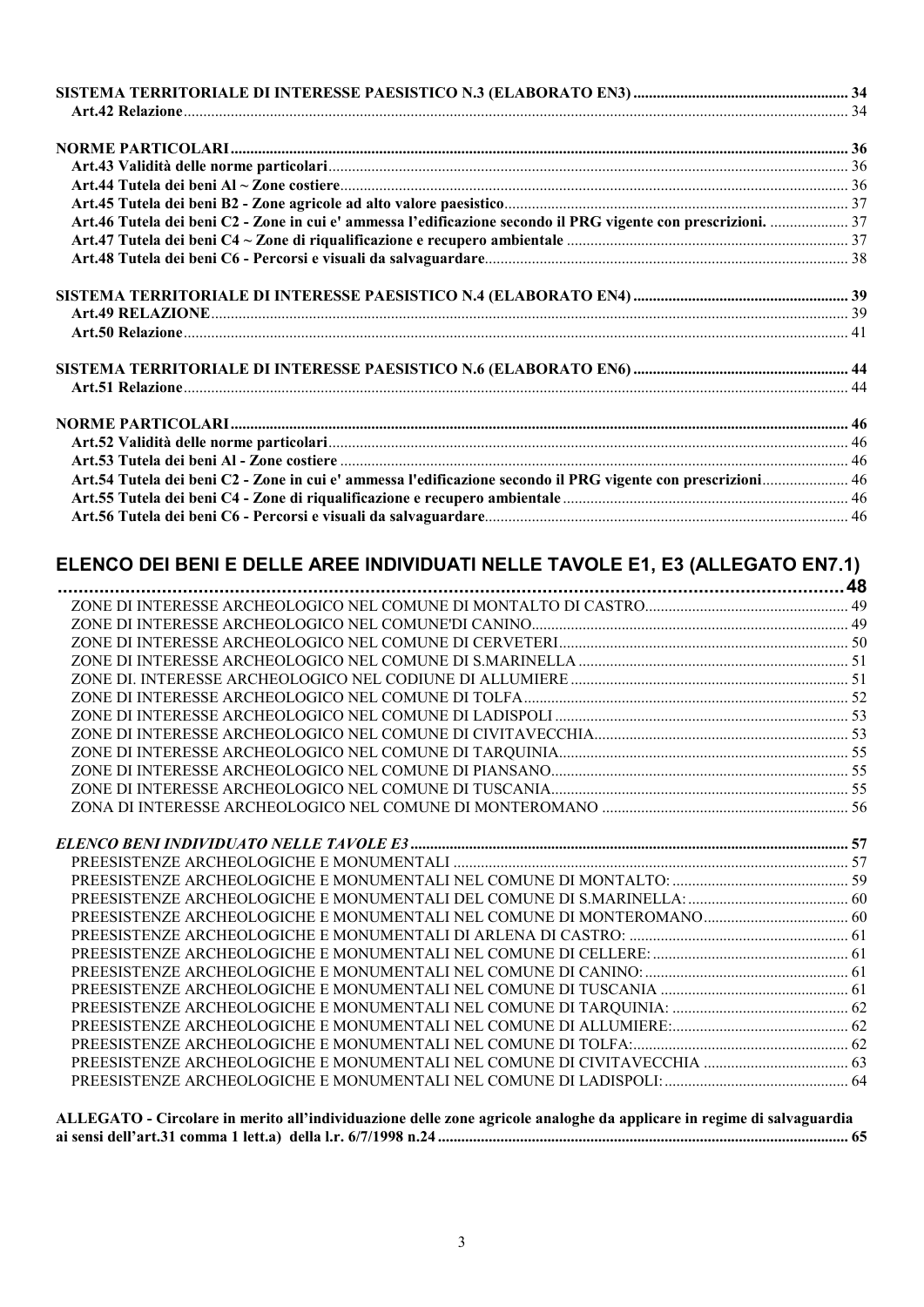# **CAPO Iº - DISPOSIZIONI GENERALI**

# Art.1 Campo di applicazione e finalità

Le presenti norme attuano gli obiettivi generali della legge 431 del 1985 all'interno dell'ambito territoriale n. 2 della Regione Lazio; esse tendono a proteggere e valorizzare l'insieme dei valori paesistici naturali e archeologici vincolati e notificati dallo Stato e dalla Regione, nonché l'insieme dei valori diffusi sui quali i vincoli agiscono "ope legis".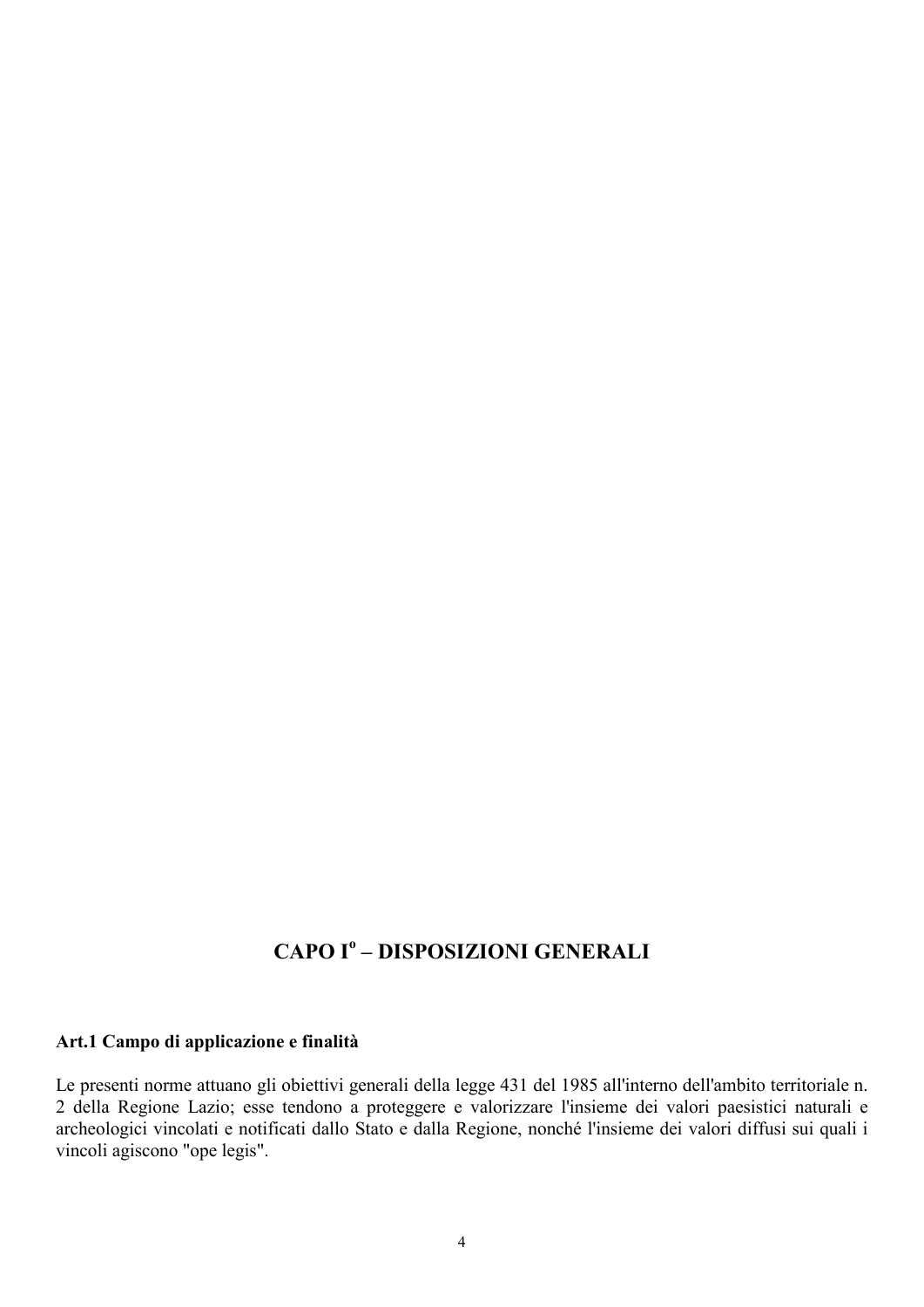Il presente PTP si applica, ai sensi dell'art.19 della l.r. 24/98, limitatamente alle aree ed ai beni dichiarati di notevole interesse pubblico ai sensi della 1. 1497/1939 e a quelli sottoposti a vincolo paesistico ai sensi degli articoli 1, 1 ter ed 1 quinquies della 1. 431/1985.

Nelle aree interessate da una sovrapposizione di vincoli relativi ai beni diffusi di cui alla l. 431/1985 e alle aree dichiarate di notevole interesse pubblico ai sensi della 1, 1497/1939 si applicano entrambe le norme, se compatibili: in caso di contrasto, prevale la più restrittiva.

## Art.2 Estensione territoriale

Le presenti norme riguardano parzialmente o integralmente il territorio dei Comuni di:

|                      |    | Canino          |
|----------------------|----|-----------------|
| 1 Ladispoli          |    | 8 Tessennano    |
| 2 Cerveteri          | 9  | Arlena          |
| 3 S. Marinella       | 10 | Piansano        |
| 4 Civitavecchia      |    | 11 Tuscania     |
| 5 Tarquinia          |    | 12 Monte Romano |
| 6 Montalto di Castro | 13 | Cellere         |

Ai fini del Piano Paesistico il territorio è suddiviso in Sistemi territoriali di interesse paesistico (v. capo V)

Tali sistemi sono:

| Sistema $n^{\circ}$ 3: | Costa dei comuni di Ladispoli, Cerveteri, S Marinella, Civitavecchia                          |  |  |
|------------------------|-----------------------------------------------------------------------------------------------|--|--|
| Sistema $n^{\circ}$ 4: | Tolfa e Monti Ceriti (Comuni di Allumiere, Tolfa, Civitavecchia, Cerveteri e S.<br>Marinella) |  |  |
| Sistema $n^{\circ}$ 5  | Corso del Marta, Comuni di Tarquinia, Tuscania, Monte Romano                                  |  |  |
| Sistema n° 6           | Corso del Fiora e litorale viterbese, Comuni di Tarquinia, Montalto, Canino                   |  |  |

All'interno di tali Sistemi di Interesse Paesistico si individuano i Sub-Ambiti di Piano, costituiti dalle aree perimetrate dalle dichiarazioni di notevole interesse pubblico, aggregate per sistema.

Esse sono:

Sistema n. 3: Sub-ambito n. 4: Litorale Nord della Provincia di Roma Sistema n 4: Sub-ambito n 5: Ceri

Sub-ambito no 6: Cerveteri

Sub-ambito  $n^{\circ}$  7: Tolfa

Sistema n. 5: Sub-ambito no 8: Tarquinia Sub-ambito no 9: Tuscania

Sistema n 6: Sub-ambito no 10: Litorale della Provincia di Viterbo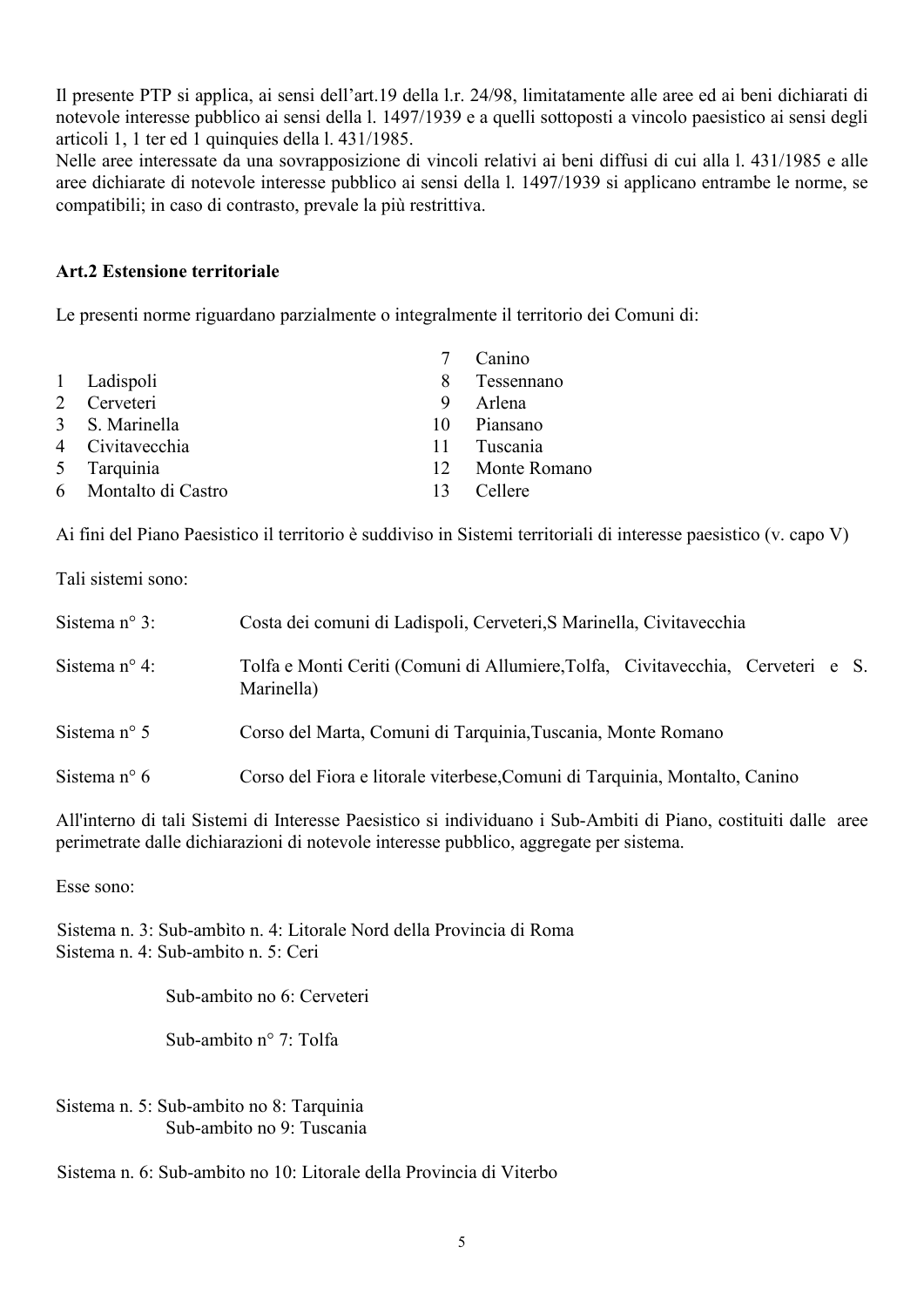Sub-ambito no 11: Fiume Fiora e Vulci.

# **Art.3 Contenuti del PTP**

IL PTP Ambito territoriale n 2 "Litorale nord" è costituito

Dalle presenti norme tecniche come modificate dalle ll.rr. n.24 e 25 del 30/7/1998 e dalla l.r. n.6 del  $a)$  $7/6/1999$ 

 $E/N$  7 1

- $b)$ dai seguenti elaborati grafici indicati negli elenchi di cui all'allegato B1 della legge regionale n.24 del 6 luglio 1998:
	- 1) le tavole in scala 1:25.000 a carattere analitico e ricognitivo contenenti la graficizzazione dei vincoli di cui alle ll. 1497/1939 e 431/1985: Tavole E1/1,2,3,4,5,6,7;
	- 2) le tavole in scala 1:25.000 e/o 1:10.000 contenenti le classificazioni delle aree ai fini della tutela: Tavole E3/1,2,3,4,5,6,7;
	- 3) elaborati grafici concernenti aspetti di dettaglio: Tavole E/3E,F.

Quando una parte del territorio è trattata con tavole di dettaglio le indicazioni di queste sono prevalenti rispetto a quelle contenute nelle tavole generali (1 :25.000).

#### Art.4 Deroghe al Piano Paesistico

Per le grandi opere di cui all'articolo 81 del D.P.R. 24 luglio 1977 n° 616 e per gli interventi che siano previsti negli strumenti di pianificazione aventi efficacia di PTC è possibile derogare alle prescrizioni del presente piano paesistico previo esperimento del SIP di cui agli artt.39 e 40 delle presenti norme quando non sottoposte alla procedura di VIA

# CAPO II ° - MODALITA' DI TUTELA DEI BENI E DELLE AREE SOTTOPOSTI A VINCOLO PAESISTICO (L.R. 24/98 CAPO II)

## Art.5 Protezione delle fasce costiere marittime

 $\mathbf{1}$ . Sono sottoposti a vincolo paesistico ai sensi dell'articolo 82, quinto comma, lettera a), del d.p.r. 616/1977 i territori costieri compresi in una fascia della profondità di 300 metri dalla linea di battigia, anche per i terreni elevati sul mare, di seguito denominata fascia di rispetto; il vincolo di cui al presente comma non si applica alle zone A, B e – limitatamente alle parti ricomprese nei piani pluriennali di attuazione – alle altre zone, come delimitate negli strumenti urbanistici ai sensi del D.M. 2/4/1968, n. 1444, e, nei comuni sprovvisti di tali strumenti, ai centri edificati perimetrati ai sensi dell'articolo 18 della legge 22/10/1971, n.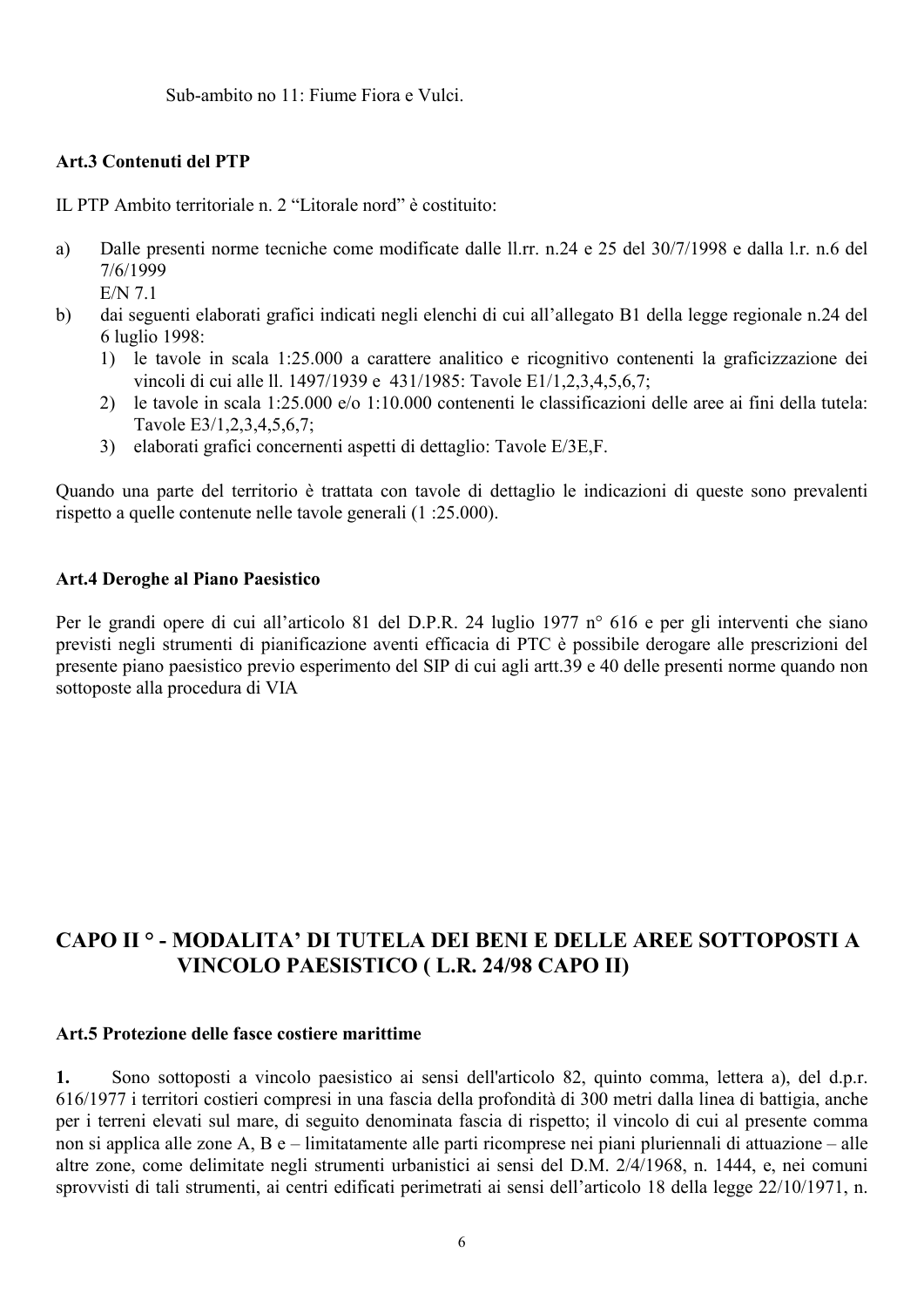865. Ai fini delle suddette verifiche urbanistiche si fa riferimento agli strumenti urbanistici e/o alle perimetrazioni vigenti anteriormente al 7/9/85, data di entrata in vigore della 1.8/8/85 n. 431.

La Carta Tecnica regionale in scala 1:10.000 costituisce il riferimento cartografico per  $2.$ l'individuazione della fascia di rispetto di cui al comma 1; qualora la suddetta Carta non sia sufficiente, si fa ricorso a rilievi aerofotogrammetrici esistenti di maggior dettaglio.

Nella fascia di rispetto di cui al comma 1 l'indice di edificabilità territoriale è stabilito in 0,001  $3.$ mc/mq., ivi compresa l'edificazione esistente, e non concorre alla determinazione della cubatura realizzabile su altre zone facenti parte di un medesimo comparto insediativo.

 $\overline{4}$ . Le disposizioni di cui al presente articolo non si applicano nei centri abitati perimetrati ai sensi della legge regionale 2 luglio 1974, n. 30 e successive modificazioni, e nelle zone individuate con la lettera "B" nelle planimetrie allegate alla legge regionale 10 agosto 1984, n. 49.

 $5.$ Ad eccezione delle aree sottoposte a vincolo ai sensi della 1. 1497/1939 con provvedimento dell'amministrazione competente, nelle quali la classificazione per zona prevista dai PTP o dal PTPR e la relativa normativa espressamente lo vieti, sono consentite esclusivamente le opere destinate a piccoli attracchi, alle attrezzature balneari, ai campeggi e a modeste strutture sanitarie e/o di soccorso nonché ai servizi strettamente indispensabili per la loro fruizione.

6. I manufatti di cui al comma 5 debbono salvaguardare le preesistenze naturalistiche, avere preferibilmente carattere precario e non possono, comunque, consistere in opere murarie.

In attesa dell'approvazione dello specifico piano di settore per le coste, i manufatti di cui al comma 5,  $7<sub>1</sub>$ ad eccezione dei piccoli attracchi, possono essere consentiti solo in ambiti circoscritti attrezzati a finalità turistiche, previsti nei piani regolatori o in apposite varianti ad essi...

8. Nella fascia di rispetto di cui al comma 1 comunque classificata nei PTP o nel PTPR sono consentite piccole attrezzature a carattere provvisorio limitate alla balneazione e al ristoro. L'ente preposto alla tutela del vincolo subordina la relativa autorizzazione all'adozione da parte dei comuni di un piano di utilizzazione dell'arenile.

9. Previo parere dell'organo preposto alla tutela del vincolo, sono consentite deroghe per le opere pubbliche, per le attrezzature portuali, per le opere strettamente necessarie alle attrezzature dei parchi, o per modeste opere connesse alla ricerca e allo studio dei fenomeni naturali che interessano le coste, i mari e la fauna marina, per le opere idriche e fognanti, opere tutte la cui esecuzione deve essere necessariamente localizzata nei territori costieri, nonché per le opere destinate all'allevamento ittico ed alla molluschicoltura. I progetti delle opere di cui al presente comma sono corredati dello studio di inserimento paesistico, di seguito denominato SIP, di cui agli articoli 39 e 40.

# Art.6 Protezione delle coste dei laghi

Ai sensi dell'articolo 82, quinto comma, lettera b), del d.p.r 616/1977 sono sottoposti a vincolo 1. paesistico i territori contermini ai laghi compresi in una fascia della profondità di 300 metri dalla linea di battigia, anche per i territori elevati sui laghi, di seguito denominata fascia di rispetto; il vincolo di cui al presente comma non si applica alle zone A, B e – limitatamente alle parti ricomprese nei piani pluriennali di attuazione – alle altre zone, come delimitate negli strumenti urbanistici ai sensi del D.M. 2/4/1968, n. 1444, e, nei comuni sprovvisti di tali strumenti, ai centri edificati perimetrati ai sensi dell'articolo 18 della legge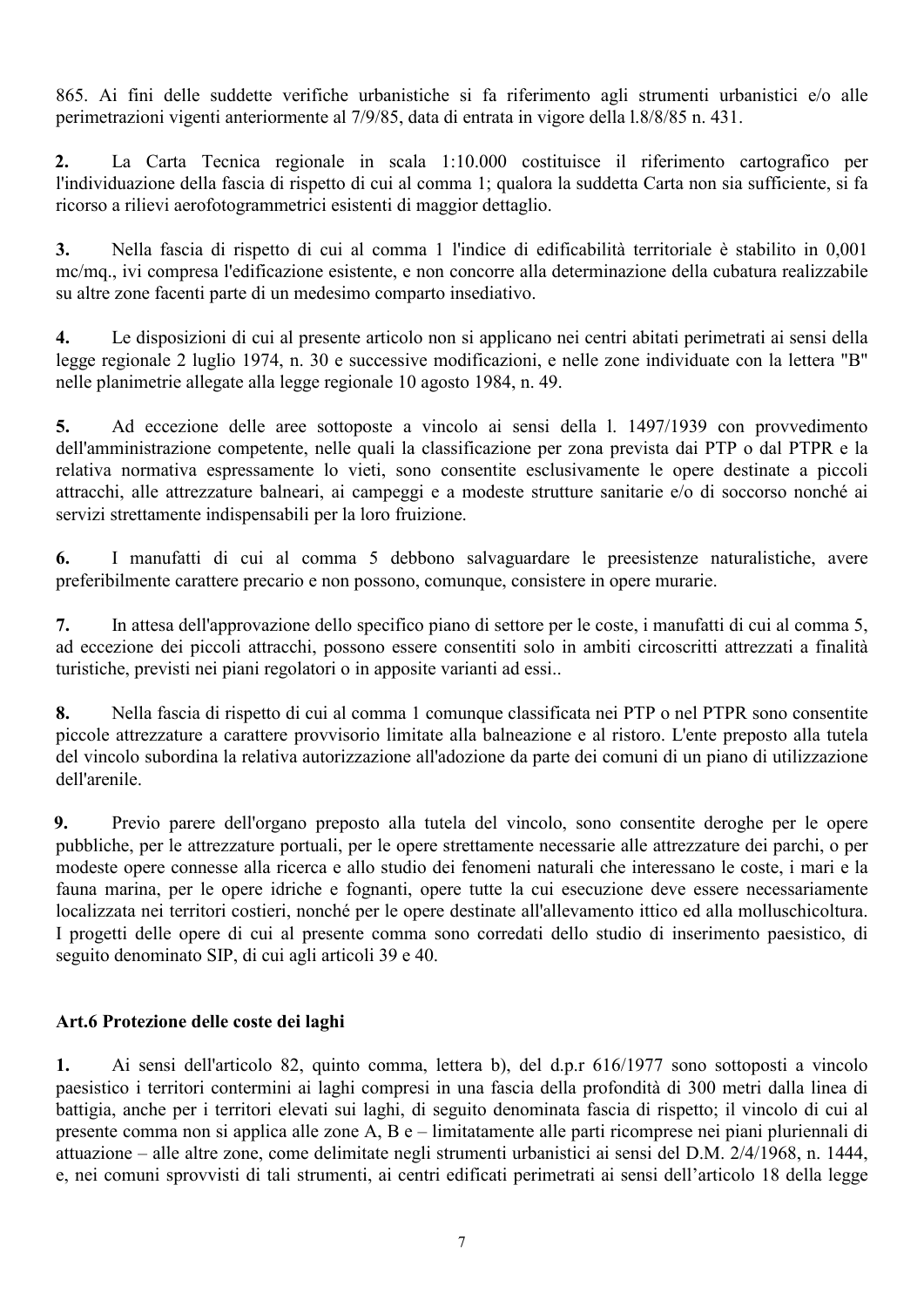22/10/1971, n. 865. Ai fini delle suddette verifiche urbanistiche si fa riferimento agli strumenti urbanistici e/o alle perimetrazioni vigenti anteriormente al 7/9/85, data di entrata in vigore della 1.8/8/85 n. 431.

Nella categoria di beni paesistici di cui al comma 1 rientrano sia i laghi di origine naturale, compresi  $2.$ quelli originati da sorgenti, sia gli invasi e sbarramenti artificiali aventi carattere perenne.

 $3.$ Il riferimento cartografico da tenere presente per l'individuazione certa della fascia di rispetto di cui al comma 1 è dato dalle mappe catastali; qualora le suddette mappe non risultino corrispondenti allo stato dei luoghi si fa ricorso alla Carta Tecnica regionale o ad eventuali rilievi di maggior dettaglio.

 $\overline{4}$ . Nella fascia di rispetto di cui al comma 1 l'indice di edificabilità territoriale è stabilito in 0,001 mc/mq., ivi compresa l'edificazione esistente, e non concorre alla determinazione della cubatura realizzabile su altre zone facenti parte di un medesimo comparto insediativo.

 $5.$ Le presenti disposizioni non si applicano nei centri abitati perimetrati ai sensi della l.r. 30/1974 e successive modificazioni.

Ad eccezione delle aree sottoposte a vincolo ai sensi della 1. 1497/1939, con provvedimento 6. dell'amministrazione competente, nelle quali aree la classificazione per zona prevista dal presente PTP e la relativa normativa espressamente lo vieti, sono consentite esclusivamente le opere destinate a piccoli attracchi, alle attrezzature balneari, ai campeggi ed ai servizi strettamente indispensabili per la loro fruizione.

 $7.$ I manufatti di cui al comma 6 debbono salvaguardare le preesistenze naturalistiche e avere carattere precario.

8. I manufatti di cui al comma 6, ad eccezione dei piccoli attracchi, sono consentiti solo in ambiti circoscritti attrezzati a finalità turistiche previsti nei piani regolatori o in apposite varianti ad essi purché compatibili con le previsioni del presente PTP, nelle more dell'approvazione delle previsioni urbanistiche di cui al presente comma, l'autorizzazione paesistica può essere rilasciata solo per opere di carattere provvisorio, con durata della autorizzazione da definire dall'ente preposto alla tutela del vincolo.

9. Per le opere pubbliche, le opere strettamente necessarie per le attrezzature dei parchi, le opere idriche e fognanti la cui esecuzione debba essere necessariamente localizzata nei territori contermini ai laghi nonché per le opere destinate all'allevamento ittico sono consentite deroghe, previo parere dell'organo preposto alla tutela del vincolo. I progetti delle opere di cui al presente comma sono corredati del SIP di cui agli articoli 39 e 40 delle presenti norme.

Nelle aree in cui la classificazione attribuita dal presente PTP ai fini della tutela prevede possibilità di 10. trasformazione diversa da quella di cui ai commi 4, 6, 7, 8 e 9, le trasformazioni stesse vanno subordinate alla formazione dei piani urbanistici attuativi di cui all'articolo 39, comma 1, lettera b) delle presenti norme con prevalente obiettivo di recupero dei manufatti esistenti.

# Art.7 Protezione dei corsi e delle acque pubbliche

 $\mathbf{1}$ . Ai sensi dell'articolo 82, quinto comma, lettera c), del d.p.r. 616/1977 sono sottoposti a vincolo paesistico i fiumi, i torrenti ed i corsi d'acqua iscritti negli elenchi di cui al testo unico delle disposizioni di legge sulle acque ed impianti elettrici, approvato con regio decreto 11 dicembre 1933, n. 1775, e le relative sponde o piede degli argini per una fascia di 150 metri ciascuna, di seguito denominata fascia di rispetto; il vincolo di cui al presente comma non si applica alle zone A, B e – limitatamente alle parti ricomprese nei piani pluriennali di attuazione – alle altre zone, come delimitate negli strumenti urbanistici ai sensi del D.M.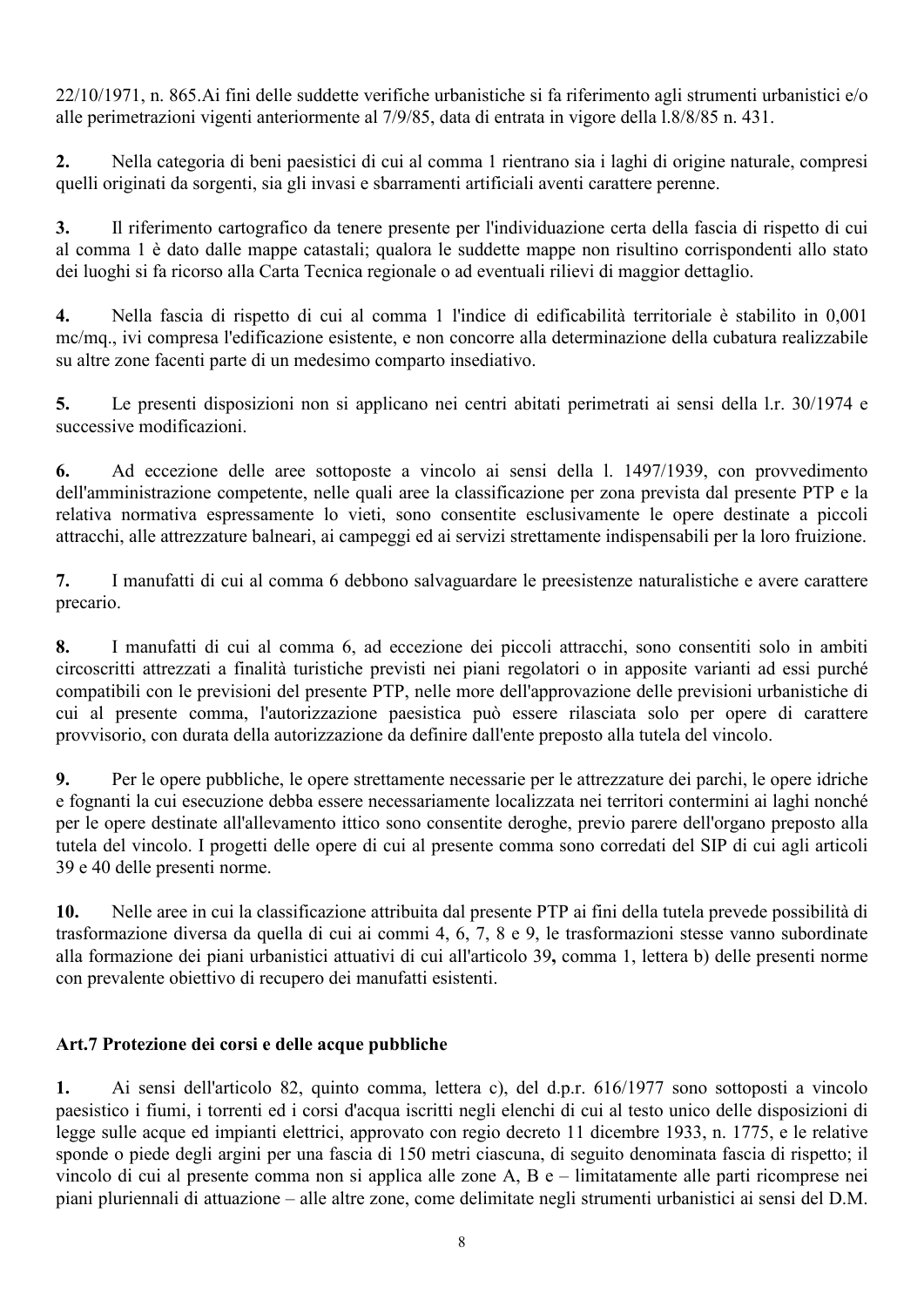2/4/1968, n. 1444, e, nei comuni sprovvisti di tali strumenti, ai centri edificati perimetrati ai sensi dell'articolo 18 della legge 22/10/1971, n. 865. Ai fini delle suddette verifiche urbanistiche si fa riferimento agli strumenti urbanistici e/o alle perimetrazioni vigenti anteriormente al 7/9/85, data di entrata in vigore della 1.8/8/85 n. 431.

 $2.$ Nella categoria di beni paesistici di cui al comma 1 rientrano i corsi d'acqua iscritti negli elenchi delle acque pubbliche riportati nelle Gazzette ufficiali relativi ai cinque capoluoghi di provincia della Regione; sono inoltre da tutelare ai fini paesistici tutte le sorgenti iscritte negli elenchi delle acque pubbliche individuate con le modalità del presente articolo.

 $3<sub>1</sub>$ Fino alla data di approvazione del PTPR di cui all'articolo 21 della legge regionale n. 24 del 06/07/1998, la Giunta regionale con propria deliberazione può procedere all'esclusione, ai soli fini del vincolo paesistico ai sensi dell'articolo 1 quater della 1.431/1985, dei corsi d'acqua iscritti negli elenchi delle acque pubbliche previsti dal r.d. 1775/1933.

 $\overline{4}$ . Il riferimento cartografico per l'individuazione della fascia di rispetto è costituito dalle mappe catastali; qualora le suddette mappe non risultino corrispondenti allo stato dei luoghi si fa ricorso alla Carta Tecnica regionale o a rilievi aerofotogrammetrici in scala non inferiore a 1:5.000.

 $5<sub>1</sub>$ In tutto il territorio regionale è fatto divieto di procedere all'intubazione dei corsi d'acqua sottoposti a vincolo; è ammessa l'intubazione, per tratti non eccedenti i 20 metri e non ripetibile a distanze inferiori ai metri 300, di corsi d'acqua pur vincolati ma di rilevanza secondaria, previa autorizzazione di cui all'articolo 7 della l. 1497/1939. Sono fatti salvi i tratti già intubati con regolare autorizzazione alla data di entrata in vigore della l.r. 24/98.

I corsi d'acqua e le relative fasce di rispetto debbono essere mantenuti integri e inedificati per una 6. profondità di metri 150 per parte; nel caso di canali e collettori artificiali, la profondità delle fasce da mantenere integre ed inedificate si riduce a metri 50.

Fino alla data di entrata in vigore della 1, 431/1985, la limitazione di cui al comma 6 non si applica 7. nelle zone omogenee A e B, di cui al decreto del ministro dei lavori pubblici 2 aprile 1968, come delimitate dagli strumenti urbanistici approvati alla data di adozione del presente PTP o, nel caso di comuni sprovvisti di tali strumenti, nei centri edificati perimetrati alla data di adozione dei PTP medesimo, ai sensi dell'articolo 18 della legge 22 ottobre 1971, n. 865, o nei centri abitati delimitati ai sensi dell'articolo 17 della legge 6 agosto 1967, n. 765.

Per le zone C, D ed F, di cui al decreto ministeriale 2 aprile 1968, come delimitate dagli strumenti 8. urbanistici approvati alla data di adozione del presente PTP, ogni modifica allo stato dei luoghi nelle fasce di rispetto è subordinata alle seguenti condizioni:

- mantenimento di una fascia di inedificabilità di metri 50 a partire dall'argine; a)
- $b)$ comprovata esistenza di aree edificate contigue:
- assenza di altri beni di cui all'articolo 1 della 1 431/1985  $c)$

Nelle fasce di rispetto è fatto obbligo di mantenere lo stato dei luoghi e la vegetazione ripariale 9. esistente; fatto salvo quanto previsto al comma 14 ter; gli interventi di cui ai commi successivi devono prevedere una adeguata sistemazione paesistica coerente con i caratteri morfologici e vegetazionali propri dei luoghi.

 $10.$ L'indice di edificabilità attribuito alle fasce di rispetto individuate ai sensi dei commi precedenti concorre ai fini del calcolo della cubatura realizzabile nel medesimo comparto insediativo o nello stesso lotto di terreno, fermo restando l'obbligo di costruire al di fuori di esse. L'indice attribuito é: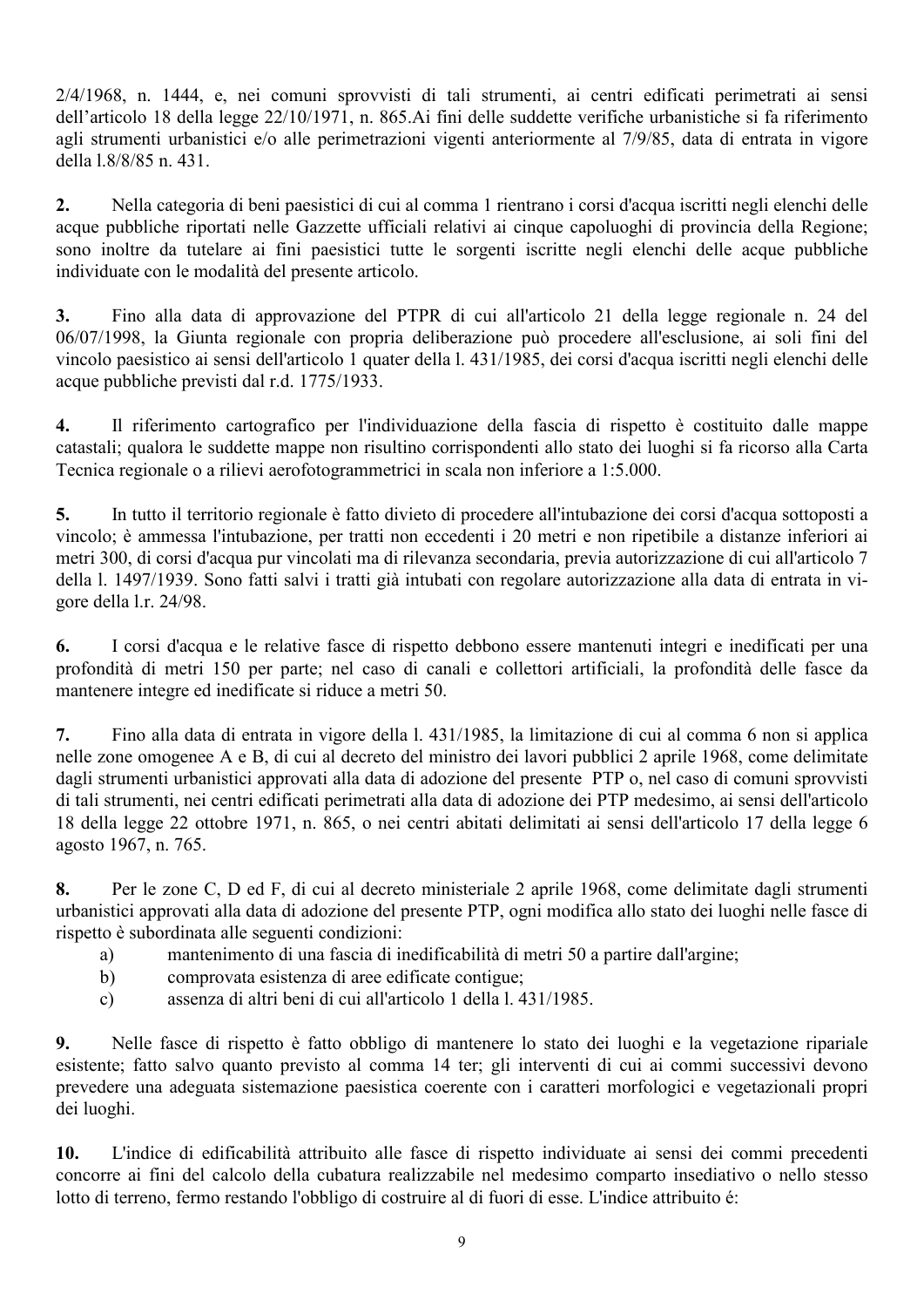- a) per le aree sottoposte esclusivamente al vincolo di cui all'articolo 82, quinto comma, lettera c), del d.p.r. 616/1977, quello previsto, per le zone agricole, dallo strumento urbanistico vigente;
- b) per le aree sottoposte a vincolo ai sensi della l. 1497/1939 con provvedimento dell'amministrazione competente, quello contenuto nel presente PTP e graficizzato nelle tavole contenenti la classificazione delle aree per zone ai fini della tutela.

11. Nell'ambito delle fasce di rispetto di cui al comma 1, gli strumenti urbanistici di nuova formazione o le varianti a quelli vigenti possono eccezionalmente prevedere infrastrutture o servizi e interventi utili alla riqualificazione dei tessuti circostanti o adeguamenti funzionali di attrezzature tecnologiche esistenti, previo parere dell'organo competente, nel rispetto delle disposizioni della presente legge, e alle seguenti condizioni:

- $a)$ mantenimento di una fascia di inedificabilità di metri 50 a partire dall'argine;
- comprovata esistenza di aree edificate contigue;  $b)$
- assenza di altri beni di cui all'articolo 1 della l. 431/1985.  $c)$

 $12.$ I progetti relativi alle infrastrutture o ai servizi di cui al comma 11 sono corredati del SIP di cui agli articoli 39 e 40 delle presenti norme.

 $13.$ Al fine di favorire il recupero del patrimonio edilizio ricadente nelle fasce di rispetto delle acque pubbliche legittimamente realizzato o sanabile ai sensi delle leggi vigenti, per i manufatti non vincolati ai sensi della legge 1° giugno 1939, n. 1089 ricadenti in un lotto minimo di 10.000 mq, è consentito un aumento di volumetria ai soli fini igienico-sanitari, non superiore al 5 per cento e comunque non superiore a 50 mc. Nei casi in cui non sussista il requisito del lotto minimo di 10.000 mq è possibile l'adeguamento igienico dell'immobile con incremento massimo di cubatura pari a 20 mc.

14. Le opere idrauliche e di bonifica indispensabili per i corsi d'acqua sottoposti a vincolo paesistico, le opere relative allo scarico e alla depurazione delle acque reflue da insediamenti civili conformi ai limiti di accettabilità previsti dalla legislazione vigente nonché le opere strettamente necessarie per la utilizzazione produttiva delle acque sono consentite, previo nulla osta rilasciato dagli organi competenti. Qualora, in presenza di eventi eccezionali o di rischi di esondazione, si debbano eseguire opere di somma urgenza o di sistemazione idraulica, i soggetti esecutori sono tenuti a darne avviso al momento dell'inizio delle opere e a dimostrare all'autorità preposta alla tutela del vincolo paesistico l'avvenuto ripristino dello stato dei luoghi o a presentare un progetto per la sistemazione delle aree.

14. bis Le opere e gli interventi relativi alle attrezzature portuali, alle infrastrutture viarie, ferroviarie ed a rete sono consentite, in deroga a quanto previsto dal presente articolo, anche al fine dell'attraversamento dei corsi d'acqua. Il tracciato dell'infrastruttura deve mantenere integro il corso d'acqua e la vegetazione ripariale esistente, ovvero prevedere un adeguata sistemazione paesistica coerente con i caratteri morfologici e vegetazionali dei luoghi. Tutte le opere e gli interventi debbono essere corredati dal SIP di cui agli articoli 39 e 40 delle presenti norme.

14.ter Gli interventi di manutenzione ordinaria e straordinaria descritti nel DPR 14 aprile 1993, n. 1474, da effettuarsi nei corsi d'acqua, purchè gli stessi non comportino alterazioni permanenti dello stato dei luoghi e non alterino l'assetto idrogeologico del territorio, non sono soggetti all'autorizzazione di cui all'articolo 7 della 1. 1497/1939, ma all'obbligo di comunicazione alle strutture regionali decentrate dell'assessorato competente in materia di opere, reti di servizio e mobilità ed alla struttura regionale competente al rilascio dei provvedimenti autorizzativi di cui all'articolo 7 della l. 1497/1939, almeno trenta giorni prima dell'inizio dei lavori. Le opere di ripristino dell'officiosità dei corsi d'acqua, conseguenti a calamità naturali o dirette a prevenire situazioni di pericolo, comprendenti anche la rimozione di materiali litoidi dagli alvei, previste negli appositi piani di intervento da sottoporre a nullaosta, secondo la competenza, delle autorità di bacino di rilievo nazionale, interregionale o regionale, nullaosta che comprende le valutazioni preventive previste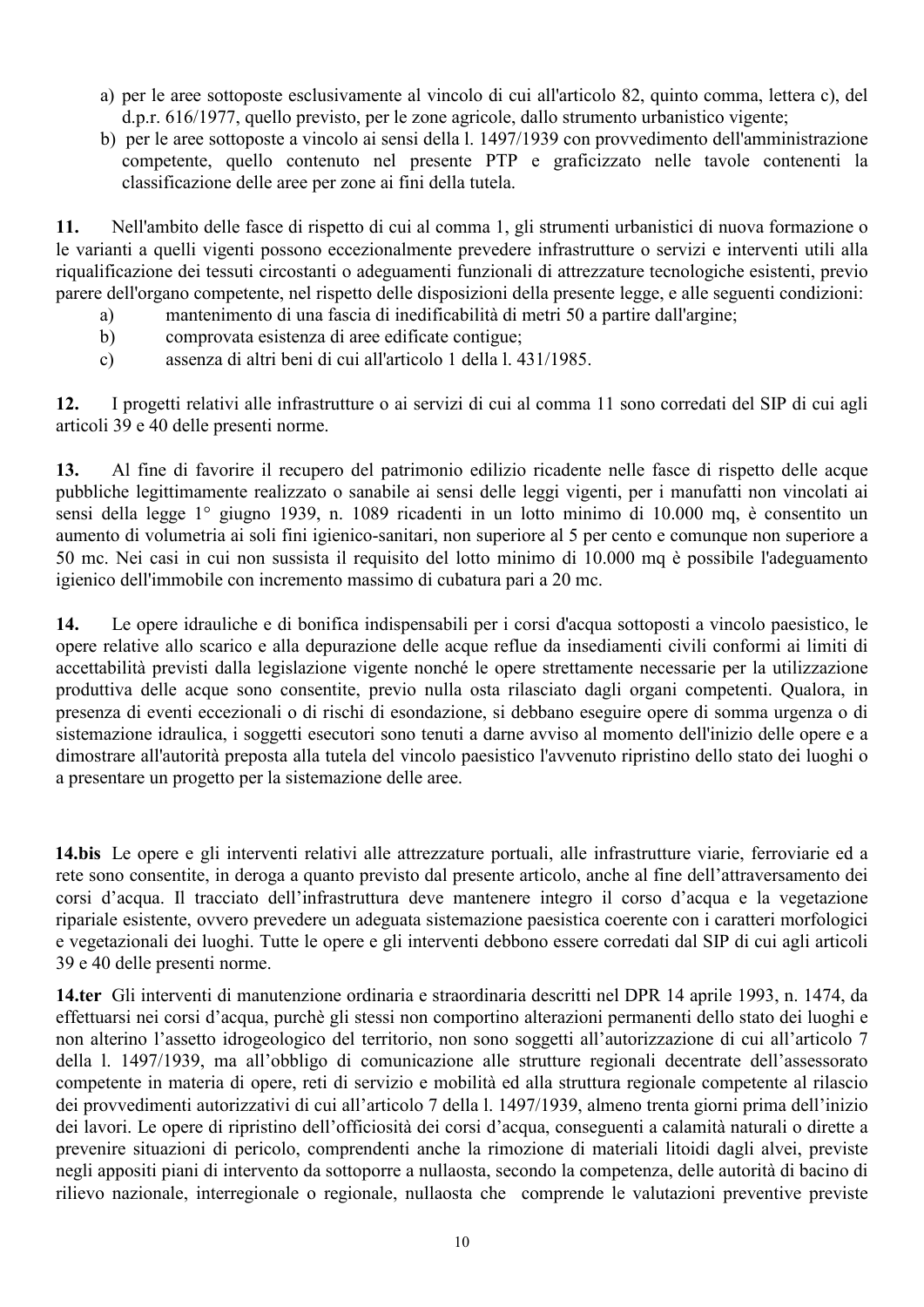dall'articolo 5 della legge 5 gennaio 1994 n. 37, in quanto rivolti alla rimessa in ripristino di una situazione preesistente, costituiscono interventi di manutenzione che non alterano lo stato dei luoghi, ai sensi dell'articolo 4 comma 10 bis della legge 31 dicembre 1996, n. 667.

 $15.$ Le opere di cui al comma 14 devono fare riferimento alle tecniche di ingegneria naturalistica.

# Art.8 Protezione dei Parchi e delle Riserve Naturali

Ai sensi dell'articolo 82, quinto comma, lettera f), del d.p.r. 616/1977, sono sottoposti a vincolo  $\mathbf{1}$ paesistico i parchi e le riserve nazionali o regionali, nonché i territori di protezione esterna dei parchi; il vincolo di cui al presente comma non si applica alle zone A, B e – limitatamente alle parti ricomprese nei piani pluriennali di attuazione – alle altre zone, come delimitate negli strumenti urbanistici ai sensi del D.M. 2/4/1968, n. 1444, e, nei comuni sprovvisti di tali strumenti, ai centri edificati perimetrati ai sensi dell'articolo 18 della legge 22/10/1971, n. 865. Ai fini delle suddette verifiche urbanistiche si fa riferimento agli strumenti urbanistici e/o alle perimetrazioni vigenti anteriormente al 7/9/85, data di entrata in vigore della 1.8/8/85 n. 431.

 $2.$ Nella categoria dei beni paesistici di cui al comma 1, di seguito denominata aree naturali protette. vanno ricompresi i parchi e le riserve naturali nazionali nonché i relativi territori di protezione esterna. i parchi, le riserve e i monumenti naturali, le relative aree contigue rispettivamente istituiti e definite con provvedimento regionale nonché le aree naturali protette individuate nel piano regionale approvato

 $3.$ L'accertamento dell'esatta perimetrazione cartografica dei beni di cui al presente articolo spetta all'organo regionale o statale competente in materia.

Ai sensi delle vigenti leggi regionali in materia, la disciplina di tutela dei beni paesistici di cui al  $\overline{4}$ . presente articolo si attua mediante le indicazioni contenute nei piani delle aree naturali protette.

Nei territori di cui al comma 2, nelle more dell'approvazione dei piani delle aree naturali protette si 5. applicano sia le misure di salvaguardia previste negli specifici provvedimenti istitutivi o legislativi generali, sia la normativa relativa alle classificazioni per zone delle aree ove prevista dal presente PTP, in caso di contrasto prevale la più restrittiva.

6. Ai sensi dell'articolo 25, comma 2, della legge 6 dicembre 1991, n. 394 i piani delle aree naturali protette di cui all'articolo 26 della legge regionale 6 ottobre 1997, n. 29, hanno valore anche di piano paesistico e di piano urbanistico e sostituiscono i piani paesistici e i piani territoriali o urbanistici di qualsiasi livello. I piani delle aree naturali protette tengono conto delle disposizioni di cui al Capo II della legge regionale n. 24 del 06/07/98, quali livelli minimi di tutela, fatte salve valutazioni specifiche coerenti con le finalità delle aree naturali protette.

 $7.$ A seguito dell'approvazione dei piani delle aree naturali protette, il nulla osta di cui all'articolo 28 della 1.r. 29/1997, rilasciato dall'ente di gestione, assorbe anche l'autorizzazione paesistica ai sensi dell'articolo 7 della 1. 1497/1939 solo nel caso in cui tale nulla osta sia stato espressamente rilasciato.

8. In ogni caso il nulla osta dell'ente gestore è trasmesso alla Regione nonché al Ministero dei Beni culturali e ambientali.

# Art.9 Protezione delle aree boscate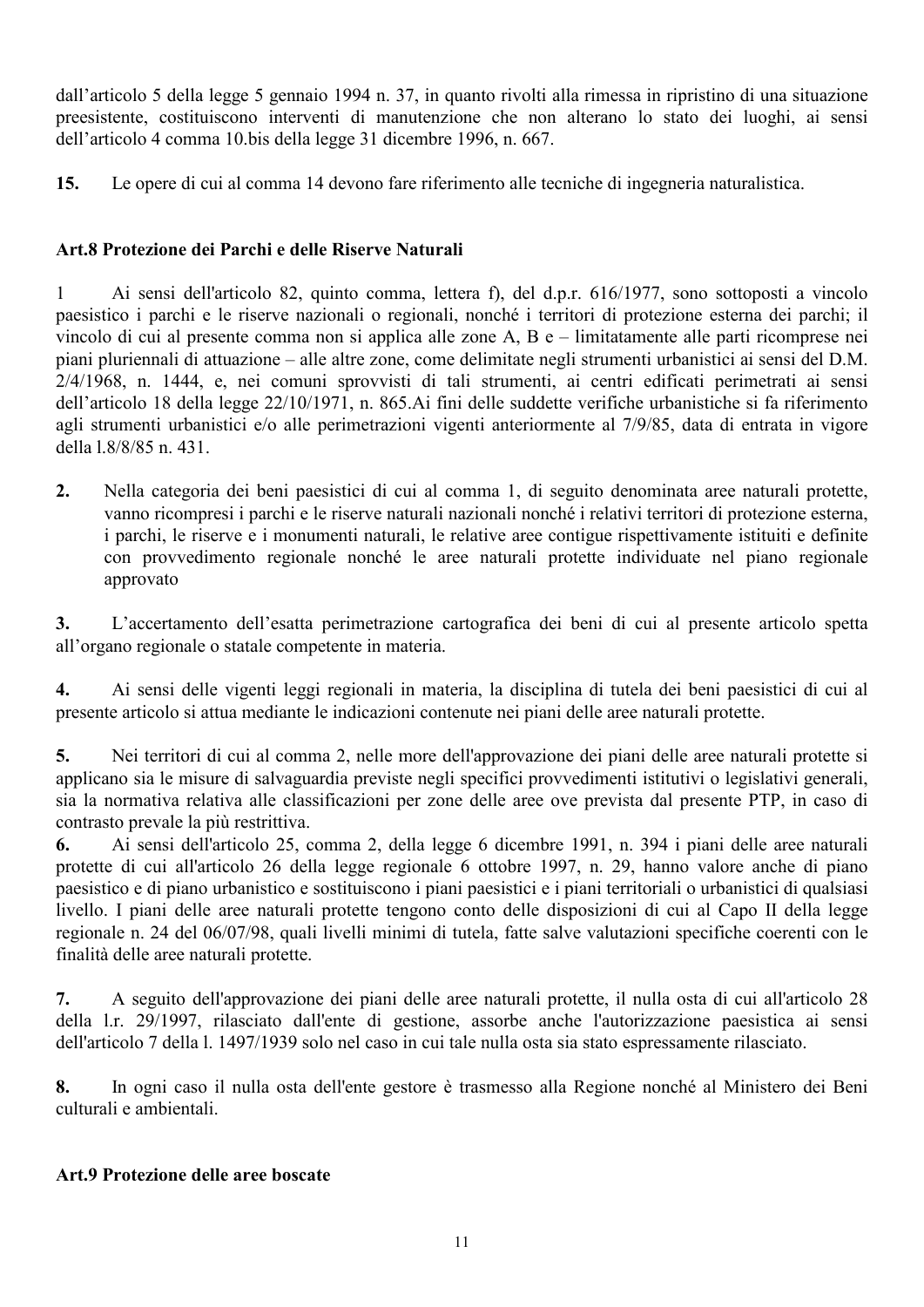Ai sensi dell'articolo 82, quinto comma, lettera g), del d.p.r. 616/1977, sono sottoposti a vincolo  $1.$ paesistico i territori coperti da foreste e da boschi, ancorché percorsi o danneggiati dal fuoco, e quelli sottoposti a vincolo di rimboschimento; ; il vincolo di cui al presente comma non si applica alle zone A, B e - limitatamente alle parti ricomprese nei piani pluriennali di attuazione – alle altre zone, come delimitate negli strumenti urbanistici ai sensi del D.M. 2/4/1968, n. 1444, e, nei comuni sprovvisti di tali strumenti, ai centri edificati perimetrati ai sensi dell'articolo 18 della legge 22/10/1971, n. 865. Ai fini delle suddette verifiche urbanistiche si fa riferimento agli strumenti urbanistici e/o alle perimetrazioni vigenti anteriormente al 7/9/85, data di entrata in vigore della 1.8/8/85 n. 431.

 $2.$ Nella categoria di beni paesistici di cui al comma 1, rientrano i boschi, come definiti al comma 3 e i terreni soggetti a vincolo di rimboschimento.

 $3<sub>1</sub>$ Si considerano boschi:

i terreni di superficie non inferiore a 5.000 metri quadrati coperti da vegetazione forestale  $a)$ arborea e/o arbustiva, a qualunque stadio di età, di origine naturale o artificiale, costituente a maturità un soprassuolo continuo con grado di copertura delle chiome non inferiore al 50 per cento;

 $b)$ i castagneti da frutto;

 $c)$ gli appezzamenti arborati isolati di qualunque superficie, situati ad una distanza, misurata fra i margini più vicini, non superiore a 20 metri dai boschi di cui alla lettera a) e con densità di copertura delle chiome a maturità non inferiore al 20 per cento della superficie boscata.

 $\overline{4}$ . Sono esclusi dalla categoria di beni paesistici di cui al comma 1:

gli impianti di colture legnose di origine esclusivamente artificiale realizzati con finalità a) produttive:

 $b)$ le piante sparse, i filari e le fasce alberate, fatta eccezione per quelle che assolvono a funzioni frangivento in comprensori di bonifica o di schermatura igienico-sanitaria nelle pertinenze di insediamenti produttivi o servizi, ovvero situati nelle pertinenze idrauliche nonché quelli di riconosciuto valore storico:

le piantagioni arboree dei giardini;  $c)$ 

 $\mathbf{d}$ i prati e i pascoli arborati il cui grado di copertura arborea a maturità non superi il 50 per cento della loro superficie e sui quali non siano in atto progetti di rimboschimento o una naturale rinnovazione forestale in stato avanzato.

5. Nei casi di errata o incerta perimetrazione, il comune certifica la presenza del bosco, così come individuato nel comma 3 e accerta se la zona sia stata percorsa dal fuoco o sia soggetta a progetti di rimboschimento.

Non è richiesta autorizzazione ai sensi dell'articolo 7 della 1. 1497/1939 nei territori boscati per i 6. seguenti interventi eseguiti nel rispetto delle norme vigenti in materia:

 $a)$ interventi previsti nei piani di assestamento forestale approvati dalla Regione;

taglio colturale, inteso quale taglio di utilizzazione periodica dei boschi cedui, purché sia  $\mathbf{b}$ eseguito nel rispetto delle prescrizioni forestali e rientri nell'ordinario governo del bosco, ovvero taglio volto all'eliminazione selettiva della vegetazione arborea deperiente sottomessa e/o soprannumeraria e delle piante danneggiate e/o colpite da attacchi parassitari;

forestazione, ovvero costituzione di nuove superfici boscate, ricostituzione di patrimoni  $\mathbf{c}$ ) boschivi tagliati o comunque distrutti, rinfoltimento di soprassuoli radi;

opere di bonifica, volte al miglioramento del patrimonio boschivo per quantità e specie, alla  $\mathbf{d}$ regimazione delle acque ed alla sistemazione della sentieristica e della viabilità forestale:

opere di difesa preventiva dal fuoco, ovvero cinture parafuoco, prese d'acqua, sentieristica,  $e)$ viabilità, punti d'avvistamento;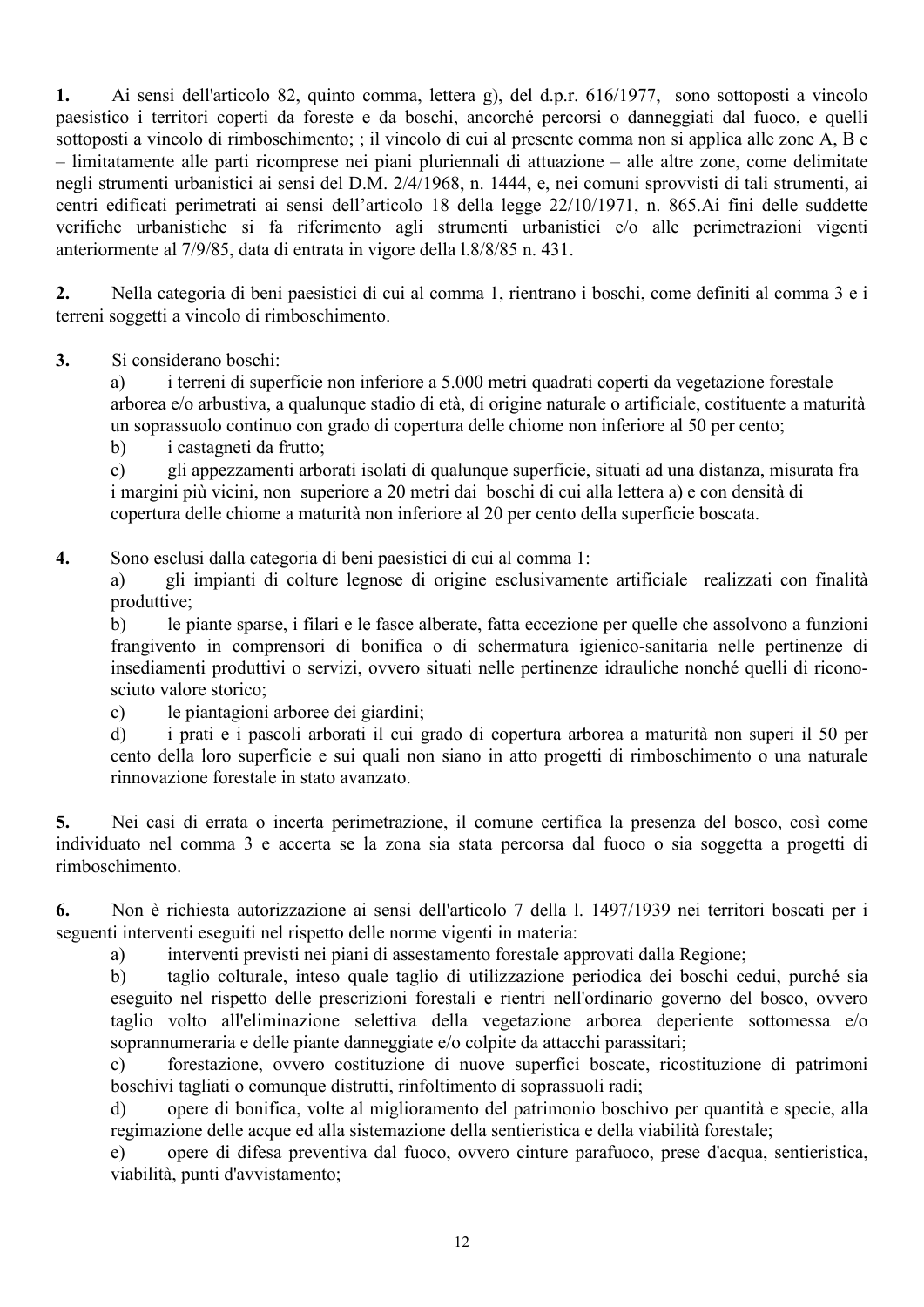$\mathbf{f}$ opere connesse all'esercizio delle attività agro-silvo-pastorali che non comportino alterazione permanente dello stato dei luoghi.

E' in ogni caso soggetto all'autorizzazione paesistica il taglio a raso dei boschi d'alto fusto non 7. assestato o ceduo invecchiato, intendendo come tale i popolamenti che abbiano superato di due volte e mezzo il turno minimo indicato dalle prescrizioni di massima e di polizia forestale di cui al Capo II del regio decreto 16 maggio 1926, n. 1126.

Nei territori boscati l'autorizzazione ai sensi dell'articolo 7 della 1. 1497/1939 è rilasciata solo per il 8. recupero degli edifici esistenti, le relative opere idriche e fognanti, per l'esecuzione degli interventi di sistemazione idrogeologica delle pendici, per la costruzione di abbeveratoi, ricoveri e rimesse per il bestiame brado, fienili, legnaie e piccoli ricoveri per attrezzi con progetto e relativo fabbisogno documentati ed approvati secondo le leggi vigenti, per la realizzazione di attrezzature e servizi strumentali allo svolgimento di attività didattiche e di promozione dei valori naturalistico-ambientali, da localizzare nelle radure prive di alberature e, quando questo non fosse possibile, in modo tale da salvaguardare la vegetazione arborea.

# Art.10 Disciplina per le aree assegnate alle università agrarie e per le aree gravate da uso civico

Ai sensi dell'articolo 82, quinto comma, lettera h), del d.p.r. 616/1977 sono sottoposti a vincolo 1. paesistico le aree assegnate alle università agrarie e le zone gravate da usi civici: : il vincolo di cui al presente comma non si applica alle zone A, B e – limitatamente alle parti ricomprese nei piani pluriennali di attuazione – alle altre zone, come delimitate negli strumenti urbanistici ai sensi del D.M. 2/4/1968, n. 1444, e, nei comuni sprovvisti di tali strumenti, ai centri edificati perimetrati ai sensi dell'articolo 18 della legge 22/10/1971, n. 865. Ai fini delle suddette verifiche urbanistiche si fa riferimento agli strumenti urbanistici e/o alle perimetrazioni vigenti anteriormente al 7/9/85, data di entrata in vigore della 1.8/8/85 n. 431.

 $2.$ Nella categoria di beni paesistici di cui al comma 1 rientrano:

le terre assegnate, in liquidazione dei diritti di uso civico e di altri diritti promiscui, in a) proprietà esclusiva alla generalità dei cittadini residenti nel territorio di un comune o di una frazione, anche se imputate alla titolarità dei suddetti enti;

le terre possedute a qualunque titolo da università e associazioni agrarie, comunque  $b)$ denominate:

le terre pervenute agli enti di cui alle lettere a) e b) a seguito di scioglimento di promiscuità,  $\mathbf{c}$ ) permuta con altre terre civiche, conciliazione nelle materie regolate dalla legge 16 giugno 1927, n. 1766, scioglimento di associazioni agrarie, acquisto ai sensi dell'articolo 22 della stessa legge;

le terre private gravate da usi civici a favore della popolazione locale fino a quando non sia  $\mathbf{d}$ intervenuta la liquidazione di cui agli articoli 5 e seguenti della l. 1766/1927.

 $3.$ L'esercizio degli usi civici o dei diritti di promiscuo godimento, di natura essenziale o utile ai sensi dell'articolo 4 della 1, 1766/1927, deve in ogni caso svolgersi con modalità compatibili con le norme del PTP e/o delle ll. rr. n. 24 e 25/98; in tal caso si applicano le classificazioni per zona ai fini della tutela ove previste dal presente PTP e la relativa normativa.

Nei terreni di proprietà collettiva gravati da usi civici è di norma esclusa l'attività edificatoria di  $\boldsymbol{4}$ . natura residenziale, turistica, commerciale, artigianale o industriale salvo che ragioni d'interesse della popolazione non consentano, in armonia con le disposizioni degli articoli 1 e 2 della legge regionale del 31 gennaio 1986, n. 1, tale diversa destinazione; in detti casi l'eventuale strumento urbanistico attuativo deve essere preventivamente sottoposto a parere ai sensi dell'articolo 7 della l. 1497/1939 e gli interventi sono ammessi sempre che sussista la possibilità, in via prioritaria, della conservazione degli usi in altri ambiti territoriali dell'ente e con il rispetto della procedura autorizzativa di cui all'articolo 12 della l. 1766/1927.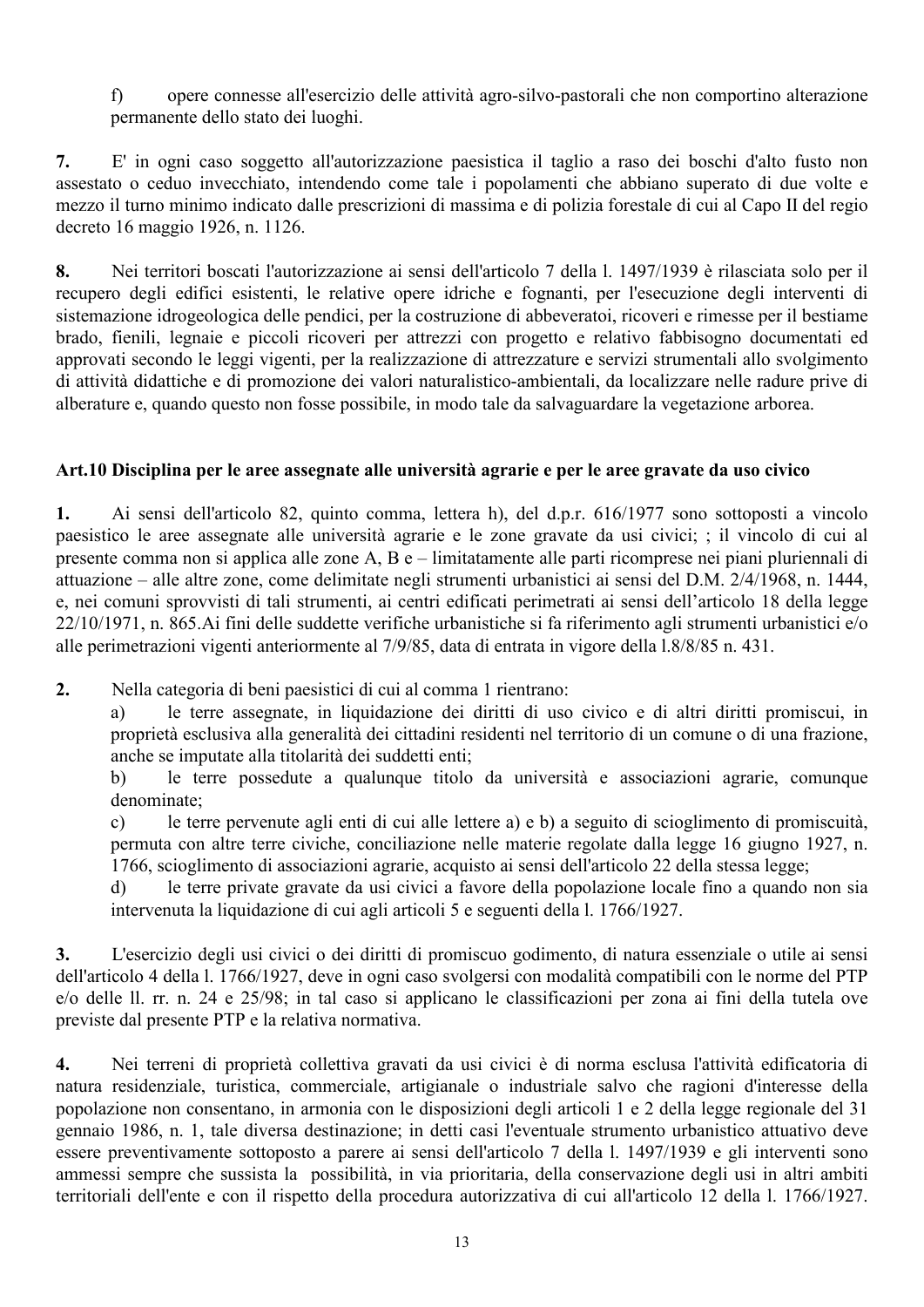Qualora ciò non sia possibile, la somma derivante dall'applicazione del citato articolo è destinata, previa autorizzazione dell'organo regionale competente, ad opere di interesse generale o di risanamento ambientale.

5. Sui medesimi terreni possono essere realizzate opere pubbliche, previa autorizzazione del competente organo regionale, ai sensi dell'articolo 12 della 1. 1766/1927, a condizione che non risulti impedita la fruizione degli usi civici, non sia arrecato danno all'aspetto esteriore del paesaggio, non sia lesa la destinazione naturale delle parti residue e sempre che sussista la specifica autorizzazione dell'autorità preposta alla tutela del bene.

Sono consentite sulle terre di proprietà collettiva e sui beni gravati da usi civici le opere strettamente 6. connesse all'utilizzazione dei beni civici secondo la destinazione conseguente alla loro classificazione a categoria e, in mancanza, emergente dagli usi in esercizio o rivendicati, a condizione che vengano comunque rispettate le norme stabilite per le zone agricole e per quelle boscate.

# Art.11 Protezione delle zone umide

Ai sensi dell'articolo 82, quinto comma, lettera i), del d.p.r. 616/1977 sono sottoposti a vincolo  $\mathbf{1}$ . paesistico le zone umide incluse nell'elenco di cui al decreto del Presidente della Repubblica 13 marzo 1976, n. 448; ; il vincolo di cui al presente comma non si applica alle zone A, B e – limitatamente alle parti ricomprese nei piani pluriennali di attuazione – alle altre zone, come delimitate negli strumenti urbanistici ai sensi del D.M. 2/4/1968, n. 1444, e, nei comuni sprovvisti di tali strumenti, ai centri edificati perimetrati ai sensi dell'articolo 18 della legge 22/10/1971, n. 865. Ai fini delle suddette verifiche urbanistiche si fa riferimento agli strumenti urbanistici e/o alle perimetrazioni vigenti anteriormente al 7/9/85, data di entrata in vigore della 1.8/8/85 n. 431.

 $2.$ Nella categoria di beni paesistici di cui al comma 1 rientrano le paludi, gli acquitrini, le torbe oppure i bacini, naturali o artificiali, permanenti o temporanei, con acqua stagnante o corrente, dolce, salmastra o salata, ivi comprese le distese di acqua marina la cui profondità, durante la bassa marea, non superi i sei metri, così come definite nella Convenzione Internazionale di Ramsar.

Nelle zone umide di cui al comma 1, il rapporto fra aree libere e aree edificate rimane inalterato; in  $3.$ esse è fatto divieto di qualunque tipo di costruzione e di qualunque altro intervento, ad esclusione di quelli diretti ad assicurare il mantenimento dello stato dei luoghi e dell'equilibrio ambientale nonché di quelli diretti alla protezione della fauna e della flora.

 $\overline{4}$ . Sono soggette alle disposizioni di cui al comma 3 oltre alle zone umide individuate all'interno del piano paesistico, anche quelle dichiarate tali dall'organo competente.

## Art.12 Protezione delle aree di interesse archeologico

 $\mathbf{1}$ . Ai sensi dell'articolo 82, quinto comma, lettera m), del d.p.r. 616/1977 sono sottoposti a vincolo paesistico le zone di interesse archeologico; ; il vincolo di cui al presente comma non si applica alle zone A, B e – limitatamente alle parti ricomprese nei piani pluriennali di attuazione – alle altre zone, come delimitate negli strumenti urbanistici ai sensi del D.M. 2/4/1968, n. 1444, e, nei comuni sprovvisti di tali strumenti, ai centri edificati perimetrati ai sensi dell'articolo 18 della legge 22/10/1971, n. 865.Ai fini delle suddette verifiche urbanistiche si fa riferimento agli strumenti urbanistici e/o alle perimetrazioni vigenti anteriormente al 7/9/85, data di entrata in vigore della 1.8/8/85 n. 431.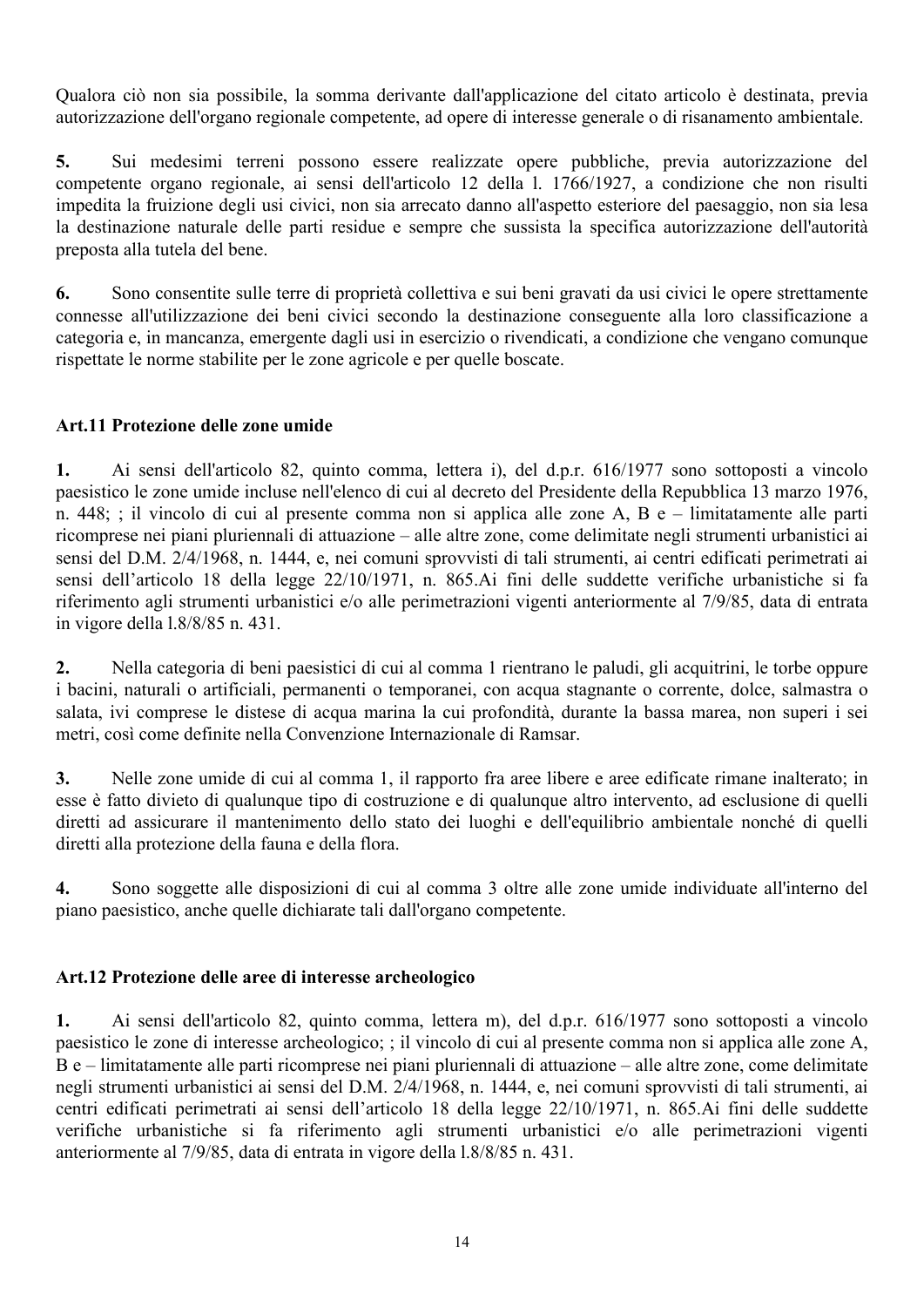Sono qualificate zone di interesse archeologico, ai sensi al comma 1, quelle aree in cui siano presenti  $2.$ resti archeologici o paleontologici anche non emergenti che comunque costituiscano parte integrante del territorio e lo connotino come meritevole di tutela per la propria attitudine alla conservazione del contesto di giacenza del patrimonio archeologico.

 $3.$ Per le aree individuate dal presente PTP nonché per quelle individuate con provvedimento dell'amministrazione competente anche successivamente all'approvazione dello stesso, ogni modifica allo stato dei luoghi è subordinata alle procedure di cui all'articolo 7 della 1. 1497/1939 ed al preventivo parere della competente Soprintendenza archeologica da rendersi prima del rilascio delle concessioni edilizie.

 $\overline{4}$ . Per il rilascio delle autorizzazioni ai sensi dell'articolo 7 della 1. 1497/1939, nonché per la redazione degli strumenti urbanistici, costituiscono riferimento le seguenti norme specifiche di salvaguardia e di tutela:

una fascia di rispetto dai singoli beni archeologici come è obbligatorio mantenere a) determinata dal presente PTP o, in carenza, da determinarsi dalla Regione sulla base del parere della competente Soprintendenza archeologica di cui al comma 3:

 $b)$ sugli edifici esistenti sono ammessi interventi di ordinaria e straordinaria manutenzione, risanamento, recupero statico e igienico e restauro conservativo a condizione che, qualora comportino un'alterazione dello stato dei luoghi, venga redatto atto d'obbligo unilaterale che preveda la disponibilità ad effettuare scavi e ricerche archeologiche sull'area;

per le nuove costruzioni nonché per l'ampliamento eventuale di quelle esistenti si applica la  $\mathbf{c}$ normativa relativa alle classificazioni per zone ove previste dal presente PTP : in ogni caso l'eventuale autorizzazione e l'ubicazione di nuovi manufatti è condizionata al risultato dei saggi e degli scavi preventivi effettuati dal richiedente sotto la supervisione della Soprintendenza archeologica competente.

## Art.13 Interventi su ville, parchi e giardini storici

Ai sensi dell'articolo 1, numero 2, della 1. 1497/1939 sono vincolati le ville, i giardini e i parchi che,  $\mathbf{1}$ . non contemplati dalle leggi per la tutela delle cose di interesse artistico e storico, si distinguono per la loro non comune bellezza.

 $2.$ Nella categoria di beni paesistici di cui al comma 1 rientrano le ville, i parchi ed i giardini che, all'interno dei provvedimenti di vincolo, siano menzionati isolatamente o in relazione ad un contesto paesistico più ampio, connotino il paesaggio o presentino un interesse pubblico per il valore storico e artistico delle composizioni architettoniche e vegetali.

 $3.$ Gli interventi ammessi sui beni di cui al comma 2 possono riguardare esclusivamente la conservazione, la manutenzione ed il restauro.

4. Ai fini della valutazione di compatibilità paesistica per il rilascio delle autorizzazioni ai sensi dell'articolo 7 della 1. 1497/1939, i progetti sono corredati di una relazione sui criteri di intervento conformi ai principi ed alle prescrizioni contenute nella Carta del Restauro del 1964 e nella circolare del Ministero della Pubblica Istruzione 6 aprile 1972, n. 117.

## Art.14 Salvaguardia delle visuali

Ai sensi dell'articolo 1 della l. 1497/1939, la salvaguardia delle visuali è riferita a quei punti di vista o  $1.$ di belvedere accessibili al pubblico, dai quali si possa godere lo spettacolo delle bellezze panoramiche, considerate come quadri naturali.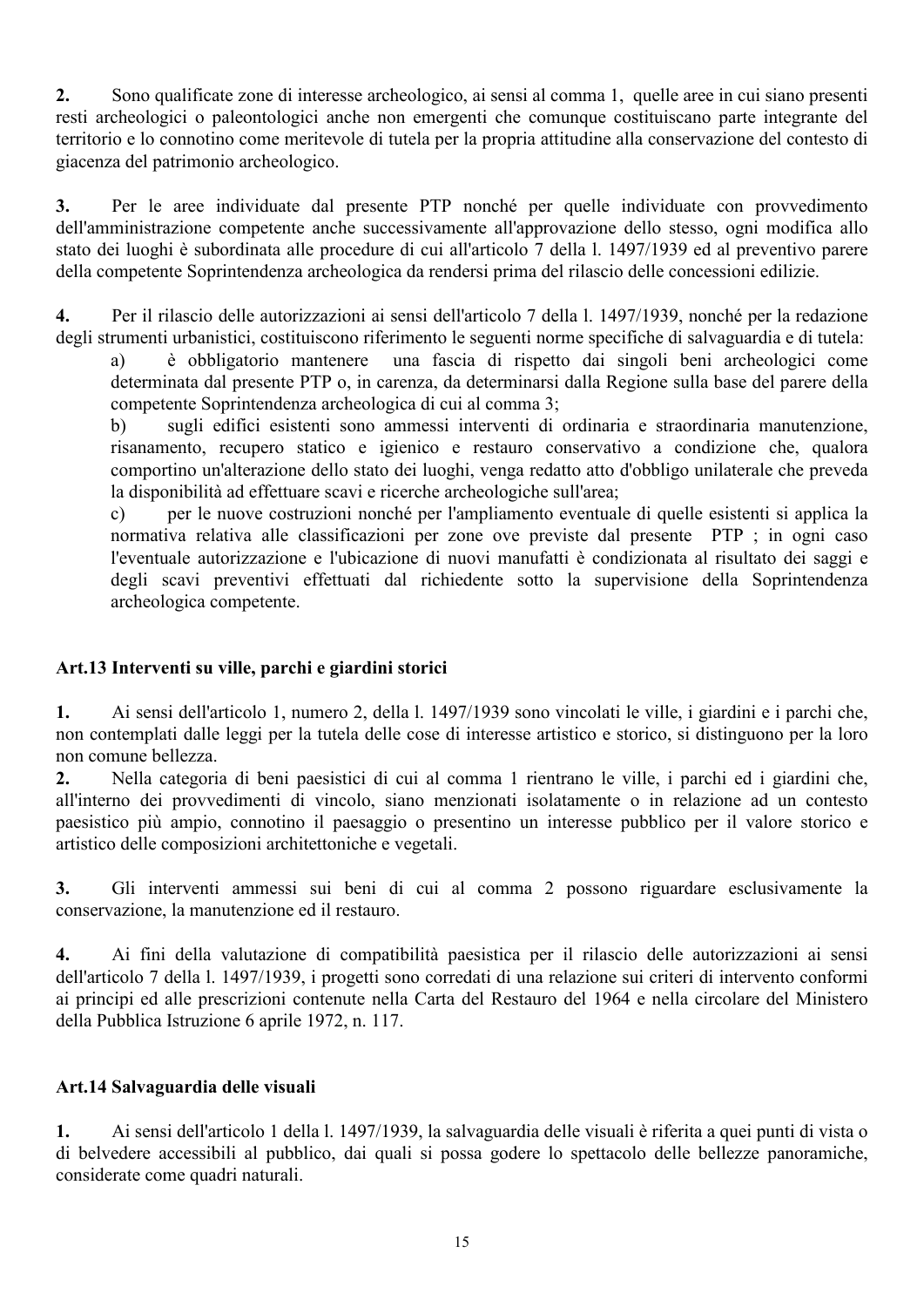$2.$ La salvaguardia delle visuali si garantisce attraverso la protezione dei punti di vista, dei percorsi panoramici, nonché dei coni visuali formati dal punto di vista e dalle linee di sviluppo del panorama individuato come meritevole di tutela.

I punti di vista e i percorsi panoramici sono individuati cartograficamente o, in assenza di tale  $\mathbf{3}$ . individuazione, sono localizzati in base a specifica menzione nei provvedimenti di imposizione del vincolo.

La tutela del cono visuale o campo di percezione visiva si effettua evitando l'interposizione di ogni  $\overline{4}$ . ostacolo visivo tra il punto di vista o i percorsi panoramici e il quadro paesaggistico. A tal fine sono vietate modifiche allo stato dei luoghi che impediscono le visuali anche quando consentite dalle normative relative alle classificazioni per zona prevista dal presente PTP, salvo la collocazione di cartelli ed insegne indispensabili per garantire la funzionalità e la sicurezza della circolazione.

5. Sul lato a valle delle strade di crinale e di quelle di mezzacosta possono essere consentite costruzioni poste ad una distanza dal nastro stradale tale che la loro quota massima assoluta, inclusi abbaini, antenne, camini, sia inferiore di almeno un metro rispetto a quella del ciglio stradale, misurata lungo la linea che unisce la mezzeria della costruzione alla strada, perpendicolarmente al suo asse. In ogni caso la distanza minima della costruzione dal ciglio stradale non può essere inferiore a metri 50, salvo prescrizioni più restrittive contenute negli strumenti urbanistici vigenti.

6. Fermo restando quanto disposto dai commi 2, 3, 4 e 5, la salvaguardia del quadro panoramico meritevole di tutela è assicurata anche attraverso prescrizioni specifiche inerenti la localizzazione ed il dimensionamento delle opere consentite nonché attraverso prescrizioni relative alla messa a dimora di essenze vegetali.

# Art.15 Attività estrattive

L'apertura di nuove cave. l'attività di ricerca di materiale litoide nonché l'ampliamento di cave  $\mathbf{1}$ . esistenti o la ripresa di quelle dismesse non sono consentiti nelle aree vincolate ai sensi delle ll. 1497/1939 e 431/1985.

 $2.$ In deroga a quanto disposto dal comma 1, l'ampliamento relativo alla coltivazione di cave esistenti può essere consentito, in considerazione di un interesse economico di carattere pubblico, esclusivamente per l'escavazione di materiale raro. In tal caso l'autorizzazione paesistica è rilasciata dalla Giunta regionale con propria deliberazione, nel rispetto delle procedure di cui al comma 6.

 $3.$ Le attività di coltivazione di cave legittimamente in esercizio proseguono secondo i progetti esistenti, ai sensi e per gli effetti dell'articolo 39 della legge regionale 5 maggio 1993, n. 27 e nel rispetto delle prescrizioni disposte dalla Giunta regionale ai fini di un adeguato recupero ambientale per le compatibilità di tutela paesistica del territorio.

 $\overline{4}$ . Contemporaneamente all'avanzamento dei lavori di escavazione assentiti ai sensi dei commi 2 e 3, è obbligatorio procedere con opere di rimodellamento del suolo in accordo con la morfologia dei luoghi; le aree escavate sono comunque sottoposte ad obbligo di risanamento e riqualificazione paesistico-ambientale; l'intervento di risanamento è attuato progressivamente rispetto all'avanzamento di quello estrattivo e comunque non può iniziare ad ultimazione di quest'ultimo: gli adempimenti ed obblighi assunti per l'intervento di risanamento e riqualificazione ambientale devono essere garantiti con polizza fidejussoria rimessa all'amministrazione comunale cui è demandata la vigilanza; qualsiasi utilizzazione delle aree dismesse dall'attività estrattiva è in ogni caso subordinata al recupero e al risanamento paesistico-ambientale.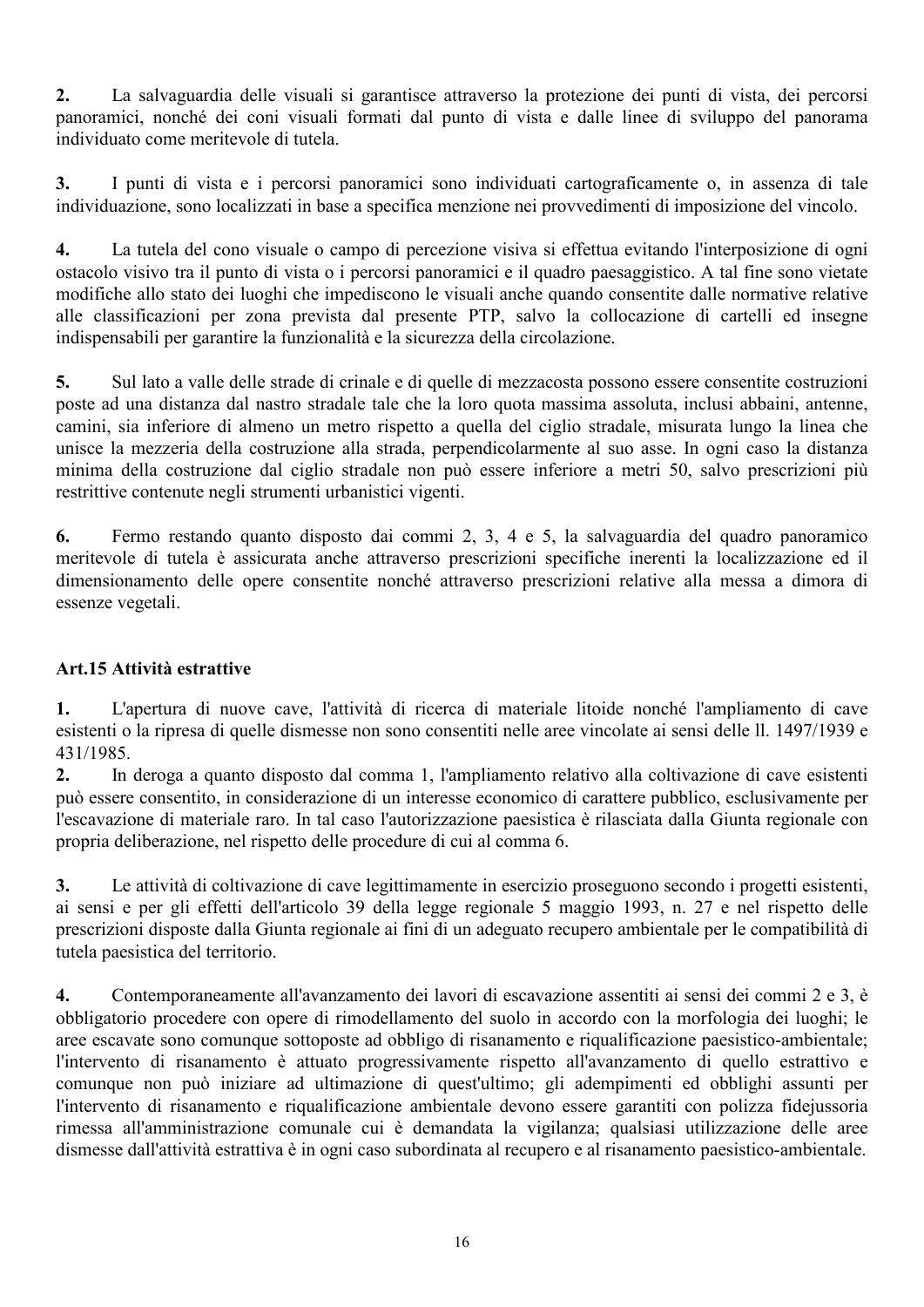$5.$ Il risanamento delle aree escavate è disciplinato da appositi piani di recupero di iniziativa comunale o privata che, oltre a regolare le attività compatibili con le caratteristiche paesistico-ambientali dell'area, prevedono l'eliminazione delle strutture precarie e dei detrattori ambientali. Il risanamento mira alla ricostituzione dei caratteri naturalistici del paesaggio circostante sia attraverso opportuni raccordi delle superfici formatesi a seguito dell'attività estrattiva con quelle adiacenti che mediante il riporto di terra ai fini del reimpianto della vegetazione tipica della zona. Tali piani di recupero con valenza paesistica acquisiscono il parere paesistico secondo le procedure di cui al comma 6.

Ai fini dell'acquisizione delle autorizzazioni paesistiche per le attività di cui ai commi precedenti, i 6. relativi progetti e/o piani sono corredati del SIP di cui agli articoli 39 e 40 delle presenti norme; il SIP costituisce elemento essenziale della valutazione di compatibilità paesistica dell'attività estrattiva di cui ai commi 2 e 3 e conferisce valenza paesistica ai piani di cui al comma 5.

La vigilanza sull'esecuzione delle opere di cui ai commi 4 e 5 spetta al comune il quale è obbligato, 7. ogni sei mesi, a fornire notizie all'Assessorato competente in materia di tutela paesistica.

# Art.16 Aziende agricole in aree vincolate

Nell'ambito delle aziende agricole, condotte sia in forma singola che associata, ubicate in aree 1. sottoposte a vincolo ai sensi delle ll. 1497/1939 e 431/1985 e comunque classificate dal presente PTP, è consentita la realizzazione di manufatti, strettamente funzionali e dimensionati all'attività agricola e/o alla relativa trasformazione dei prodotti provenienti dalle aziende stesse per almeno il 75 per cento, anche mediante ampliamenti dei fabbricati esistenti, nonché la costruzione di piccoli ricoveri per attrezzi. Nelle aree classificate nel presente PTP al massimo livello di tutela, le nuove costruzioni sono consentite solo se non sono possibili o ammissibili ampliamenti dei fabbricati esistenti.

 $2.$ Gli interventi di cui al presente articolo sono subordinati, se in deroga alle norme del presente PTP e/o delle leggi regionali 24 e 25 del 6 luglio 1998, all'approvazione, da parte dell'organo competente, del piano di utilizzazione aziendale (PUA), secondo le modalità indicate con deliberazione della Giunta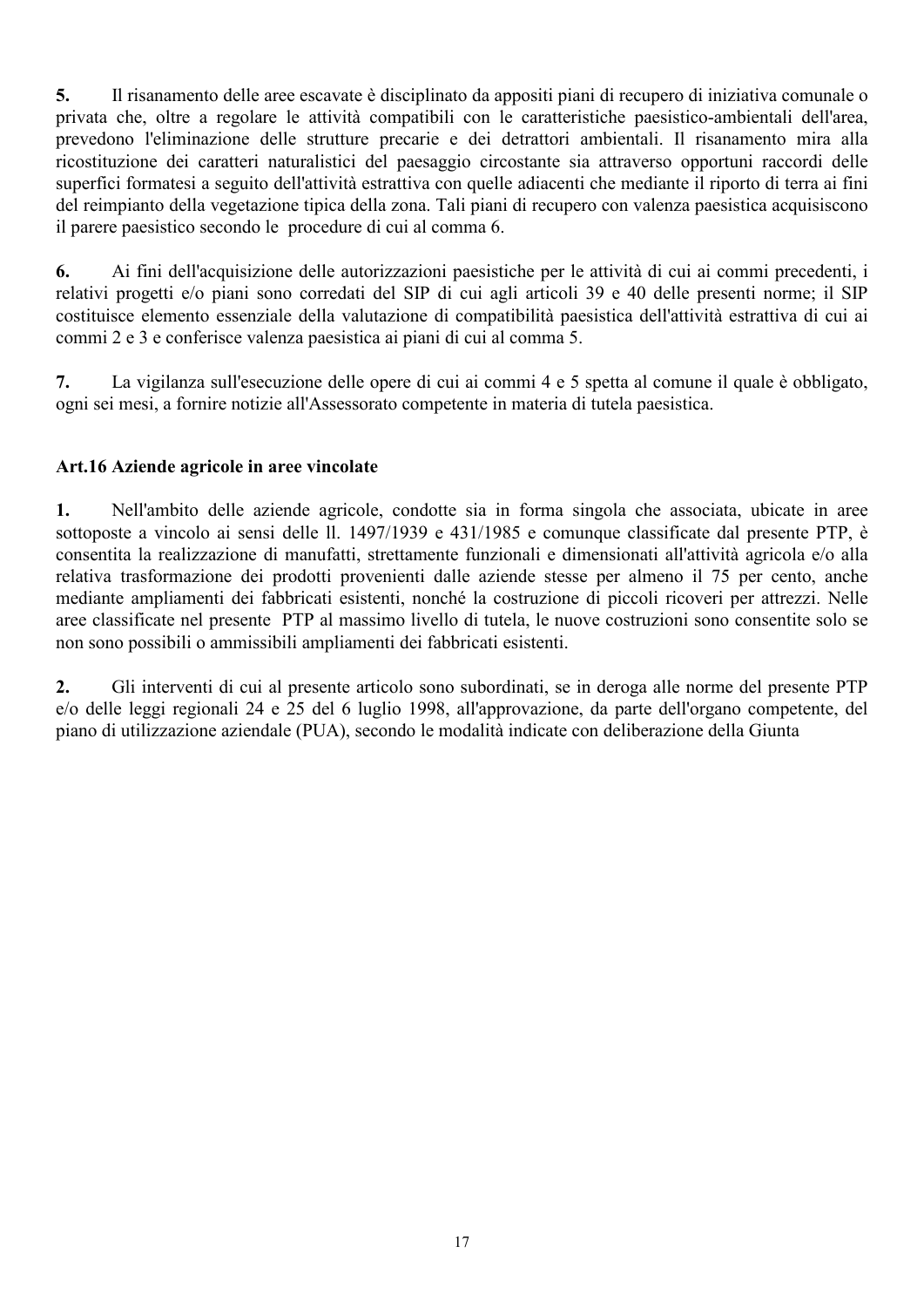# CAPO III° - CLASSIFICAZIONE DELLE AREE AI FINI DELLA TUTELA

#### Art.17 Classificazione delle aree sottopostea vincolo paesistico con provvedimento dell'aministrazione competente

Nelle aree dichiarate di notevole interesse pubblico dall'amministrazione competente ai sensi della 1. 1497/1939, fino all'approvazione del PTPR di cui all'articolo 21 della legge regionale n° 24 del 6 luglio 1998, restano ferme le seguenti classificazioni di tutela delle aree fatte salve le modalità di tutela di cui al Capo II.

#### NORME DI TUTELA PER I BENI DELLA PRIMA CLASSE: BENI DI TIPO A INCLUSI NELL'ART. 1 DELLA LEGGE 431/85

#### Art.18 Beni A1: zone costiere

In questa zona, cartografata nelle tavole E/3, si applicano rispettivamente le modalità di tutela di cui all'art.5  $e<sub>6</sub>$ 

#### Art.19 Beni A2 A3: corsi delle acque pubbliche

In questa zona, cartografata nelle tavole E/3, si applicano le modalità di tutela di cui all'art.7.

#### Art.20 Parchi e riserve esistenti

In questa zona, cartografata nelle tavole E/3, si applicano le modalità di tutela di cui all'art.8.

#### Art.21 Beni A5 A6 A7 – Boschi a tutela integrale, orientata, paesaggistica

In questa zona, cartografata nulle tavole E/3, si applicano le modalità di tutela di cui all'art.9

#### Art.21bis Beni A8 - Zone umide

In questa zona, cartografata nulle tavole E/3, si applicano le modalità di tutela di cui all'art.9

## Art.22 Beni A9 A10 A11 A12 - Aree archeologiche-Preesistenze archeologiche e monumentali-Acquedotti-Percorsi antichi

In questa zona, cartografata nelle tavole E/3, si applicano le modalità di tutela di cui all'art.12.

#### Art.23 Beni A13 Sorgenti

In questa zona, cartografata nelle tavola E/3 in aree vincolate ai sensi della L. 1497/39, si applicano rispettivamente le disposizioni di cui all'art. 7 per le sorgenti e quelle di cui all'art. 6 per le sorgenti che danno origine a laghi.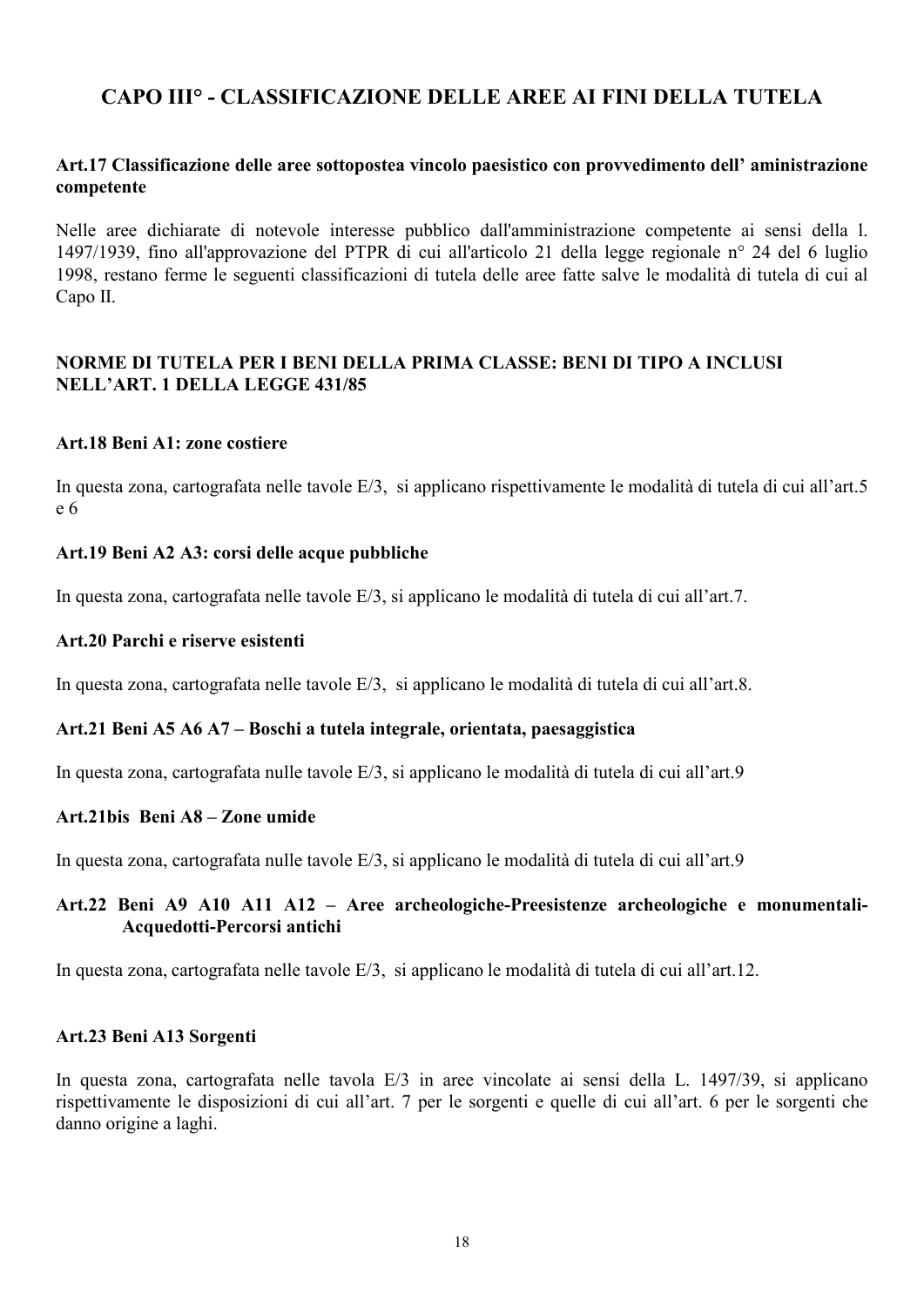## NORME DI TUTELA DEI BENI DELLA PRIMA CLASSE: BENI DI TIPO B. SISTEMI **COMPLESSI COSTITUITI DA BENI DI TIPO A**

#### Art.24 Beni B1 - Zone ad alto valore naturalistico e paesaggistico a vegetazione mista. Tutela orientata

Questa zona si riferisce alle aree coperte da colture agricole, boschi, e pascoli, non individuabili come sistemi singoli che formano un insieme di elementi naturali e antropici di notevole interesse paesistico.

Ogni intervento deve essere indirizzato alla conservazione dei valori tipici e tradizionali propri dell'agricoltura ed alla difesa dell'esercizio dell'impresa agricola considerato come strumento attivo per la conservazione dei beni ambientali.

Non sono consentite attività comportanti un uso del suolo diverso dalla sua naturale vocazione.

Nelle zone agricole è vietata ogni lottizzazione a scopo edilizio, ai sensi della legge regionale del 22 luglio 1974 n. 34, salva la possibilità di concentrare l'edificazione in borghi agricoli ai sensi dell'articolo 2 del D.M. 2/4/1968 n° 1944, ove ciò sia consentito dagli strumenti urbanistici.

E' vietata altresì l'apertura di strade e/o sentieri che non siano strettamente necessari per l'utilizzazione dei fondi a scopo di coltivazione e la esecuzione di opere di urbanizzazione all'infuori di quelle strettamente connesse ed eseguite in contestualità delle opere edilizie consentite e che devono constare del progetto relativo a queste ultime.

In questa zona è ammessa la trasformazione dei luoghi entro i seguenti limiti: indice di edificazione 0,015 me a mq: lotto minimo non inferiore a 10 ettari: altezza massima m. 7 fuori terra; tale limite va rispettato anche nel prospetto a valle nelle zone di pendio.

Per le aziende agricole si applica la disciplina prevista dall'art. 17, sempreché sia consentito dagli strumenti urbanistici

E' considerata impresa agricola anche l'attività agrituristica esercitata in conformità con la vigente normativa in materia.

Non sono soggette ad autorizzazione dell'autorità preposta alla tutela ambientale le trasformazioni dell'assetto dei terreni che siano funzionali all'utilizzazione agricola del suolo, salvo che esse non consistano nell'avulsione di impianti colturali arborei aventi un valore tradizionale ed ambientale tipico della zona e salvo che non comportino l'esecuzione di opere murarie o stradali o di fabbricati di qualsiasi genere.

Rientrano tra le opere non soggette ad autorizzazione, le sistemazioni idrauliche e gli impianti di irrigazione, i terrazzamenti, i riporti, gli scassi, le arginature, le palificazioni, i pergolati, le tettoie e le schermature poste a protezione delle culture, la posa di teloni o di rivestimenti mobili e gli impianti per la stabilizzazione delle condizioni termiche o di illuminazione con plastica o altri materiali mobili, anche se abbisognino di intelaiature stabilmente infisse al suolo.

Gli impianti di serra, ancorché provvisori, che siano stabilmente infissi al suolo e costruiti con materiali permanenti o semipermanenti, anche se apribili secondo le condizioni climatiche, rientrano tra gli annessi agricoli e sono soggetti ad autorizzazione paesaggistica, ai sensi dell'art 35 delle presenti norme, e regolati dalle disposizioni di cui all'art. 16 relative alle aziende agricole.

Quando ciò sia consentito dallo strumento urbanistico, è possibile l'insediamento di impianti o industrie per la conservazione, trasformazione o la commercializzazione dei prodotti agricoli nonché di impianti destinati alle attività di servizio per l'agricoltura, i relativi progetti devono essere corredati dal SIP di cui agli artt. 39 e 40.

Gli impianti di cui sopra devono essere localizzati e progettati in modo tale da armonizzarsi con gli elementi caratterizzanti del paesaggio agricolo, devono prevedere tipologie edilizie e l'impiego di materiali consueti nella zona e devono essere accompagnati da un progetto di sistemazione delle aree esterne che eviti immissioni dannose e preveda opportune schermature a verde.

Gli impianti inquinanti sono sempre soggetti al SIP di cui agli artt. 39 e 40.

Nelle zone ove ciò sia ritenuto possibile dallo strumento urbanistico, sono consentite costruzioni monolocali per il ricovero degli attrezzi di altezza non superiore a mt 2.50 e di superficie non superiore a 9 mg quando si disponga di un lotto non inferiore a 2000 mq.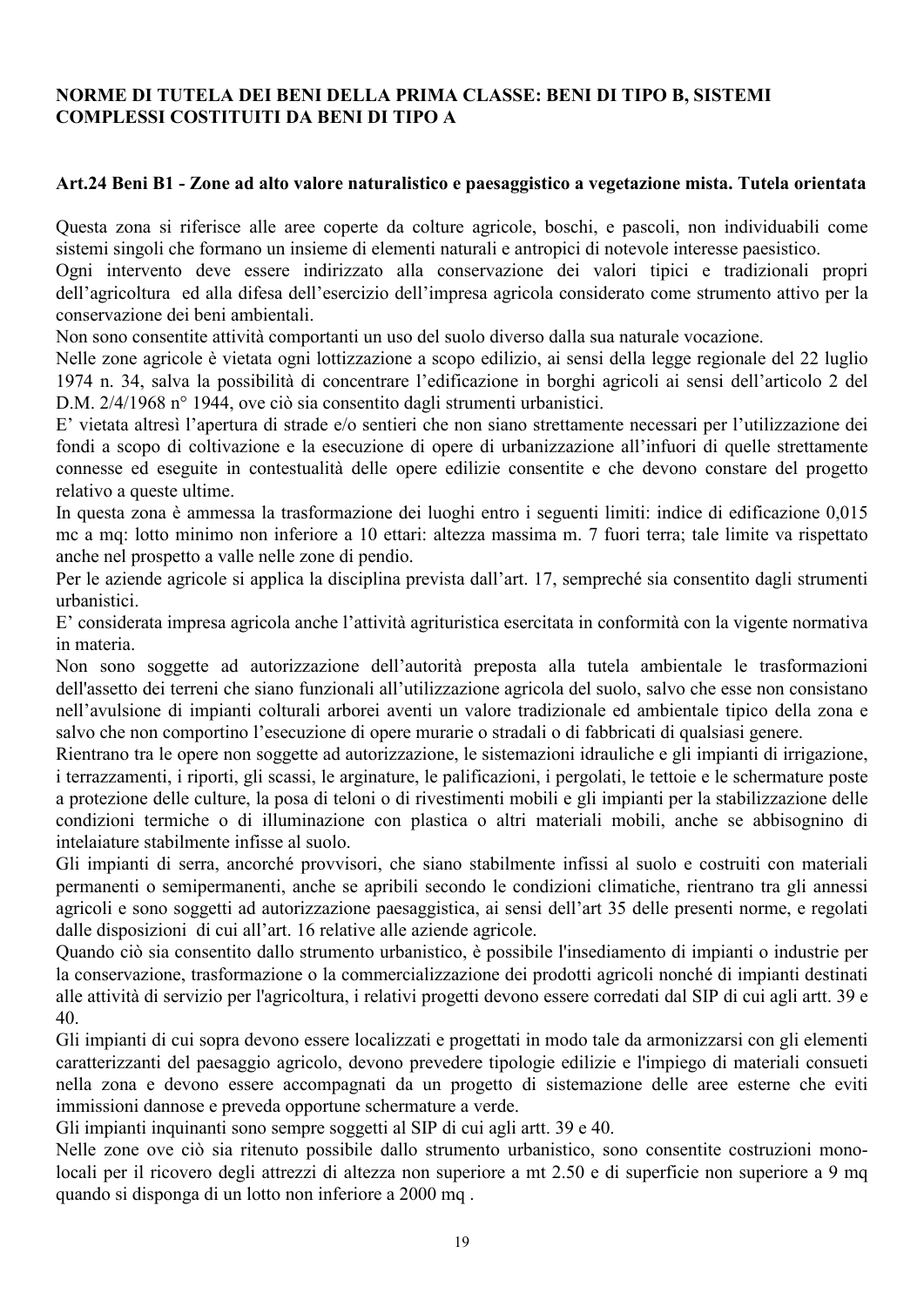E' ammessa la sostituzione degli edifici esistenti che non risultano vincolati ai sensi della legge 1089/39 con conservazione dei volumi, delle sagome e dei rapporti attuali di copertura.

Sono consentite le opere necessarie al mantenimento dell'attività agricola e silvo-pastorale (come fontanili e abbeveratoi.) nonché al mantenimento e miglioramento dell'attuale vegetazione. L'uso dei boschi è regolamentato dalle disposizioni di cui all'art.9 delle presenti norme.

Nelle zone idonee all'esercizio dell'attività silvo-pastorale, questa deve svolgersi in conformità alle norme del R.D.L. 30.12.1923 nº 3267 e successive modificazioni ed integrazioni e dei relativi regolamenti di attuazione, nonchè ai progetti, programmi e regolamenti deliberati dalle Amministrazioni pubbliche cui sono attribuiti i relativi demani e, per i territori montani, dalle competenti Comunità Montane.

In dette zone é comunque ammessa la costruzione di abbeveratoi, volubri, ricoveri e rimesse per il bestiame brado, fienili, realizzati per iniziativa pubblica o privata semprechè su un progetto documentato con i relativi fabbisogni ed approvato dall'Ente a cui é attribuito il demanio, ovvero dal Comune o, per i territori montani, dalla competente Comunità Montana, da ubicarsi comunque col rispetto della situazione ambientale.

Sono ammessi, con la medesima procedura, rifugi per il personale di sorveglianza, per cubatura non superiore a 240 mc

In generale ogni edificazione nelle zone agricole deve essere in armonia con le forme tradizionali locali dell'edilizia rurale.

Deve essere evitato, salvo imprescindibili ragioni di ordine tecnico, che le costruzioni sorgano sul colmo delle alture e ne deturpino il profilo.

Le costruzioni per uso residenziale non possono superare i due piani e l'altezza di mt 7 se coperte a terrazza e di mt 6.30 se coperte a tetto, calcolata dall'impianto del tetto.

La copertura dei fabbricati deve essere obbligatoriamente a terrazza o a tetto se ciò corrisponde alle tipologie tradizionali dei luoghi.

La costruzione deve corrispondere al profilo naturale del terreno, salvo terrazzamenti o riporti non superiori a m. 1,50, i quali vanno comunque rivestiti con pietre locali e, preferibilmente, schermati a verde.

In ogni caso l'altezza delle costruzioni viene calcolata dal punto più basso.

Per il calcolo della cubatura ammissibile si tiene conto, sia per le residenze che per gli annessi agricoli, di tutti i volumi fuori terra, comprese cantine, garages, sgomberi, soffitte, vani accessori e volumi tecnici di ogni genere.

Sono escluse le sole intercapedini del tetto e gli spazi non praticabili, di altezza non superiore a cm. 70, eventualmente lasciati sotto il piano d'imposta della costruzione.

# Art.25 Beni B2- zone agricole ad alto valore paesaggistico

In questa zona ogni intervento deve essere indirizzato alla conservazione dei valori tipici e tradizionali propri dell'agricoltura ed alla difesa dell'esercizio dell'impresa agricola considerato come strumento attivo per la conservazione dei beni ambientali.

Non sono consentite attività comportanti un uso del suolo diverso dalla sua naturale vocazione.

Nelle zone agricole è vietata ogni lottizzazione a scopo edilizio, ai sensi della legge regionale del 22 luglio 1974 n. 34, salva la possibilità di concentrare l'edificazione in borghi agricoli ai sensi dell'articolo 2 del D.M. 2/4/1968 n° 1944, ove ciò sia consentito dagli strumenti urbanistici.

E' vietata altresì l'apertura di strade e/o sentieri che non siano strettamente necessari per l'utilizzazione dei fondi a scopo di coltivazione e la esecuzione di opere di urbanizzazione all'infuori di quelle strettamente connesse ed eseguite in contestualità delle opere edilizie consentite e che devono constare del progetto relativo a queste ultime.

Ogni trasformazione del territorio e dell'edilizia esistente ed ogni nuova costruzione è soggetta ad autorizzazione paesaggistica di cui all'art. 35 delle presenti norme e sono subordinate, ai sensi dell'art. 16 delle presenti norme, alla approvazione, da parte dell'organo competente, del piano di utilizzazione aziendale (PUA), secondo le modalità indicate con deliberazione della Giunta regionale e sono corredati del SIP di cui agli articoli 39 e 40 delle presenti norme.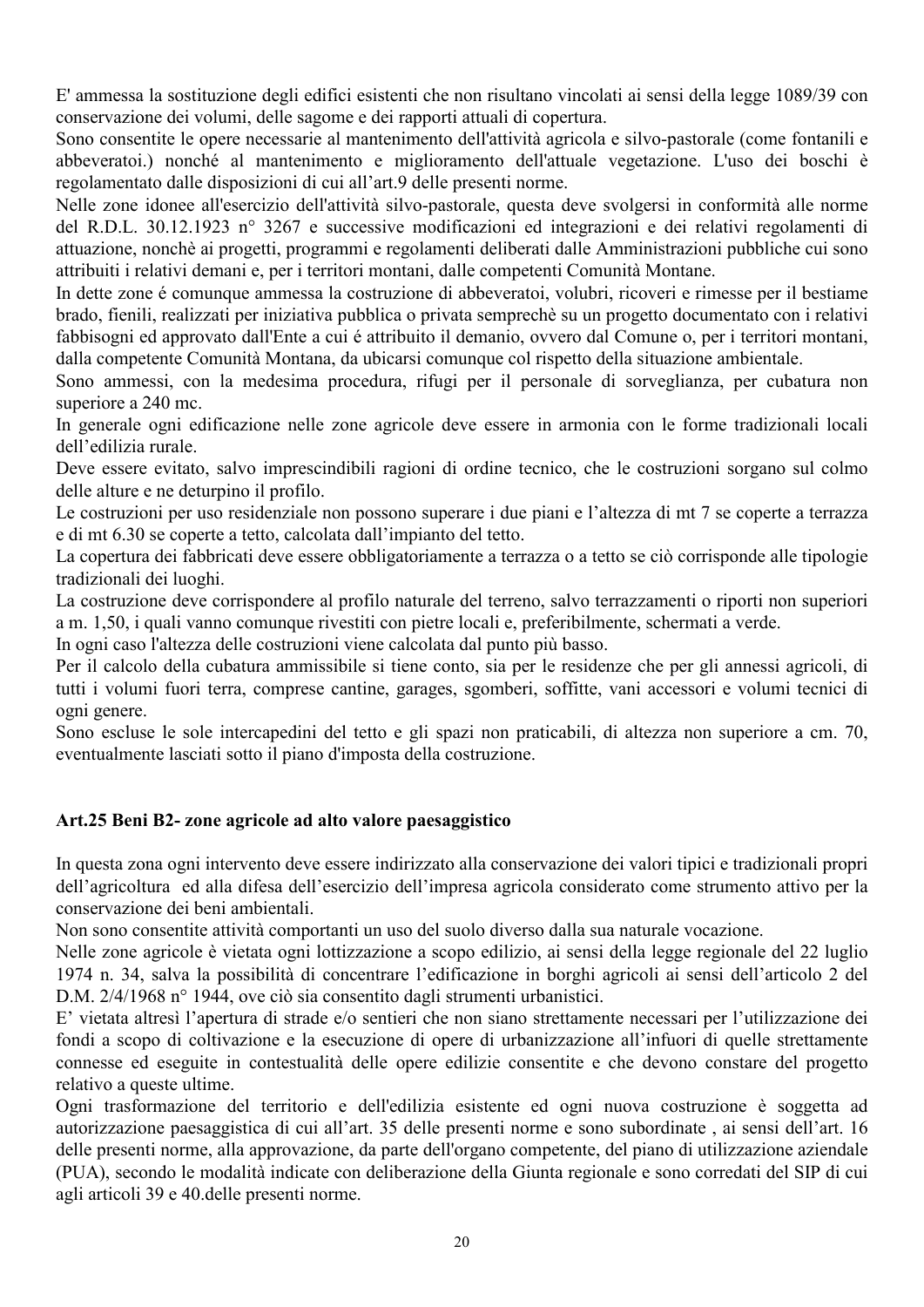L'edificazione è consentita, semprechè sia possibile secondo le norme degli strumenti urbanistici, con il limite di mc 0,015/mq su lotti minimi di 20.000 e per una cubatura massima di 900 mc.

Le costruzioni per uso residenziale non possono superare i due piani e l'altezza di mt 7 se coperte a terrazza e di mt 6.30 se coperte a tetto, calcolata dall'impianto del tetto.

Per le aziende agricole si applica, la disciplina prevista dall'art.16, sempreché sia consentito dagli strumenti urbanistici

E' considerata impresa agricola anche l'attività agrituristica esercitata in conformità con la vigente normativa in materia.

Non sono soggette ad autorizzazione dell'autorità preposta alla tutela ambientale le trasformazioni dell'assetto dei terreni che siano funzionali all'utilizzazione agricola del suolo, salvo che esse non consistano nell'avulsione di impianti colturali arborei aventi un valore tradizionale ed ambientale tipico della zona e salvo che non comportino l'esecuzione di opere murarie o stradali o di fabbricati di qualsiasi genere.

Rientrano tra le opere non soggette ad autorizzazione, le sistemazioni idrauliche e gli impianti di irrigazione, i terrazzamenti, i riporti, gli scassi, le arginature, le palificazioni, i pergolati, le tettoie, e le schermature poste a protezione delle culture, la posa di teloni o di rivestimenti mobili e gli impianti per la stabilizzazione delle condizioni termiche o di illuminazione con plastica o altri materiali mobili, anche se abbisognino di intelaiature stabilmente infisse al suolo.

Gli impianti di serra, ancorché provvisori, che siano stabilmente infissi al suolo e costruiti con materiali permanenti o semipermanenti, anche se apribili secondo le condizioni climatiche, rientrano tra gli annessi agricoli e sono soggetti ad autorizzazione paesaggistica ai sensi dell'art 35 delle presenti norme, e regolati dalle disposizioni di cui all'art. 16 relative alle aziende agricole.

Quando ciò sia consentito dallo strumento urbanistico, è possibile l'insediamento di impianti o industrie per la conservazione, trasformazione o la commercializzazione dei prodotti agricoli nonché di impianti destinati alle attività di servizio per l'agricoltura, i relativi progetti devono essere corredati dal SIP di cui agli artt. 39 e 40.

Gli impianti di cui sopra devono essere localizzati e progettati in modo tale da armonizzarsi con gli elementi caratterizzanti del paesaggio agricolo, devono prevedere tipologie edilizie e l'impiego di materiali consueti nella zona e devono essere accompagnati da un progetto di sistemazione delle aree esterne che eviti immissioni dannose e preveda opportune schermature a verde.

Gli impianti inquinanti sono sempre soggetti al SIP di cui agli artt. 39 e 40.

Nelle zone ove ciò sia ritenuto possibile dallo strumento urbanistico, sono consentite costruzioni monolocali per il ricovero degli attrezzi di altezza non superiore a mt 2.50 e di superficie non superiore a 9 mq quando si disponga di un lotto non inferiore a 2000 mq.

Nelle zone idonee all'esercizio dell'attività silvo-pastorale, questa deve svolgersi in Conformità alle norme del R.D.L. 30.12.1923 nº 3267 e successive modificazioni ed integrazioni e dei relativi

regolamenti di attuazione, nonchè ai progetti, programmi e regolamenti deliberati dalle Amministrazioni pubbliche cui sono attribuiti i relativi demani e, per i territori montani, dalle competenti Comunità Montane.

In dette zone é comunque ammessa la costruzione di abbeveratoi, volubri, ricoveri e rimesse per il bestiame brado, fienili, realizzati per iniziativa pubblica o privata semprechè su un progetto documentato con i relativi fabbisogni ed approvato dall'Ente a cui é attribuito il demanio, ovvero dal Comune o, per i territori montani, dalla competente Comunità Montana, da ubicarsi comunque col rispetto della situazione ambientale.

Sono ammessi, con la medesima procedura, rifugi per il personale di sorveglianza, per cubatura non superiore a 240 mc.

In generale ogni edificazione nelle zone agricole deve essere in armonia con le forme tradizionali locali dell'edilizia rurale.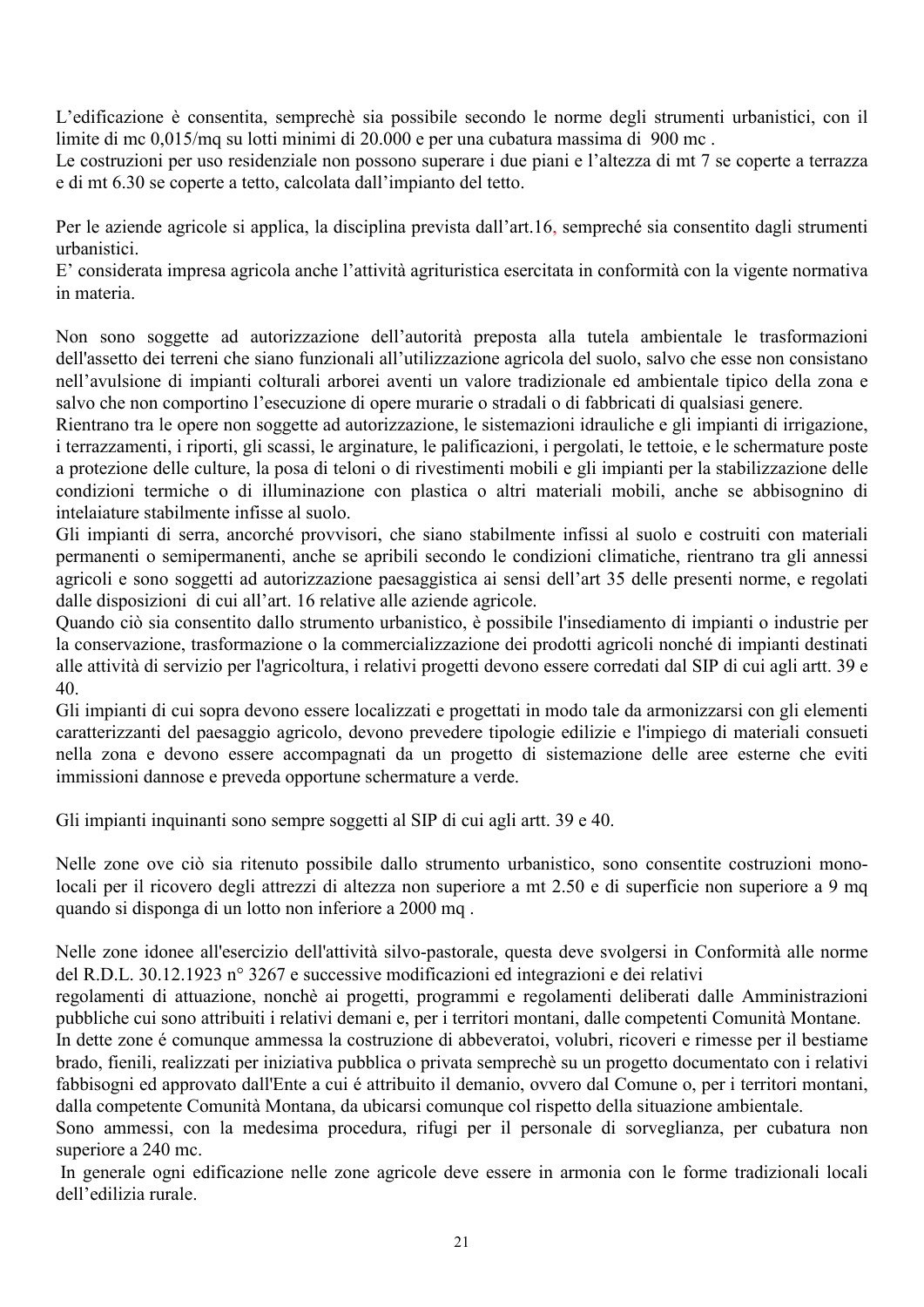Deve essere evitato, salvo imprescindibili ragioni di ordine tecnico, che le costruzioni sorgano sul colmo delle alture e ne deturpino il profilo.

La copertura dei fabbricati deve essere obbligatoriamente a terrazza o a tetto se ciò corrisponde alle tipologie tradizionali dei luoghi.

La costruzione deve corrispondere al profilo naturale del terreno, salvo terrazzamenti o riporti non superiori a m. 1,50, i quali vanno comunque rivestiti con pietre locali e, preferibilmente, schermati a verde.

In ogni caso l'altezza delle costruzioni viene calcolata dal punto più basso.

Per il calcolo della cubatura ammissibile si tiene conto, sia per le residenze che per gli annessi agricoli, di tutti i volumi fuori terra, comprese cantine, garages, sgomberi, soffitte, vani accessori e volumi tecnici di ogni genere.

Sono escluse le sole intercapedini del tetto e gli spazi non praticabili, di altezza non superiore a cm. 70, eventualmente lasciati sotto il piano d'imposta della costruzione.

# Art.26 Beni B3 -sistema idro-morfologico vegetazionale. Tutela orientata

Tale sistema è formato dai corsi d'acqua, dalla vegetazione di pertinenza e dalle fustaie collocate in prossimità, che compongano con i corsi d'acqua unità ambientale e paesaggistica.

Esso si riferisce ai territori compresi nell'art.1 lettere C e G della Legge 431/85 nonché alle aree intercluse e di rispetto del sistema.

Non sono consentite attività comportanti un uso del suolo diverso dalla sua naturale vocazione.

Nelle zone agricole è vietata ogni lottizzazione a scopo edilizio, ai sensi della legge regionale del 22 luglio 1974 n. 34, salva la possibilità di concentrare l'edificazione in borghi agricoli ai sensi dell'articolo 2 del D.M. 2/4/1968 n° 1944, ove ciò sia consentito dagli strumenti urbanistici.

E' vietata altresì l'apertura di strade e/o sentieri che non siano strettamente necessari per l'utilizzazione dei fondi a scopo di coltivazione e la esecuzione di opere di urbanizzazione all'infuori di quelle strettamente connesse ed eseguite in contestualità delle opere edilizie consentite e che devono constare del progetto relativo a queste ultime

In questa zona è fatto divieto di nuova edificazione: l'indice di edificabilità di pertinenza, non superiore a mo 0,015 per mq ove lo permettano gli strumenti urbanistici, potrà essere utilizzato nelle aree limitrofe in cui è consentita la trasformazione del territorio.

Sono ammessi interventi volti al disinguinamento e al mantenimento e al miglioramento della vegetazione e del regime idrico.

Ogni intervento deve essere indirizzato alla conservazione dei valori tipici e tradizionali propri dell'agricoltura ed alla difesa dell'esercizio dell'impresa agricola considerato come strumento attivo per la conservazione dei beni ambientali.

Non sono consentite attività comportanti un uso del suolo diverso dalla sua naturale vocazione.

Sono consentiti attraversamenti da parte di opere pubbliche quali strade poderali, sentieri pedonali, reti idriche ed energetiche locali che non alterino lo stato dei luoghi e il regime idrico.

Per le aziende agricole si applica, la disciplina prevista dall'art.16 sempreché sia consentito dagli strumenti urbanistici

E' considerata impresa agricola anche l'attività agrituristica esercitata in conformità con la vigente normativa in materia

Non sono soggette ad autorizzazione dell'autorità preposta alla tutela ambientale le trasformazioni dell'assetto dei terreni che siano funzionali all'utilizzazione agricola del suolo, salvo che esse non consistano nell'avulsione di impianti colturali arborei aventi un valore tradizionale ed ambientale tipico della zona e salvo che non comportino l'esecuzione di opere murarie o stradali o di fabbricati di qualsiasi genere.

Rientrano tra le opere non soggette ad autorizzazione, le sistemazioni idrauliche e gli impianti di irrigazione, i terrazzamenti, i riporti, gli scassi, le arginature, le palificazioni, i pergolati, le tettoie, e le schermature poste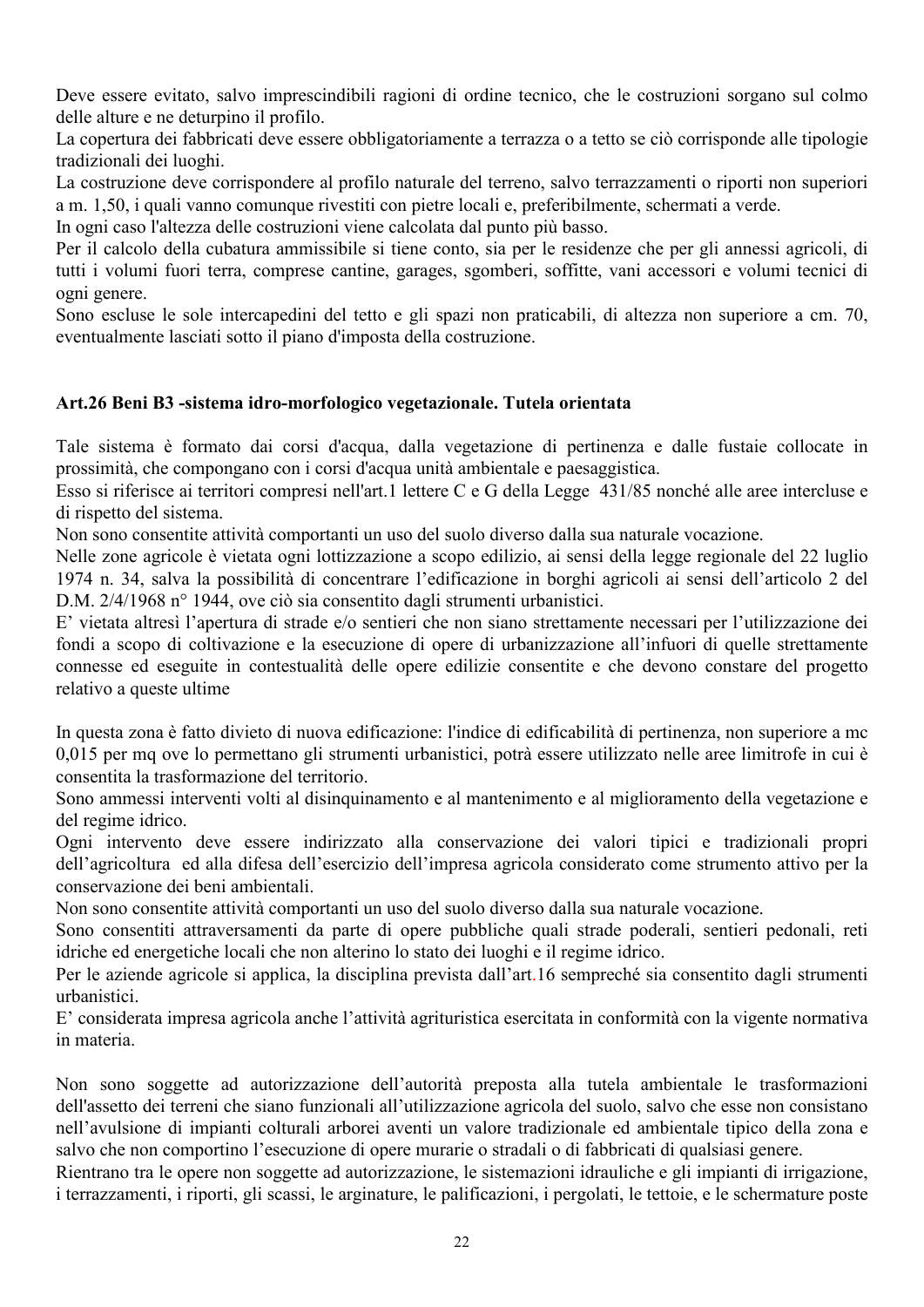a protezione delle culture, la posa di teloni o di rivestimenti mobili e gli impianti per la stabilizzazione delle condizioni termiche o di illuminazione con plastica o altri materiali mobili, anche se abbisognino di intelaiature stabilmente infisse al suolo.

Gli impianti di serra, ancorché provvisori, che siano stabilmente infissi al suolo e costruiti con materiali permanenti o semipermanenti, anche se apribili secondo le condizioni climatiche, rientrano tra gli annessi agricoli e sono soggetti ad autorizzazione paesaggistica ai sensi dell'art 35 delle presenti norme, e regolati dalle disposizioni di cui all'art. 16 relative alle aziende agricole.

Quando ciò sia consentito dallo strumento urbanistico, è possibile l'insediamento di impianti o industrie per la conservazione, trasformazione o la commercializzazione dei prodotti agricoli nonché di impianti destinati alle attività di servizio per l'agricoltura, i relativi progetti devono essere corredati dal SIP di cui agli artt. 39 e  $40.$ 

Gli impianti di cui sopra devono essere localizzati e progettati in modo tale da armonizzarsi con gli elementi caratterizzanti del paesaggio agricolo, devono prevedere tipologie edilizie e l'impiego di materiali consueti nella zona e devono essere accompagnati da un progetto di sistemazione delle aree esterne che eviti immissioni dannose e preveda opportune schermature a verde.

Gli impianti inquinanti sono sempre soggetti al SIP di cui agli artt. 39 e 40.

Nelle zone ove ciò sia ritenuto possibile dallo strumento urbanistico, sono consentite costruzioni monolocali per il ricovero degli attrezzi di altezza non superiore a mt 2.50 e di superficie non superiore a 9 mg quando si disponga di un lotto non inferiore a 2000 mg.

Nelle zone idonee all'esercizio dell'attività silvo-pastorale, questa deve svolgersi in Conformità alle norme del R.D.L. 30.12.1923 nº 3267 e successive modificazioni ed integrazioni e dei relativi regolamenti di attuazione, nonchè ai progetti, programmi e regolamenti deliberati dalle Amministrazioni pubbliche cui sono attribuiti i relativi demani e, per i territori montani, dalle competenti Comunità Montane.

In dette zone é comunque ammessa la costruzione di abbeveratoi e volubri.

La copertura dei fabbricati esistenti deve essere obbligatoriamente a terrazza o a tetto se ciò corrisponde alle tipologie tradizionali dei luoghi.

I terrazzamenti o riporti non superiori a m. 1.50 vanno comunque rivestiti con pietre locali e, preferibilmente, schermati a verde.

Sono ammessi interventi volti al mantenimento delle attività agricole e silvo-pastorali come fontanili, abbeveratoi ecc., purché realizzati in modo da non permettere l'inquinamento del corso d'acqua. Sono consentite altresì attraversamenti da parte di opere pubbliche quali strade poderali, sentieri pedonali, reti idriche ed energetiche locali che non alterino lo stato dei luoghi e il regime idrico.

Per le opere di grande dimensione, se consentite dalle presenti norme, i relativi progetti saranno corredati dal SIP di cui agli artt. 39 e 40 delle presenti norme quando non sottoposte a VIA.

Entro 100 m di distanza dalle zone B3, per ragioni di conservazione dell'equilibrio ecologico e della struttura idrogeologica dei luoghi, fatto divieto di insediamento per qualsiasi industria chimico-farmaceutica o comunque inquinante che comporti trasformazioni di tipo endogeno e/o esogeno.

Sono consentite altresì attraversamenti da parte di opere pubbliche quali strade poderali, sentieri pedonali, reti idriche ed energetiche locali che non alterino lo stato dei luoghi e il regime idrico.

Le attività estrattive sono disciplinate dall'art. 15 delle presenti norme.

E' fatto divieto di apertura di discariche. Le discariche attualmente esistenti dovranno essere oggetto di specifici progetti di recupero e dovranno indicare, attraverso il SIP di cui agli artt. 39 e 40 delle presenti norme, eventuali e possibili nuove localizzazioni.

## Art.27 Beni B4 - Sistema bosco -pascolo . Tutela paesaggistica

Tale sistema è formato da alberature di alto fusto (sempreverdi e/o caduche) boschi cedui e pascoli. Salvo particolari norme riferite a specifiche situazioni, in queste zone è ammesso un indice di edificabilità pari a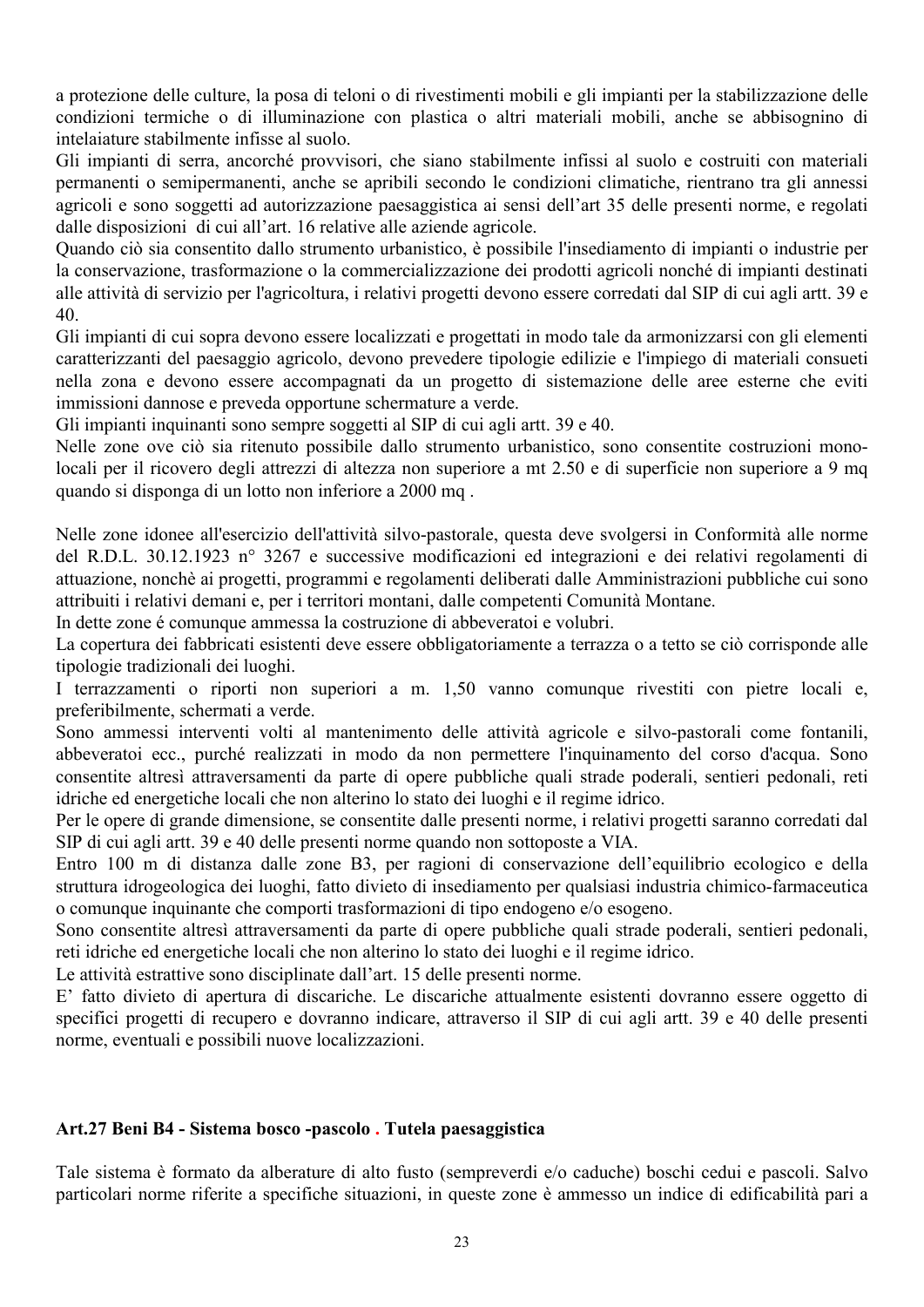0.015 mc per ma di superficie ed un rapporto di copertura pari e 1/100. E' ammessa la ricostruzione degli edifici esistenti con il mantenimento dei volumi, delle superfici utili e delle sagome.

Sono consentiti tutti gli interventi volti al mantenimento e al miglioramento delle condizioni vegetazionali purché eseguite con essenze tipiche della zona, evitando la coniferazione indiscriminata: gli interventi volti al miglioramento della conduzione silvo- pastorale come fontanili abbeveratoi, recinzioni, purché realizzati in modo da non turbare l'equilibrio ecologico e le qualità paesistiche dei luoghi; sentieri pedonali, zone di sosta, purché inserite in modo da non alterare la qualità dei luoghi. Le aree boscate sono comunque regolate dalle norme dell'art 9

Le opere connesse alla realizzazione di grandi infrastrutture come strade carrabili, gasdotti, elettrodotti e acquedotti e la realizzazione degli impianti di depurazione dovranno essere sottoposte a verifica attraverso la precedura VIA o di SIP secondo quanto stabilito negli artt.39 e 40 delle presenti norme. Con la stessa procedura sono ammessi altresì servizi urbani collocati fuori degli abitati, come cimiteri, aree di parcheggio, stazioni di autobus, attrezzature per lo sport e il tempo libero.

L'attività estrattiva è disciplinata dalle disposizioni di cui all'art.15 delle presenti norme.

L'uso dei boschi e dei pascoli deve seguire anche il regolamento delle prescrizioni di massima e di polizia forestale per i boschi e i terreni di montagna della provincia di Roma sottoposti a vincolo idrogeologico reso esecutivo con DM del 10/2/72, dalla legge nº 3267/1922 e dalla LR 29/97.

# NORME DI TUTELA DELLE ZONE DI TIPO C: ZONE URBANIZZATE E ZONE DI RIOUALIFICAZIONE AMBIENTALE: PROTEZIONE DELLE VISUALI PANORAMICHE RISPETTO ALLA EDIFICAZIONE.

# Art.28 Zone C1 vincolate alle norme dell'attuale PRG o degli strumenti urbanistici attuativi vigenti. Tutela limitata

Queste sono le zone in cui gli esiti formali e fisici del regime urbanistico vigente sono considerati coerenti con le vocazioni del territorio e rispettosi dei valori ambientali e paesaggistici presenti. Pertanto il Piano Paesistico, per quanto di sua pertinenza, assume le norme dei vigenti strumenti urbanistici come sue proprie, fatte salve le eventuali limitazioni dovute al rispetto delle modalità di tutela di cui al Capo II delle presenti norme ed alle seguenti norme di tutela per le aree agricole.

Ai fini delle presenti norme si intendono per aree agricole quelle che sono di fatto destinate all'esercizio dell'attività agricola o che comunque sono definite tali dagli strumenti urbanistici vigenti.

Ogni intervento nelle zone agricole deve essere indirizzato alle conservazione dei valori tipici e tradizionali propri dell'agricoltura ed alla difesa dell'esercizio dell'impresa agricola considerato come strumento attivo per la conservazione dei beni ambientali.

Nelle aree agricole è vietata ogni attività comportante trasformazione dell'uso del suolo diverso dalla sua naturale vocazione per l'utilizzazione agricola.

Nelle aree agricole è vietata ogni lottizzazione a scopo edilizio ai sensi della legge regionale 22 luglio 1974, N° 34, salva la possibilità di concentrare l'edificazione in borghi agricoli ai sensi dell'art. 2 del DM 2/4/68 1944, ove ciò sia consentito dagli strumenti urbanistici.

E' vietata altresì l'apertura di strade o sentieri che non siano strettamente necessari per l'utilizzazione dei fondi a scopo di coltivazione e la esecuzione di opere di urbanizzazione all'infuori di quelle strettamente connesse ed eseguite in contestualità delle opere edilizie consentite e che devono constare del progetto relativo a queste ultime.

Nelle aree agricole l'edificazione consentita deve essere strettamente correlata alla utilizzazione agricola dei suoli ed allo sviluppo delle imprese agricole, comprendendovi, in conformità alle leggi che la consentano. l'attività di agriturismo.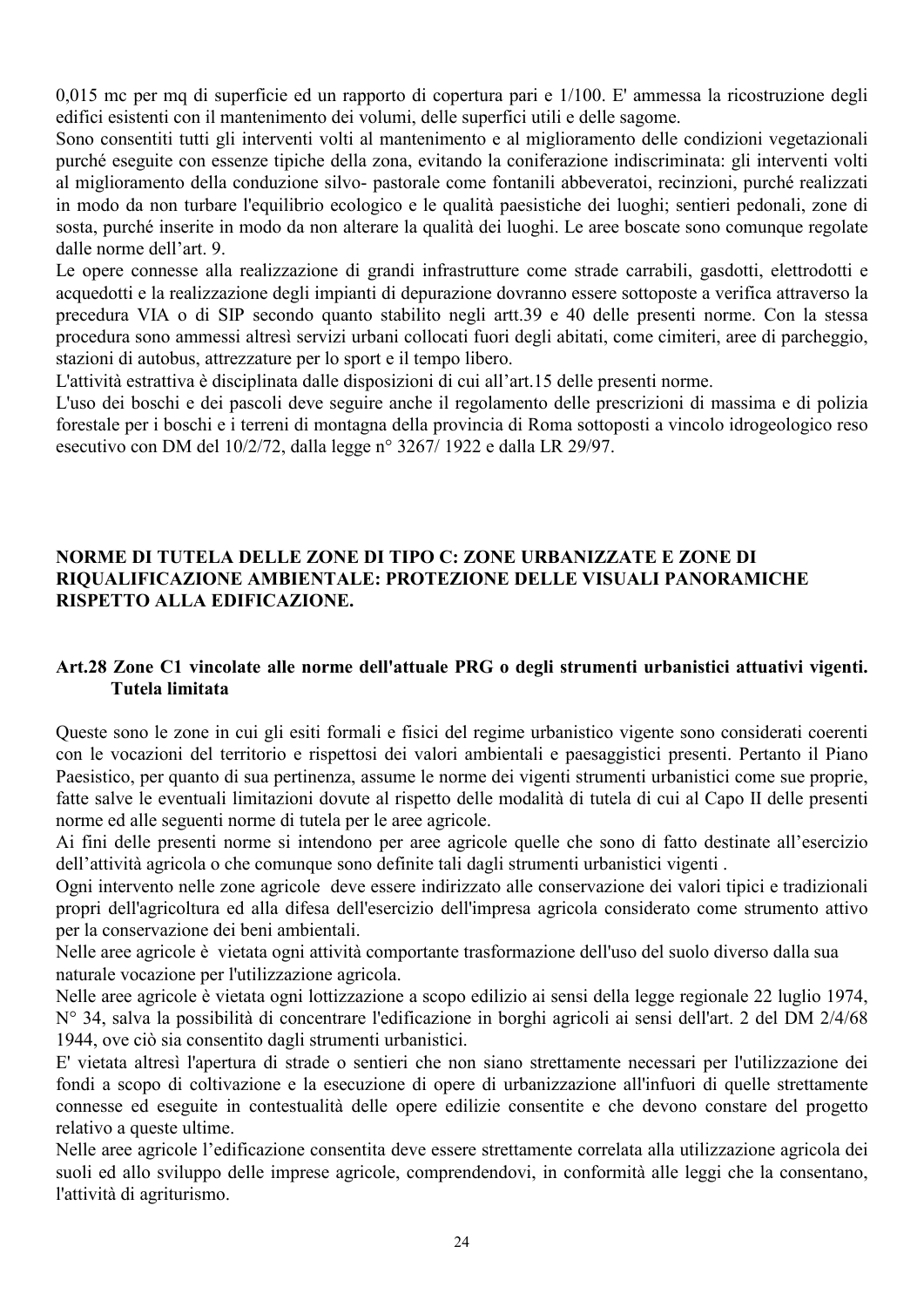L'edificazione è consentita, sempreché sia possibile secondo le norme degli, strumenti urbanistici, con il limite di mc 0.015/mq su lotti minimi di 20.000 e per una cubatura massima di 900 mc salvi diversi limiti stabiliti nelle norme specifiche di sub - ambito o di sistema.

Nelle aree ove ciò sia ritenuto possibile dallo strumento urbanistico, sono consentite costruzioni mono-locali per il ricovero degli attrezzi di altezza non superiore a m 2,50 e di superficie non superiore a 9 mq quando si disponga di un lotto non inferiore a 2.000 mq.

Gli interventi da realizzare nell'ambito delle aziende agricole, sempreché sia consentito dagli strumenti urbanistici, sono disciplinati dalle disposizioni di cui all'art. 16 del capo II.

Nelle aree agricole, quando ciò sia consentito dallo strumento urbanistico, è possibile l'insediamento di impianti o industrie per la conservazione, trasformazione o la commercializzazione dei prodotti agricoli, nonché di impianti destinati ad attività di servizio all'agricoltura; i relativi progetti devono essere corredati del Sip di cui agli att.57 e 58.

In ogni caso gli impianti di cui al precedente comma devono essere localizzati e progettati in modo tale da armonizzarsi con gli elementi caratterizzanti del paesaggio agricolo, devono prevedere tipologie edilizie e l'impiego di materiali consueti nella zona e devono essere accompagnati da un progetto di sistemazione delle aree esterne che eviti immissioni dannose e preveda opportune schermature a verde.

Gli impianti di serra, ancorché provvisori, che siano stabilmente infissi al suolo e costruiti con materiali permanenti o semipermanenti, anche se apribili secondo le condizioni climatiche, rientrano tra gli annessi agricoli e sono soggetti ad autorizzazione paesaggistica ai sensi dell'articolo 53 delle presenti norme e regolati dalle disposizioni di cui all'art.16 del capo II<sup>°</sup> delle presenti norme.

Non sono soggette ad autorizzazione dell'autorità preposta alla tutela ambientale le trasformazioni dell'assetto dei terreni che siano funzionali all'utilizzazione agricola del suolo salvo che esse non consistano nell'avulsione di impianti colturali arborei aventi un valore tradizionale e ambientale tipico della zona, e salvo che non comportino l'esecuzione di opere murarie o stradali o di fabbricati di qualsiasi genere.

Rientrano tra le opere non soggette ad autorizzazione le sistemazioni idrauliche e gli impianti di irrigazione, i terrazzamenti, i riporti, gli scassi, le arginature, le palificazioni, i pergolati, le tettoie e le schermature poste a protezione delle colture, la posa di teloni o di rivestimenti mobili e gli impianti per la stabilizzazione delle condizioni termiche o di illuminazione con plastica o altri materiali mobili, anche se abbisognino di intelaiature stabilmente infisse nel suolo.

Nelle zone idonee all'esercizio dell'attività silvo-pastorale, questa deve svolgersi in conformità alle norme del R.D.L. 30/12/1923 nº 3267 e successive modificazioni ed integrazioni e dei relativi regolamenti di attuazione, nonché ai progetti, programmi e regolamenti deliberati dalle Amministrazioni pubbliche cui sono attribuiti i relativi demani e, per i territori montani, dalle competenti Comunità Montane.

In dette zone è comunque ammessa la costruzione di abbeveratoi, volubri, ricoveri e rimesse per il bestiame brado, fienili, realizzati per iniziativa pubblica o privata sempreché su un progetto documentato con i relativi fabbisogni ed approvato dall'Ente a cui è attribuito il demanio, ovvero dal Comune o, per i territori montani, dalla competente Comunità Montana, da ubicarsi comunque col rispetto della situazione ambientale.

Sono ammessi, con la medesima procedura, rifugi per il personale di sorveglianza, per cubatura non superiore a 240 mc.

In generale ogni edificazione nelle aree agricole deve essere in armonia con le forme tradizionali locali dell'edilizia rurale deve essere evitato, salvo imprescindibili ragioni di ordine tecnico, che deve essere costruzioni sorgano sul colmo della alture e ne deturpino il profilo.

La copertura dei fabbricati deve essere obbligatoriamente a terrazza o a tetto se ciò corrisponde alle tipologie tradizionali dei luoghi.

Le costruzioni per uso residenziale non possono superare i due piani e l'altezza di m 7 se coperte a terrazza e di m 6.30 se coperte a tetto, calcolata dall'impianto del tetto.

La costruzione deve corrispondere al profilo naturale del terreno, salvo terrazzamenti o riporti non superiori a m. 1,50, i quali vanno comunque rivestiti con pietre locali e, preferibilmente, schermati a verde.

In ogni caso l'altezza delle costruzioni viene calcolata dal punto più basso.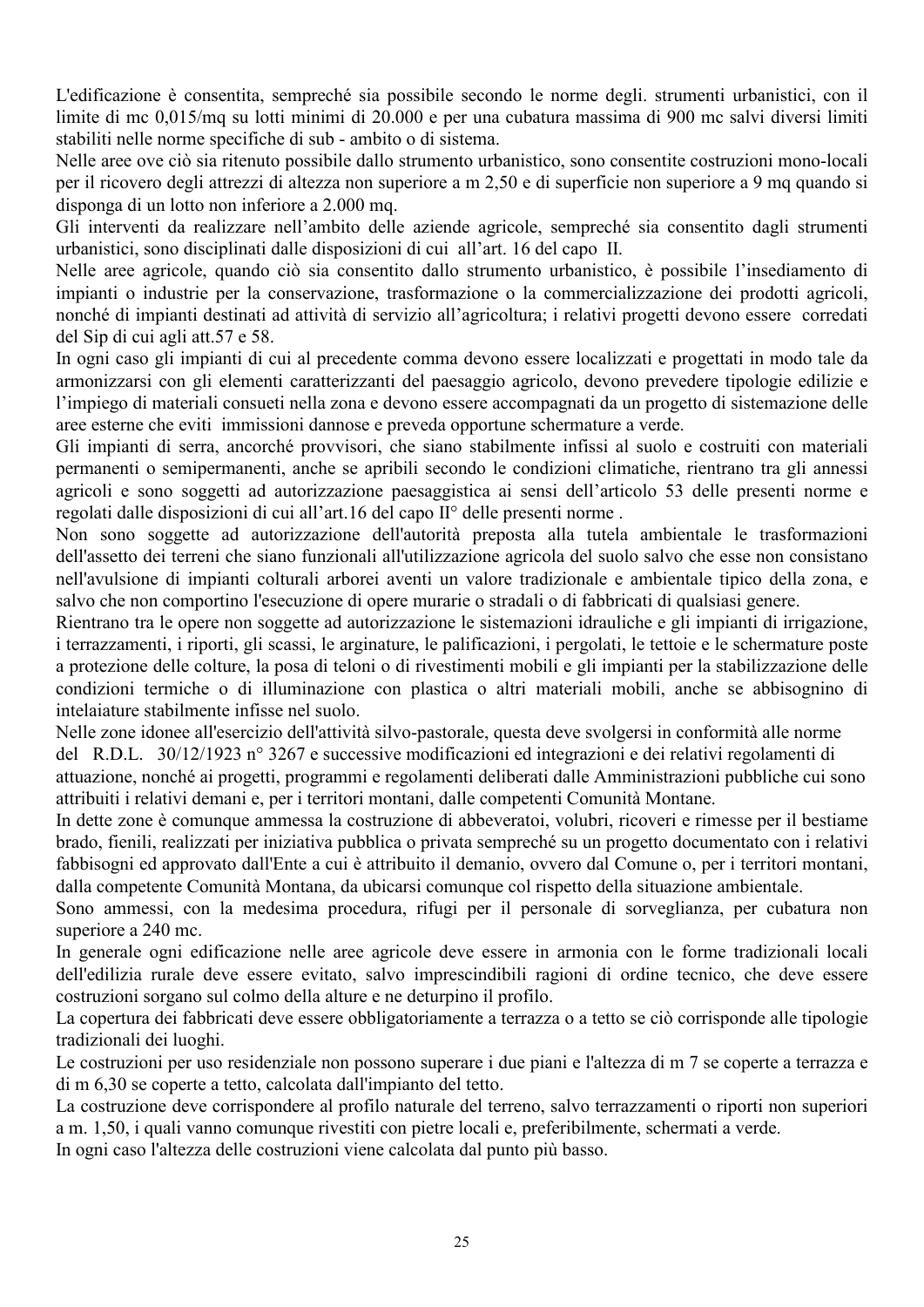Per il calcolo della cubatura ammissibile si tiene conto sia per le residenze che per gli annessi agricoli, di tutti i volumi fuori terra, comprese cantine, garages, sgomberi, soffitte, vani accessori e volumi tecnici di ogni genere.

Sono escluse le sole intercapedini del tetto e gli spazi non praticabili, di altezza non superiore a cm 70, eventualmente lasciati sotto il piano d'imposta della costruzione.

## Art.29 Zone C2 in cui è ammessa l'edificazione secondo il PRG o gli strumenti urbanistici vigenti con particolari prescrizioni. Tutela limitata

Nella zona C2 gli esiti formali e fisici dei regime urbanistico vigente sono considerati sostanzialmente coerenti con le vocazioni dei territorio e non in rilevante contrasto con i valori ambientali e paesistici vigenti. Pertanto il PTP, per quanto di sua pertinenza, assume le norme vigenti degli strumenti urbanistici come sue proprie, fatte salve ulteriori limitazioni dovute alla salvaguardia delle visuali di cui all'art.14 delle presenti norme e la integra con la seguente prescrizione.

Tutte le alberature ricadenti negli spazi pubblici o in quelli destinati a servizi pubblici, devono essere rispettate previo rilievo asseverato da tecnico competente iscritto agli albi professionali degli agronomi, dei geometri, degli ingegneri e degli architetti.

Altre prescrizioni potranno essere contenute nelle eventuali norme particolari che si rendessero necessarie in relazione alle specifiche caratteristiche della zona in oggetto.

Il "Piano organico riguardante l'inverdimento", a cui le disposizioni del testo originario del presente PTP subordinano il rilascio delle autorizzazioni e dei pareri, non risulta codificato dalla legislazione vigente né dalla legge regionale 24/98 e conseguentemente tali disposizioni sono prive di efficacia ai sensi dell'art.38, 2° comma delle presenti norme.

# Art.30 Zona C3 da non sottoporre a norme di tutela paesistica

In questa zona si applicano le norme dei vigenti strumenti urbanistici, nel rispetto delle modalità di tutela di cui al Capo II.

## Art.31 Zona C4 di riqualificazione e recupero ambientale. Tutela orientata.

La zona C4 include le aree urbanizzate, non urbanizzate, degradate a causa della stessa urbanizzazione, dalla diffusa incuria o dell'abbandono e include altresì aree da qualificare particolarmente mediante interventi di carattere ambientale, massimamente di inverdimento, in estensione e rafforzamento di apparati naturalistici o di aree di pregio paesistico.

I "Piani di Recupero e di Riqualificazione" e il" Progetto unitario di Riqualificazione e Recupero ambientale" ai quali le disposizioni del testo originario del presente PTP subordinano il rilascio delle autorizzazioni e dei pareri, non risultano codificati dalla legislazione vigente né dalla legge regionale 24/98 e conseguentemente tali disposizioni sono prive di efficacia ai sensi dell'art.38, 2° comma delle presenti norme.

Pertanto, nelle aree rimaste sprovviste della tutela, si applicano le modalità previste all'art. 41 comma 1<sup>°</sup> delle presenti norme. Per le zone agricole dello strumento urbanistico vigente, di cui all'art.41, 1° comma lett. a), si applicano le disposizioni di tutela previste dal presente PTP per la zona B1, di cui all'art.24.  $(**Nota*)$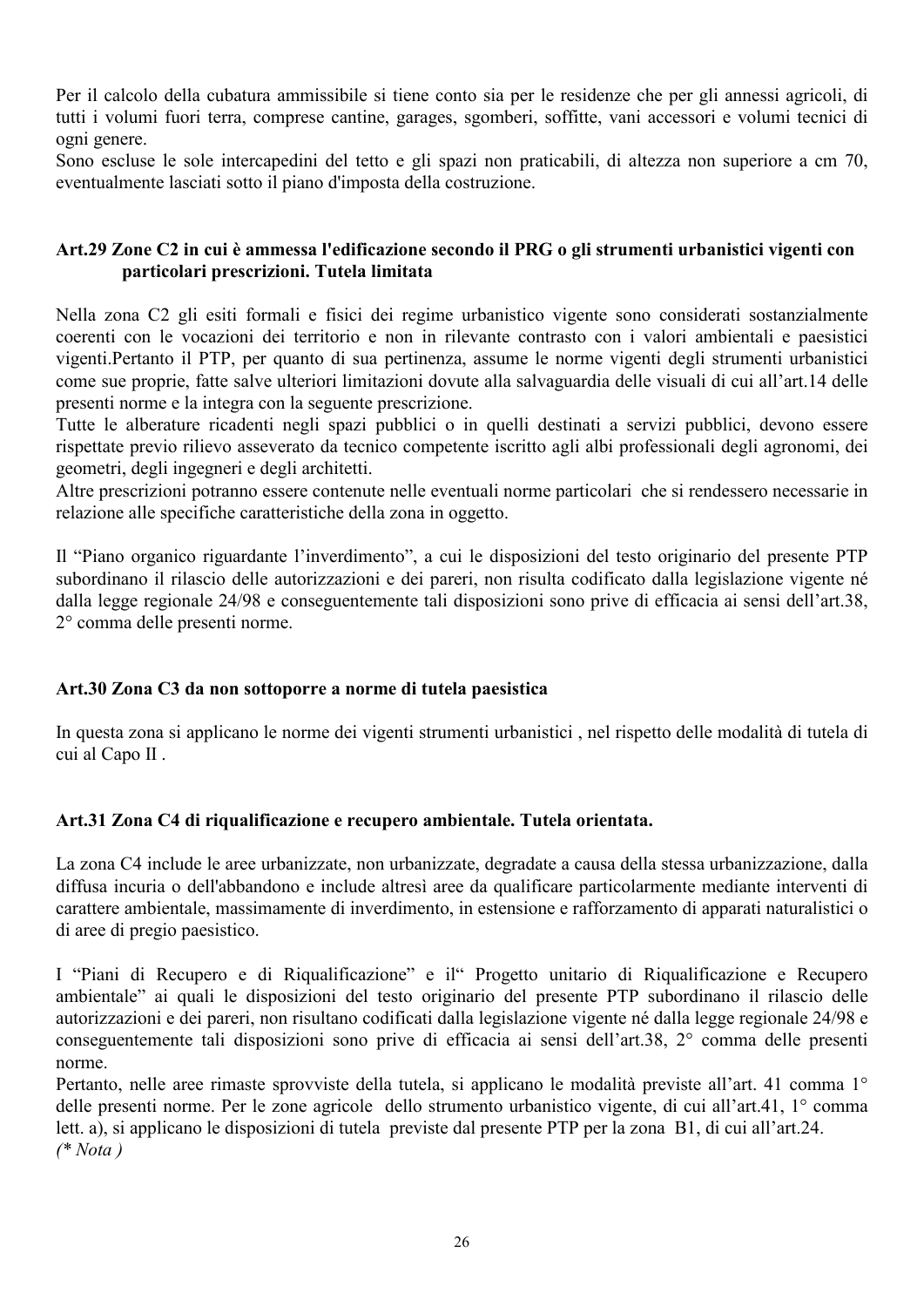\* Nota, L'individuazione della" zona agricola analoga" di cui all'art.41, 1° comma lett. a) è stata effettuata in applicazione della circolare n.6033 del 21/7/1999 allegata alle presenti norme tecniche come modificate dalla ll.rr. n. 24 e 25 del 30/7/98 e dalla l.r. n.6 del 7/6/1999.

# Art.32 Zona C5 di riqualificazione e salvaguardia dei caratteri vegetazionali e geomorfologici.Tutela orientata

La zona C5 ricomprende quelle aree che fanno parte di sistemi naturalistici originali o comunque di pregio paesistico e vegetazionale che mostrano segni certi di deperimento ambientale pur non essendo particolarmente o affatto interessate da episodi edilizi e infrastrutturali. Normalmente tali aree, pur non essendo strettamente adiacenti a territori urbanizzati, rientrano nel vasto ambito territoriale semi-infrastrutturato nel quale si sviluppano fenomeni sociali di tipo urbano quali il turismo pendolare giornaliero e di massa, l'insediamento precario a fini ricreativi, o l'abbandono delle attività agricole.

Il "Piano organico di interventi di Riqualificazione e Salvaguardia", a cui le disposizioni del testo originario del presente PTP subordinano il rilascio delle autorizzazioni e dei pareri, non risultano codificati dalla legislazione vigente né dalla legge regionale 24/98 e conseguentemente tali disposizioni sono prive di efficacia ai sensi dell'art.38, 2° comma delle presenti norme.

Pertanto, nelle aree rimaste sprovviste della tutela, si applicano le modalità previste all'art. 41 comma 1<sup>°</sup> delle presenti norme. Per le zone agricole dello strumento urbanistico vigente, di cui all'art.41, 1° comma lett. a), si applicano le disposizioni di tutela previste dal presente PTP per la zona B1, di cui all'art.24. (\*  $Nota)$ 

\* Nota 2. L'individuazione della" zona agricola analoga" di cui all'art.41, 1° comma lett. a) è stata effettuata in applicazione della circolare n.6033 del 21/7/1999 allegata alle presenti norme tecniche come modificate dalla ll.rr. n. 24 e 25 del 30/7/98 e dalla l.r. n.6 del 7/6/1999.

## Art.33 Zona C6 - Percorsi e visuali da salvaguardare

In questa zona si applicano le disposizioni dell'art.14

# Art.34 Zona C7 - centri storici ed aree circostanti. Tutela orientata

Finalità del presente PTP è quella di tutelare l'aspetto tipico dei centri storici considerati nel contesto ambientale di cui sono parte integrante.

Per la definizione di centro storico si fa riferimento a quella contenuta nella "Carta del Restauro" (circolare del Ministero P.I. nº 117 del 6 aprile 1972).

In mancanza di definizioni basate su analisi specifiche di ogni singolo episodio, per centro storico deve intendersi ogni città o nucleo che le fonti indichino di formazione non recente, anche se le notizie non si riferiscono come avviene nella maggioranza dei casi alla conformazione attuale dei centri.

Per i centri storici che si trovano all'interno del perimetro del presente PTP la tutela sarà esercitata sul centro urbano di antica origine, sulle fasce di protezione e di completamento, sulle zone di espansione contigue o localizzate in posizione di possibile interferenza con l'aspetto del centro di antica origine. Gli interventi nei centri storici fatta eccezione per la manutenzione ordinaria e straordinaria e il consolidamento statico potranno essere autorizzati, ai sensi dell'art.7 della l 1497/39, soltanto dopo la approvazione dei P.P. ex lege nº 1150/1942, ovvero dei piani di recupero previsti dalla legge 457/1978 corredati dal SIP di cui agli artt. 39  $e$  40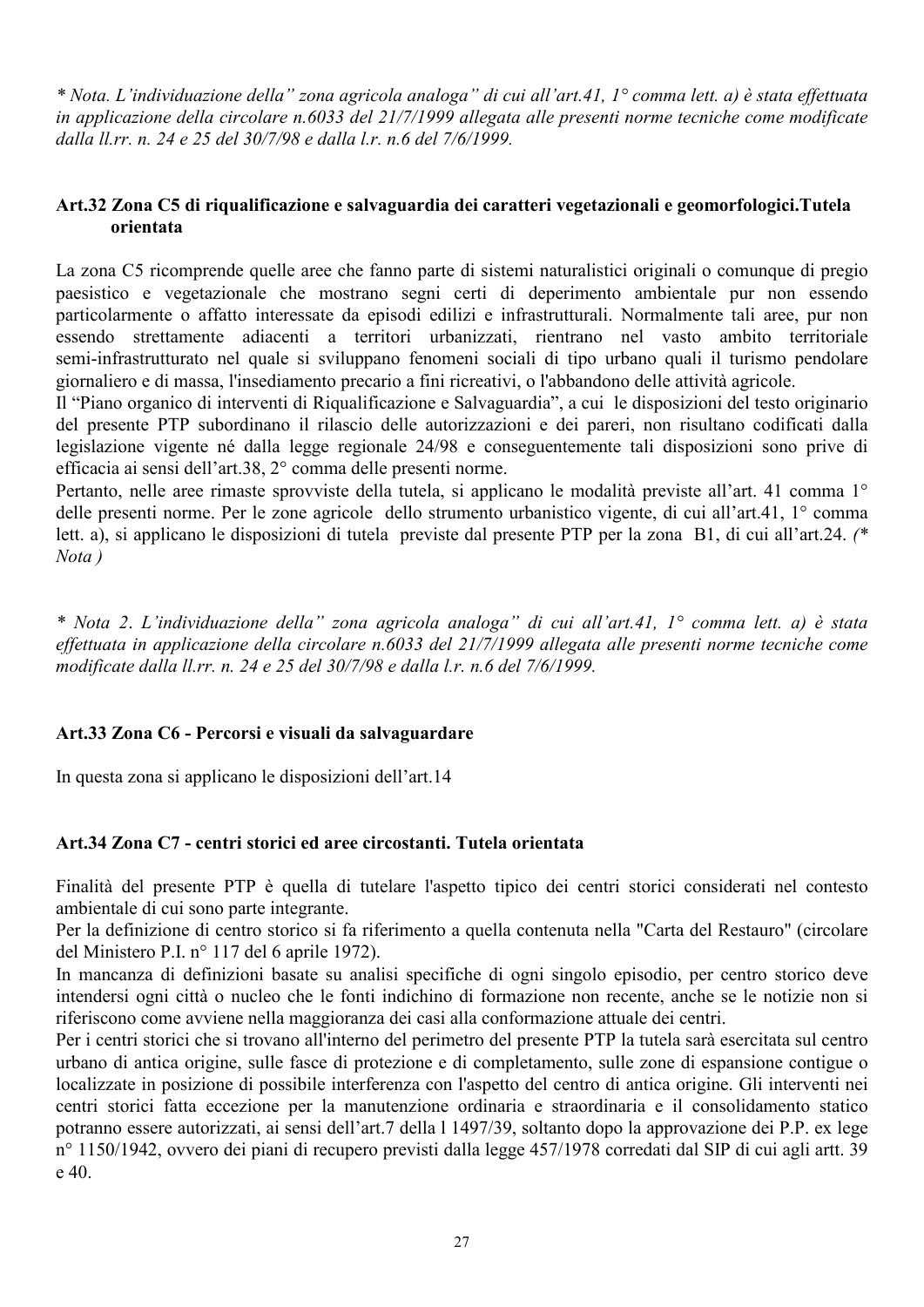Tali piani dovranno prevedere, come contenuto necessario (ed occorrendo in variante agli strumenti urbanistici generali che non l'abbiano preveduta), una disciplina dei rapporti fra centri antichi e gli sviluppi contemporanei nonché le principali questioni strutturali e/o funzionali del centro antico in seno all'intero organismo urbano.

I rammentati Piani Particolareggiati o di Recupero dovranno definire le operazioni finalizzate, nel loro insieme, al recupero conservativo del centro storico; vale a dire dovranno definire quegli interventi rivolti a conservare l'organismo edilizio e ad assicurare una soddisfacente funzionalità mediante un insieme sistematico di opere da condurre nel rispetto delle sue tipologie edilizie, degli elementi strutturali e formali, nonché degli aspetti architettonici e storici che lo caratterizzano. Il recupero e la conservazione vanno riferiti non solo agli elementi archiettonici, plastici e figurativi, riferibili all'epoca del consolidamento degli aspetti tipologici caratterizzanti l'impianto edilizio, ma anche a tutti gli elementi che pur introdotti in epoche successive o superstiti di fasi precedenti costituiscono determinante ed organico sviluppo o testimonianza significativa nell'organismo edilizio.

Sono altresì soggette a recupero tutte le aree edificate contigue agli organismi storici (quando non graficizzate queste aree saranno definite dai piani urbanistici in relazione alle condizioni dei luoghi, e comunque per una profondità non inferiore a m 50. In queste aree i relativi piani dovranno prevedere interventi tesi a facilitare la percezione dell'organismo storico ad attivare e a recuperare il più possibile aperture visive e a migliorare le visuali anche passive dei centri storici, perseguendo lo scopo con congrue sistemazioni verdi, schermature e, ove possibile, mediante demolizioni.

Gli immobili compresi in questa fascia o comunque ubicati nel loro intorno naturale e caratterizzante (crinali, promontori, ecc.) sono vincolati alla manutenzione ordinaria; le ristrutturazioni, se ammesse, potranno essere consentite solo con il corrispettivo di una congrua riduzione del loro ingombro visivo proponendo il miglioramento delle utilizzazione delle superfici conseguenti alla ristrutturazione. Dovranno essere inoltre individuate perimetrate e vincolate alla inedificabilità nelle norme specifiche le zone o fasce di territorio contigue o vicine al centro storico la cui salvaguardia sia ritenuta determinante per la conservazione del sito e del rapporto con il paesaggio circostante del centro storico oggetto di tutela. Fino alla approvazione di detti piani non sono consentite ulteriori edificazioni. Per le zone di espansione contigue al centro storico o localizzate in posizione di possibile interferenza con l'aspetto caratteristico del centro storico, varrà, se compatibile con la normativa specifica dell'attuale P.T.P., la disciplina indicata dagli strumenti urbanistici attuativi previsti dalla legge n.1150/1942 e successive integrazioni (in particolare, legge nº 765/1967 e DD.MM. 1 e 2 aprile 1968; G.U. nnº 96 e 97 del 13 e 16 aprile 1968) corredati del SIP di cui agli artt. 39 e 40 delle presenti norme.

Qualora le prescrizioni indicate nella normativa specifica di PTP fossero in contrasto con le previsioni degli strumenti urbanistici vigenti, varrà, ai sensi dell'art.37, la disciplina prevista nelle presenti norme. Ad integrazione e se necessario a modifica delle previsioni e delle norme degli strumenti urbanistici si precisano i seguenti indirizzi e raccomandazioni da far valere in tutte le aree comprese nel P.T.P. Le zone di espansione dei centri esistenti dovranno essere localizzate in modo tale da evitare, o comunque da non consolidare, contiguità edilizie con gli organismi urbani antichi, da non alterare l'aspetto del loro intorno, specialmente in presenza di, situazioni morfologiche singolari (crinali, promontori ecc.) ed infine tenendo conto delle valenze visive, sia attive che passive, del centro e delle espansioni programmate.

Analoghe avvertenze devono essere tenute presenti nella programmazione di possibili nuclei per residenza permanente o temporanea, di centri di servizio, ecc.

Dovranno altresì essere evitati gli squilibri dimensionali sia nel caso di edifici pubblici o privati destinati alla residenza e ai servizi (scuole, attrezzature sociali, sanitarie ecc.).

Ogni nuova costruzione dovrà essere relazionata, anche tipologicamente, al proprio contesto ambientale. In questa prospettiva, il carattere architettonico di ogni edificio dovrà conformarsi nella misura massima possibile alle costruzioni contermini, o comunque appartenenti allo stesso ambito visivo, che determinano il carattere paesistico dei luoghi (volumetrie e loro articolazioni, superfici totali, aperture, apparecchiature, finiture ecc)

Dovranno altresì essere evitati gli elementi (balconi, mansarde, ecc.) estranei all'edilizia tradizionale dei luoghi.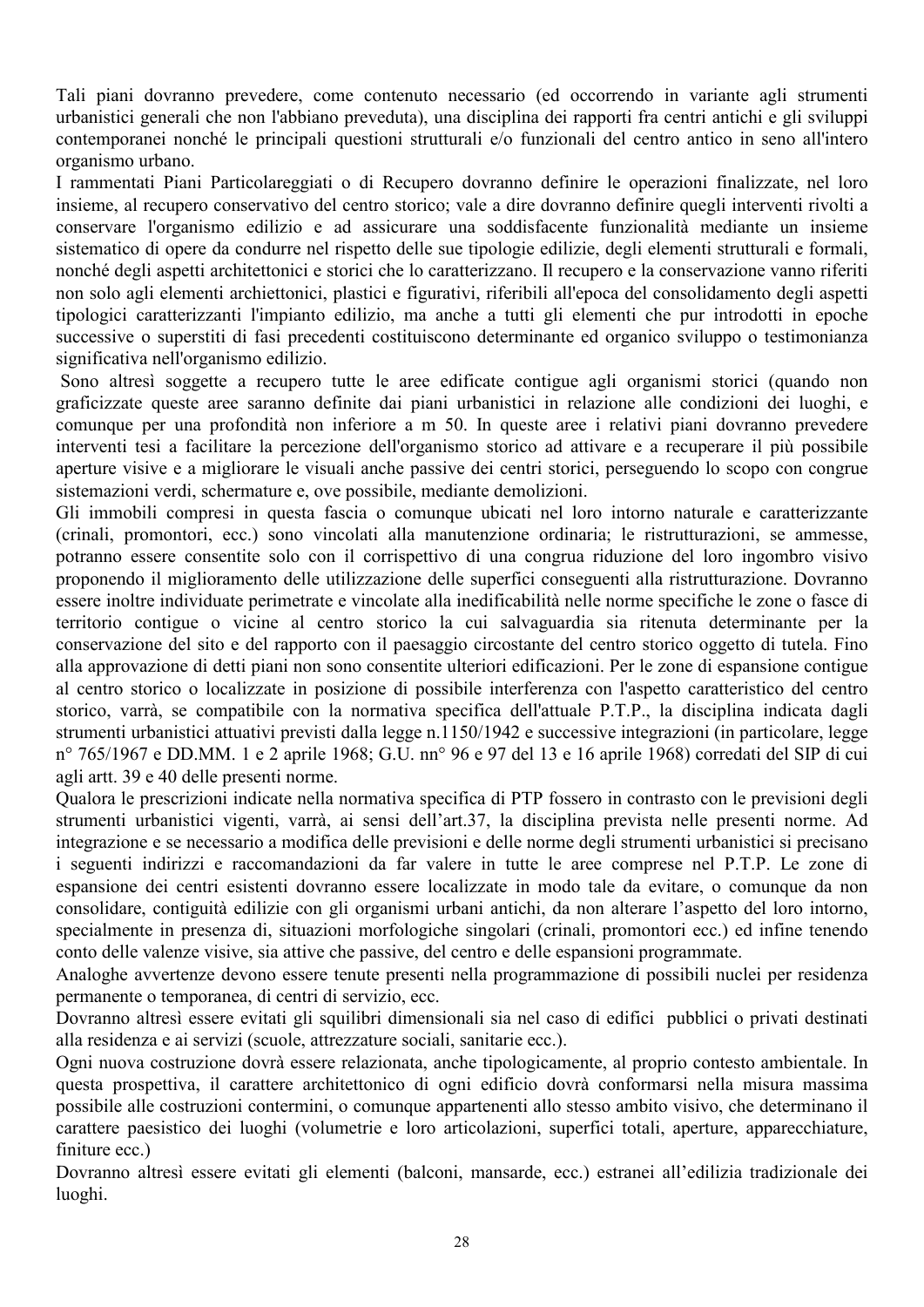Infine dovrà essere posta una particolarissima attenzione alle finiture, curando al massimo le relazioni qualificanti con l'ambiente.

Analoga cura dovrà essere riservata alle coloriture dovranno essere privilegiati i colori prevalenti nei luoghi utilizzando di preferenza pigmenti naturali.

# CAPO IV° - ATTUAZIONE DEL PTP E NORME DI SALVAGUARDIA (L.R. N.24/98 – CAPO V)

Art.35 Autorizzazioni e pareri paesistici nelle zone vincolate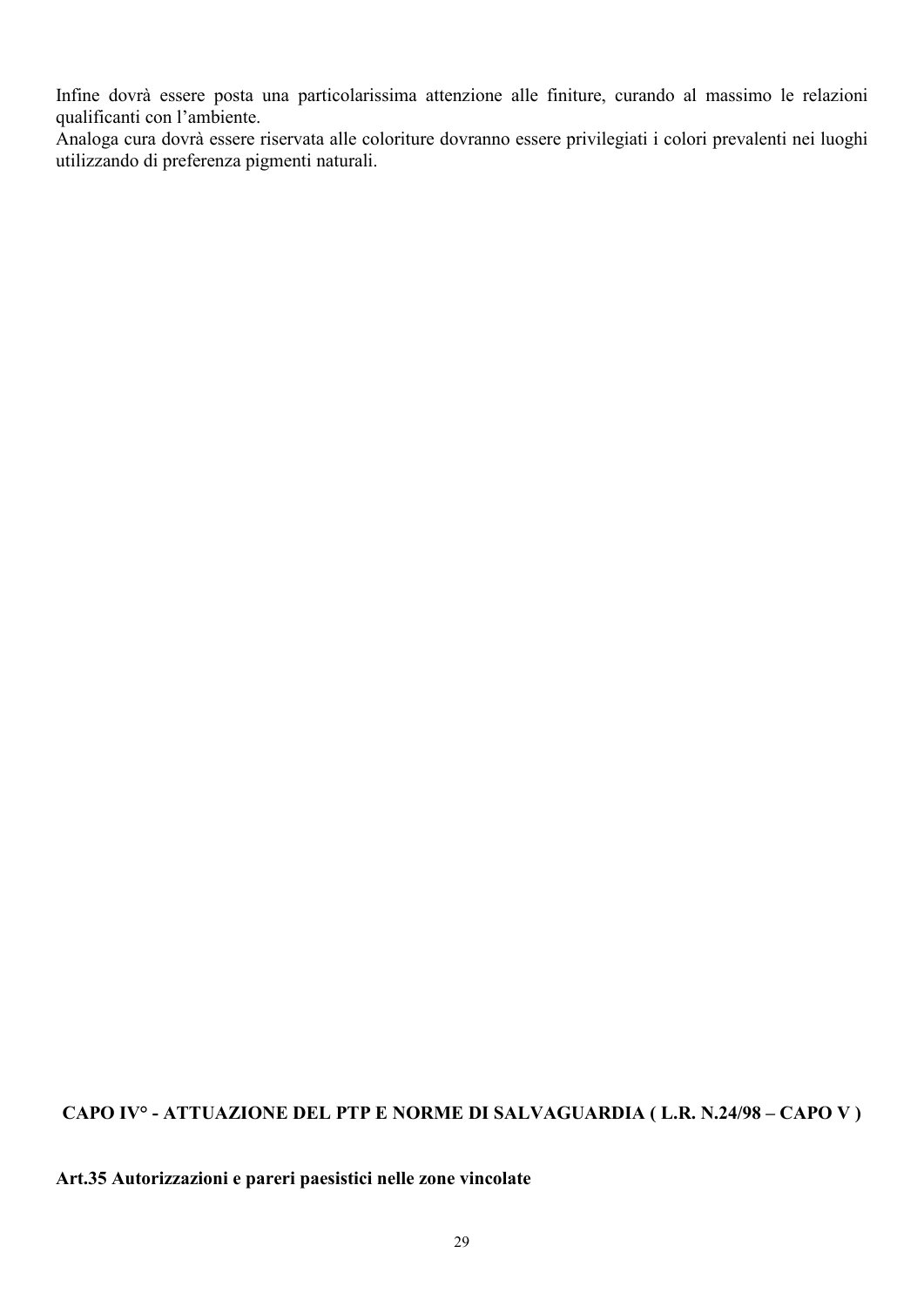1. Ogni modificazione allo stato dei luoghi nell'ambito delle aree e dei beni dichiarati di notevole interesse pubblico ai sensi della legge 1497/39 e per quelli sottoposti a vincolo paesistico ai sensi degli articoli 1, 1 ter e 1 quinquies della L.431/1985, compresi quelli non individuati nelle tavole costituenti il PTP, è subordinata all'autorizzazione di cui all'articolo 7 della l. 1497/1939 ed ai pareri paesistici relativi agli strumenti urbanistici espressi ai sensi della stessa legge.

Le autorizzazioni e i pareri di cui al comma 1, nelle zone classificate ai fini della tutela, sono espressi  $2.$ in coerenza con le norme del presente PTP e relative cartografie.

Nell'ambito delle zone vincolate ma non classificate dal presente PTP ai fini della tutela si applicano  $3.$ le norme di salvaguardia di cui all'articolo 41 delle presenti norme.

Nelle aree interessate da una sovrapposizione di vincoli relativi ai beni diffusi di cui alla l. 431/1985  $\overline{4}$ . e alle aree dichiarate di notevole interesse pubblico ai sensi della 1. 1497/1939 si applicano entrambe le norme, se compatibili; in caso di contrasto, prevale la più restrittiva.

 $\overline{5}$ . Le autorizzazioni di cui all'articolo 7 della 1. 1497/1939 per le opere per le quali è prevista la procedura di valutazione di impatto ambientale (VIA) in attuazione delle direttive comunitarie sono rilasciate all'interno del procedimento di VIA.

# Art.36 Errata o incerta perimetrazione dei vincoli

In caso di contrasto tra le perimetrazioni del presente PTP e la declaratoria delle aree di notevole  $\mathbf{1}$ . interesse pubblico ai sensi della 1. 1497/1939, contenuta nei relativi provvedimenti di apposizione del vincolo, la Regione procede all'adeguamento delle perimetrazioni del presente PTP alla declaratoria dei citati provvedimenti, con deliberazione del Consiglio regionale, su proposta della Giunta regionale. Qualora le riperimetrazioni comportino una estensione dei vincoli, la deliberazione del Consiglio regionale deve essere preceduta dalle forme di pubblicità di cui all'articolo 23 della l.r. 24/98.

In caso di contrasto tra le perimetrazioni del presente PTP e l'effettiva esistenza dei beni sottoposti a  $2.$ vincolo ai sensi dell'articolo 1 della 1. 431/1985, come risultano definiti e accertati dalle disposizioni contenute negli articoli 5, 6, 7, 8, 9, 10, 11, 12, la Regione procede all'adeguamento delle perimetrazioni del presente PTP alle citate disposizioni, con deliberazione del Consiglio regionale, su proposta della Giunta regionale. Qualora le riperimetrazioni comportino una estensione dei vincoli, la deliberazione del Consiglio regionale deve essere preceduta dalle forme di pubblicità di cui all'articolo 23 della l.r. 24/98

 $3.$ Nell'ambito della collaborazione tra Regione ed enti locali, l'adeguamento delle perimetrazioni ai sensi dei commi 1 e 2 può essere attivato dai comuni e da chiunque vi abbia interesse per il tramite dei comuni che, entro trenta giorni dalla richiesta, inviano alla Regione la documentazione comprovante l'erronea perimetrazione delle aree di notevole interesse pubblico o dei beni sottoposti a vincolo. La Regione, entro sessanta giorni dalla ricezione della documentazione, comunica al comune eventuali controdeduzioni in ordine alla richiesta di adeguamento delle perimetrazioni.

 $\overline{4}$ . In attesa dell'adeguamento delle perimetrazioni in attuazione dei commi 1 e 2, si fa riferimento, ai fini delle autorizzazioni e dei pareri paesistici di cui all'articolo precedente, alla declaratoria dei provvedimenti di apposizione del vincolo ai sensi della l. 1497/1939 e alla effettiva esistenza dei beni come definita ed accertata ai sensi degli articoli 5, 6, 7, 8, 9, 10, 11, 12.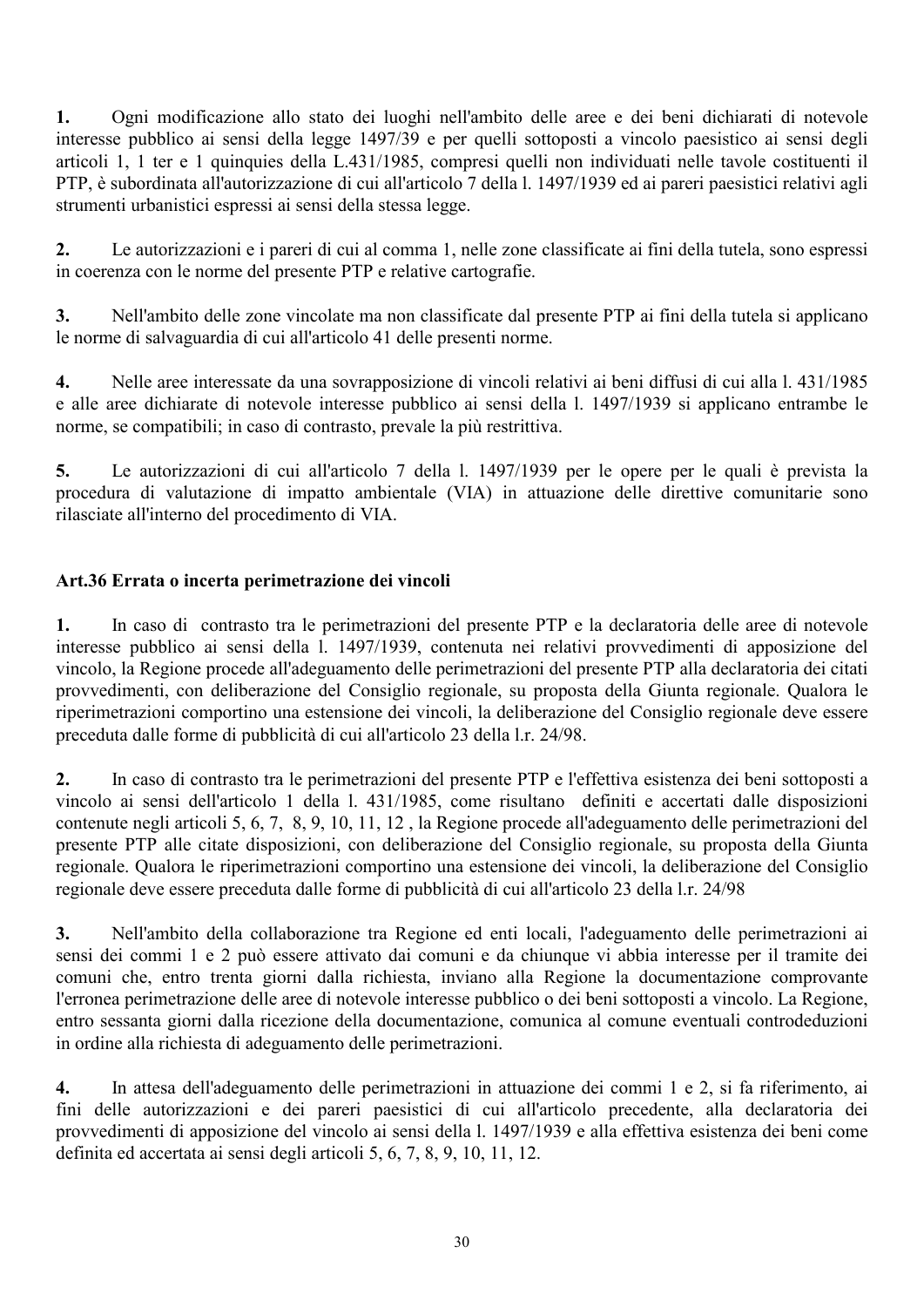# Art.37 Rapporti tra pianificazione paesistica e altri strumenti di pianificazione

1. Il quadro di riferimento territoriale regionale e i piani settoriali regionali territoriali tengono conto dei contenuti del presente PTP.

 $2.$ Il presente PTP è sovra ordinato rispetto agli strumenti di pianificazione territoriale locale.

In attesa delle specifiche disposizioni del PTPR di cui all'articolo 21 della l.r.24/98, sono fatte salve  $3<sub>1</sub>$ le previsioni degli strumenti urbanistici attuativi approvati alla data di entrata in vigore della l.r. 24/98 (  $7/7/98$ 

 $\overline{4}$ . La Regione, in sede di approvazione o di esame di cui alla legge regionale 2 luglio 1987, n. 36 di strumenti urbanistici attuativi delle previsioni contenute negli strumenti urbanistici generali, dispone che vengano conformati alle disposizioni di cui alle ll.rr. 24 e 25/1998 e alla l.r. n.6 del 7/6/1999.

 $5<sub>1</sub>$ La Regione, in sede di approvazione degli atti e degli strumenti urbanistici generali legittimamente adottati alla data di entrata in vigore delle ll.rr.24 e 25 in conformità al PTP del presente ambito, adottato dalla Giunta regionale, dispone che vengano conformati alle norme di cui alle ll. rr. 24 e 25/1998 e alla l.r. n 6 del 7/6/1999

5.bis In attesa di specifiche disposizioni del PTPR, sono fatte salve la previsioni degli strumenti urbanistici generali relative alle zone A,B,C,D e F di cui al d.m. n. 1444 del 1968, approvati prima dell'entrata in vigore delle ll.rr. n.24 e 25/98, in quanto conformi alle modalità di tutela previste nei PTP approvati prima dell'entrata in vigore delle ll.rr. n.24 e 25/98, nonché quelle relative agli standards urbanistici di cui all'articolo 3 del citato DM.

# Art.38 Rapporti tra autorizzazioni paesistiche e strumentazione urbanistica

Qualora il presente PTP subordini il rilascio delle autorizzazioni e dei pareri paesistici alla 1. formazione di strumenti urbanistici attuativi ai sensi della legge 17 agosto 1942, n. 1150 e successive modificazioni, questi ultimi debbono essere accompagnati dal SIP di cui agli articoli successivi e assumono valore di piano attuativo con valenza paesistica.

Sono prive di efficacia le disposizioni del presente PTP che subordinano il rilascio delle  $2.$ autorizzazioni e dei pareri paesistici alla formazione di piani non codificati dalla legislazione vigente né dalle ll. rr. 24 e 25/98 o a piani di livello superiore a quello comunale non vigenti.

 $3<sub>1</sub>$ Per le aree sottoposte alle prescrizioni dichiarate prive di efficacia ai sensi del comma 2 e conseguentemente rimaste sprovviste di tutela si applicano le modalità previste dall'articolo 35, comma 1.

# Art.39 Opere e piani da corredare con SIP

Nelle zone vincolate ai sensi delle ll. 1497/1939 e 431/1985 debbono essere accompagnati da SIP i  $\mathbf{1}$ . progetti relativi a:

le opere in deroga previste dalla l.r. 24/98 e/o dal presente P.T.P. a)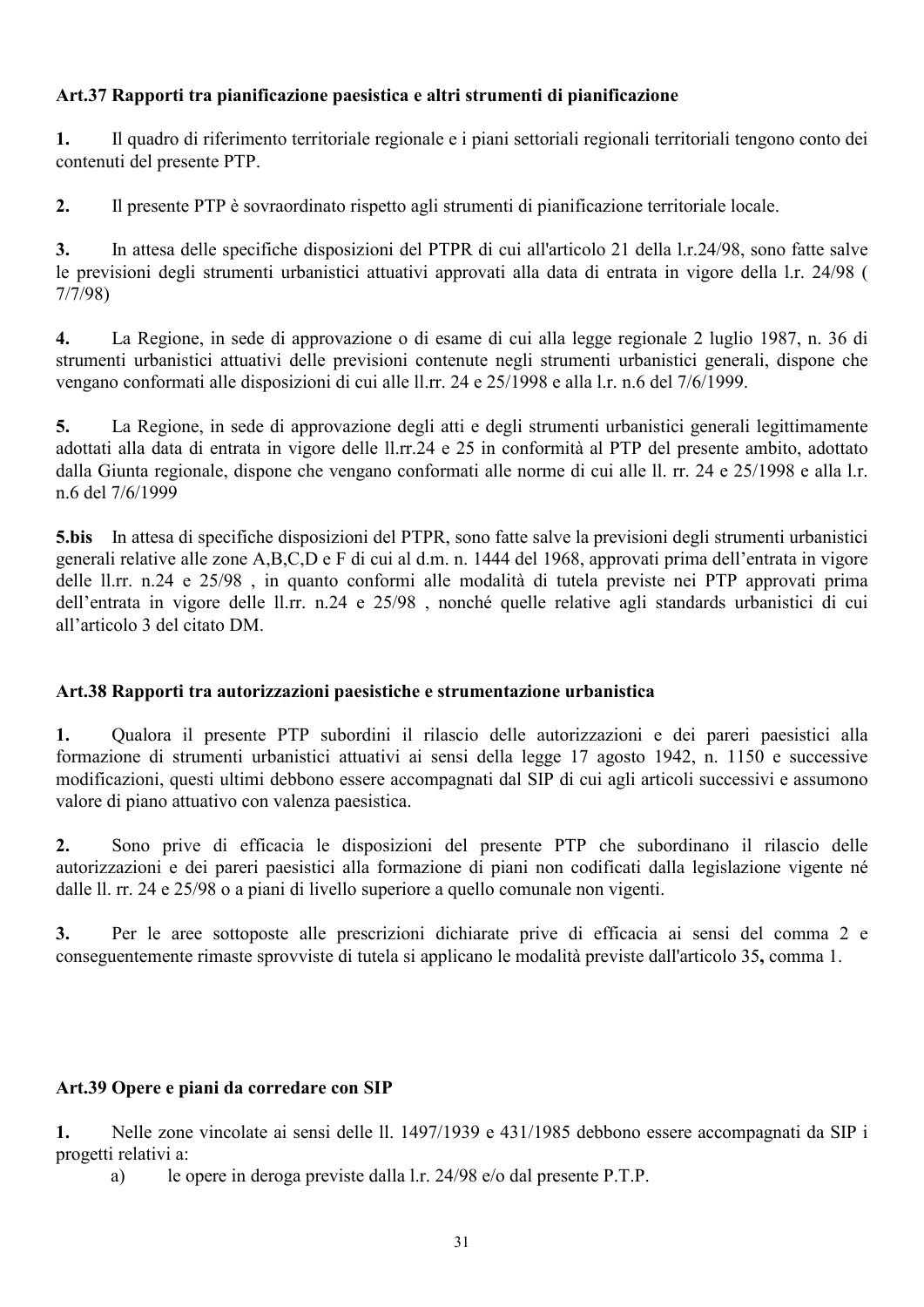- tutti i piani urbanistici attuativi alla cui formazione il presente PTP subordina il rilascio delle  $b)$ autorizzazioni e dei pareri ai sensi della l. 1497/1939;
- le opere e le attività per le quali la legge regionale 24/98 lo preveda nonché le seguenti opere  $\mathbf{c})$ ed attività che risultino consentite dalla normativa del presente PTP e quando non sottoposte alla procedura di VIA:
	- $1)$ strade carrabili esterne ai centri urbani con carreggiata superiore a ml. 5.50;
	- $2)$ dighe ed altre opere idrauliche di grande portata;
	- $3)$ utilizzazione, a scopo industriale, di aree con superficie superiore a cinque ettari;
	- $4)$ impianti industriali ubicati fuori dalle aree già attrezzate e previste negli strumenti urbanistici, che impegnino una superficie del lotto di pertinenza superiore a due ettari;
	- $5)$ impianti zootecnici per allevamenti superiori a:
		- 250 UBA (unità bovino adulto); a)
		- b) 10.000 capi per avicunicoli;
		- $\mathbf{c}$ ) 100 scrofe per suini;
	- $6)$ elettrodotti di elevata potenza e grandi impianti e attrezzature per telecomunicazioni e diffusioni radiotelevisive che richiedano la costruzione di grandi strutture di supporto (piloni e tralicci);
	- 7) gasdotti ed acquedotti che non riguardino la distribuzione locale;
	- 8) porti turistici ed approdi di media e grande dimensione anche dei canali navigabili;
	- 9) interventi di adeguamento di impianti ferroviari;
	- $10)$ attività o modalità d'uso del suolo con conseguenze rilevanti sulle qualità ambientali e paesistiche del luogo quali depuratori, depositi nocivi, discariche pubbliche, depositi di materiali per esposizione o rivendita comprese macchine o automobili soprattutto se a cielo aperto, attività di autodemolizione compresi depositi di macchinari nuovi o usati, attività di rottamazione e deposito di rottami di ogni genere:
	- aeroporti, eliporti, autoporti, piste per corse automobilistiche e motoristiche, piste per  $11)$ go-kart, piste per motocross, centri merci, centri intermodali, impianti di risalita.

## Art.40 Studio di Inserimento Paesistico - SIP

 $1.$ Per le opere e le attività di cui al precedente articolo 33 comma 1, lettere a) e c) il SIP costituisce documentazione essenziale della valutazione di compatibilità paesistica per il rilascio delle autorizzazioni ai sensi della 1. 1497/1939; a tale scopo il SIP deve contenere le seguenti informazioni ed analisi commisurate alla entità delle modificazioni ambientali e paesistiche prodotte dalle opere da realizzare:

descrizione della morfologia dei luoghi ove è prevista la realizzazione dell'intervento o a) dell'attività;

 $b)$ descrizione, relativa sia all'ambito oggetto dell'intervento o dell'attività sia ai luoghi circostanti, dello stato iniziale dell'ambiente e delle specifiche componenti paesistiche da tutelare, con riguardo alla specificità del bene sottoposto a tutela e con particolare riferimento ai valori dell'ambiente naturale, dei beni storici e culturali, degli aspetti percettivi e semiologici, della pedologia dei suoli e delle potenzialità agricole, del rischio geologico:

caratteristiche del progetto e indicazione delle motivazioni che hanno portato alla scelta del  $\mathbf{c}$ ) luogo per l'intervento in oggetto rispetto alle possibili alternative di localizzazione;

misure proposte per l'attenuazione e la compensazione degli effetti ineliminabili.  $\mathbf{d}$ 

Per i piani urbanistici attuativi di cui al precedente articolo 33 comma 1, lettera b) il SIP costituisce  $2.$ documentazione essenziale affinché gli stessi assumano valenza paesistica ai sensi del precedente articolo 32, comma 1 e deve contenere, sintetizzate in elaborati redatti in scala adeguata, precise considerazioni relativamente a:

 $a)$ relazioni tra il piano attuativo e gli strumenti di pianificazione vigenti;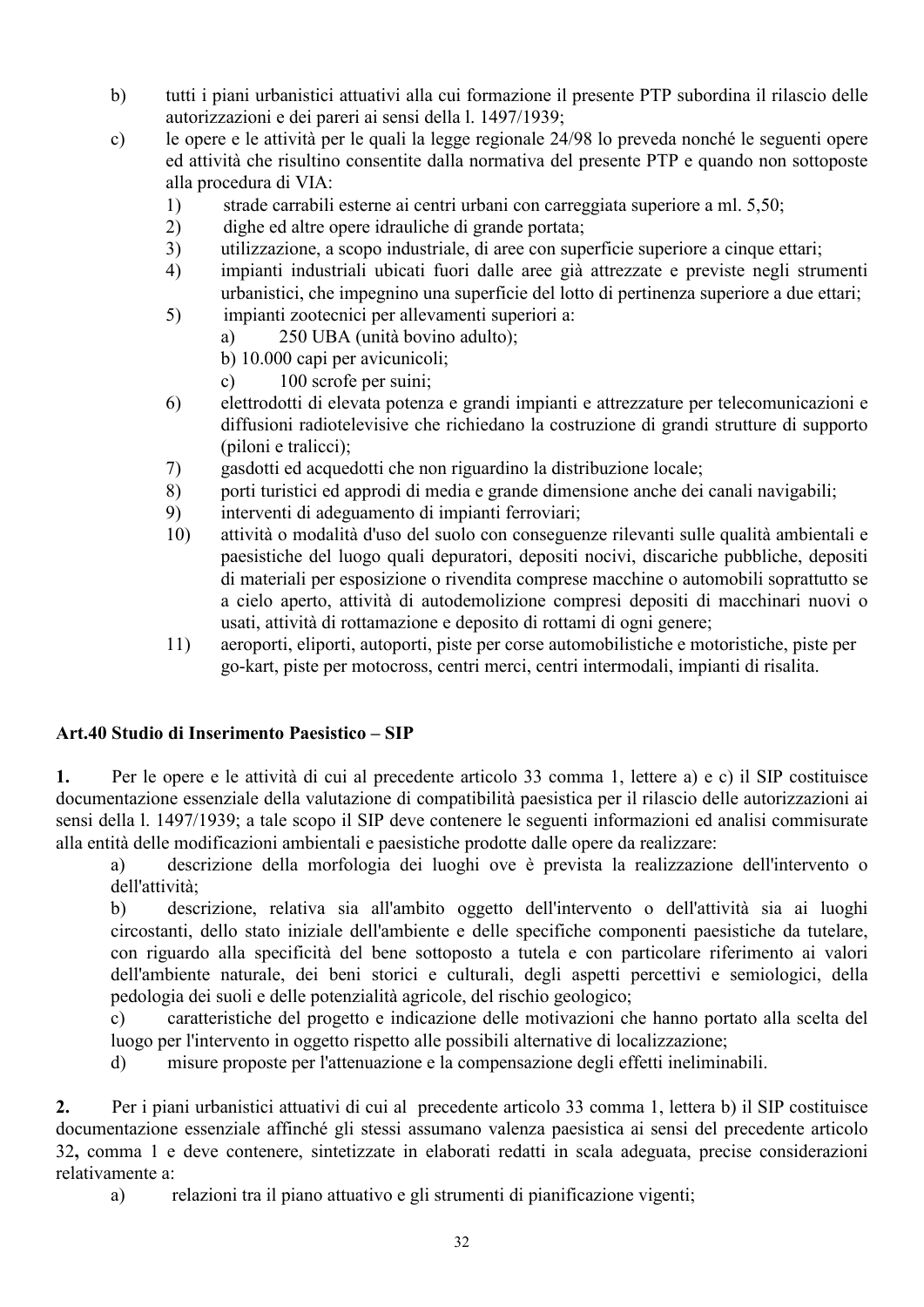individuazione dell'ambito territoriale del piano con descrizione delle caratteristiche  $b)$ geomorfologiche:

 $\mathbf{c})$ descrizione dello stato iniziale dell'ambiente e delle specifiche componenti paesistiche da tutelare:

collocazione nel contesto urbano con individuazione delle relazioni spaziali e visive tra il  $\mathbf{d}$ piano ed il tessuto edilizio esistente anche in rapporto con il paesaggio, naturale o antropizzato, circostante:

individuazione delle azioni o prescrizioni tese alla conservazione, alla valorizzazione ed al  $e)$ recupero delle qualità peculiari del bene o dei luoghi cui subordinare l'attuazione degli interventi;

individuazione, con particolare riferimento agli interventi da attuare nei centri storici o in  $\mathbf{f}$ zone a questi limitrofe o visivamente interferenti con essi, delle prescrizioni tese a evitare la continuità tra nuove realizzazioni e gli organismi urbani storici facilitandone la percezione nonché gli squilibri dimensionali sia nel caso di edifici pubblici che privati, nel rispetto delle tipologie e dei valori estetici tradizionali, con specifico riferimento ai particolari costruttivi, alle finiture ed alle coloriture<sup>.</sup>

 $g)$ individuazione, con particolare riferimento agli interventi da attuare nelle zone non urbanizzate, delle motivazioni della localizzazione e delle azioni e prescrizioni tese ad attenuare gli effetti ineliminabili sul paesaggio.

Ai fini della redazione del SIP la Giunta regionale, sentita la competente commissione consiliare  $3.$ permanente, approva, entro novanta giorni dalla data di entrata in vigore della legge r. 24/98, apposite direttive.

 $\overline{4}$ . In ogni caso, per le opere, le attività ed i piani di cui all'articolo 33, comma 1, lettere a), b) e c), il SIP deve contenere una valutazione della compatibilità delle trasformazioni proposte in rapporto alla finalità specifica di tutela ambientale e paesistica stabilita per i beni o per gli ambiti, attribuendo a detta finalità preminente rilievo ponderale nelle operazioni di valutazione.

# Art.41 Norme di salvaguardia

Le aree sottoposte a vincolo paesistico, comprese in ambiti per i quali è stato approvato il presente  $\mathbf{1}$ . PTP ma sprovviste della classificazione ai fini della tutela, sono disciplinate dalle seguenti norme di salvaguardia:

nelle zone agricole si applica la normativa prevista dal presente PTP per zone agricole a) analoghe:

nelle altre zone sono consentiti gli interventi di ordinaria e straordinaria manutenzione, b) risanamento, recupero statico e igienico e restauro conservativo nonché, subordinatamente all'approvazione di piani attuativi accompagnati dal SIP di cui agli articoli 33 e 34, gli interventi consentiti dagli strumenti urbanistici vigenti approvati successivamente alla data di entrata in vigore della 1. 431/1985.

 $2.$ Per le aree sottoposte a vincolo paesistico successivamente all'approvazione del presente PTP, per le quali il PTP stesso abbia già previsto la classificazione ai fini della tutela, si confermano i livelli di tutela previsti da applicare in regime di salvaguardia; la stessa disposizione si applica per le aree che siano state sottoposte a vincolo paesistico successivamente all'adozione del PTP.

# CAPO V° – SISTEMI TERRITORIALI DI INTERESSE PAESISTICO – NORME PARTICOLARI

Tali sistemi sono: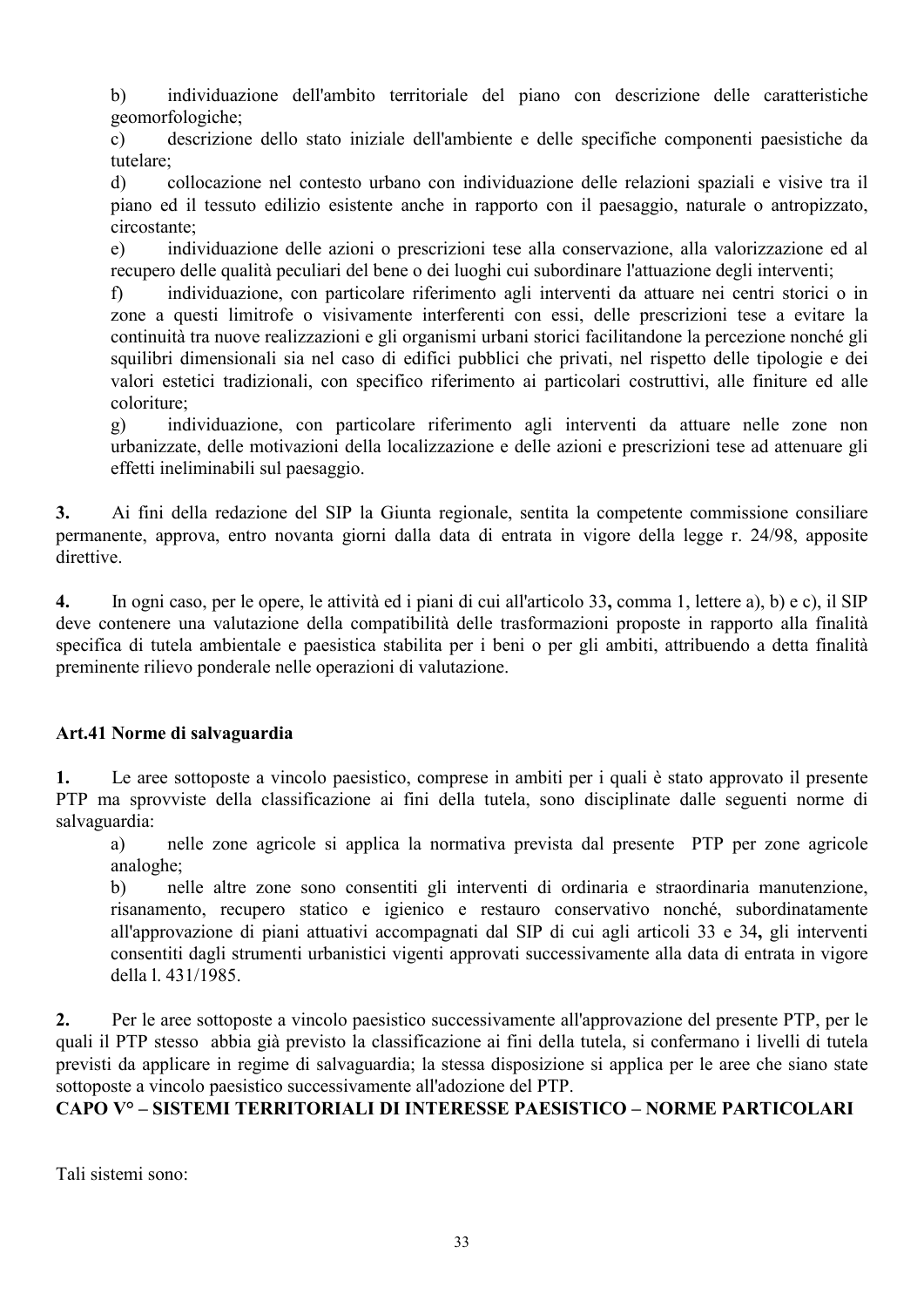| Sistema $n^{\circ}$ 3: | Costa dei comuni di Ladispoli, Cerveteri, S Marinella, Civitavecchia                          |  |  |
|------------------------|-----------------------------------------------------------------------------------------------|--|--|
| Sistema $n^{\circ}$ 4: | Tolfa e Monti Ceriti (Comuni di Allumiere, Tolfa, Civitavecchia, Cerveteri e S.<br>Marinella) |  |  |
| Sistema $n^{\circ}$ 5  | Corso del Marta, Comuni di Tarquinia, Tuscania, Monte Romano                                  |  |  |
| Sistema $n^{\circ}$ 6  | Corso del Fiora e litorale viterbese, Comuni di Tarquinia, Montalto, Canino                   |  |  |

# SISTEMA TERRITORIALE DI INTERESSE PAESISTICO N.3 (ELABORATO EN3)

Litorale a nord di Roma, parte I°: Comuni di Ladispoli, Cerveteri, Santa Marinella, Civitavecchia.

#### **Art.42 Relazione**

#### Descrizione del sistema

Delimitato dalla linea di costa laziale in provincia di Roma da Cerveteri a Civitavecchia e dalla ferrovia per Civitavecchia, comprende in un unicum spaziale un insieme di beni naturalistici, storici ed insediativi, che presentano un elevato livello di integrazione determinando una configurazione ambientale di particolare pregio.

Il Sistema comprende parte del territorio dei comuni di Ladispoli, Cerveteri, Santa Marinella, Civitavecchia, cosi' come delimitato e riportato nella cartografia di Piano nelle tavole E3, E3E e E3F

Viene inteso facente parte del sistema l'ambito visuale della Autostrada Civitavecchia negli stessi comuni, così ugualmente come delimitato e riportato nella cartografia di Piano nelle tavole E3 citate.

#### Individuazione dell'area del sub-ambito

All'interno del Sistema n.3 i territori costieri interamente sottoposti a vincolo costituiscono il Sub-Ambito di pianificazione paesistica individuatocon il nº4 - Litorale a nord di Roma, parte I°, comuni di Ladispoli, Cerveteri, Santa Marinella, Civitavecchia -

Segue la descrizione del Sub-Ambito individuato con l'avvertenza che i beni diffusi inclusi nel territorio del Sistema e non compresi in altri Sub-Ambiti sono tutelati dalle norme di cui al Capo II salvo casi specifici tutelati da apposite norme particolari,

#### Sub-Ambito 4

Il Sub-Ambito 4 comprende il territorio della fascia costiera dei comuni di Santa Marinella, Cerveteri, Ladispoli, Civitavecchia così come delimitato dal D.M. 22/5/1985 (Supplemento ordinario alla G.U. n.176 del 27/7/1985), che viene qui richiamato e dato per trascritto, ad integrazione delle dichiarazioni i notevole interesse pubblico di cui ai DD, MM. 9/3/1957, 14/9/1957, 23/5/1967, 21/6/1969, 14/7/1969, 26/3/1975> 19/6/1975 riportato nella cartografia di Piano nelle tavole E3, E3E e E3F

#### Descrizione dell'area del Sub-Ambito 4 nel quadro dei Beni Vincolati dalla Legge 431/85 (Tavv. EI)

L'area del Sub-Ambito 4 costituisce un insieme di alto valore storico-paesaggistico dei litorale laziale. La fascia costiera del comune di S. Marinella, oltre a formare un quadro naturale di singolare bellezza panoramica, costituisce, con le sue pittoresche accidentalità delle coste e del retroterra, con l'abitato di S.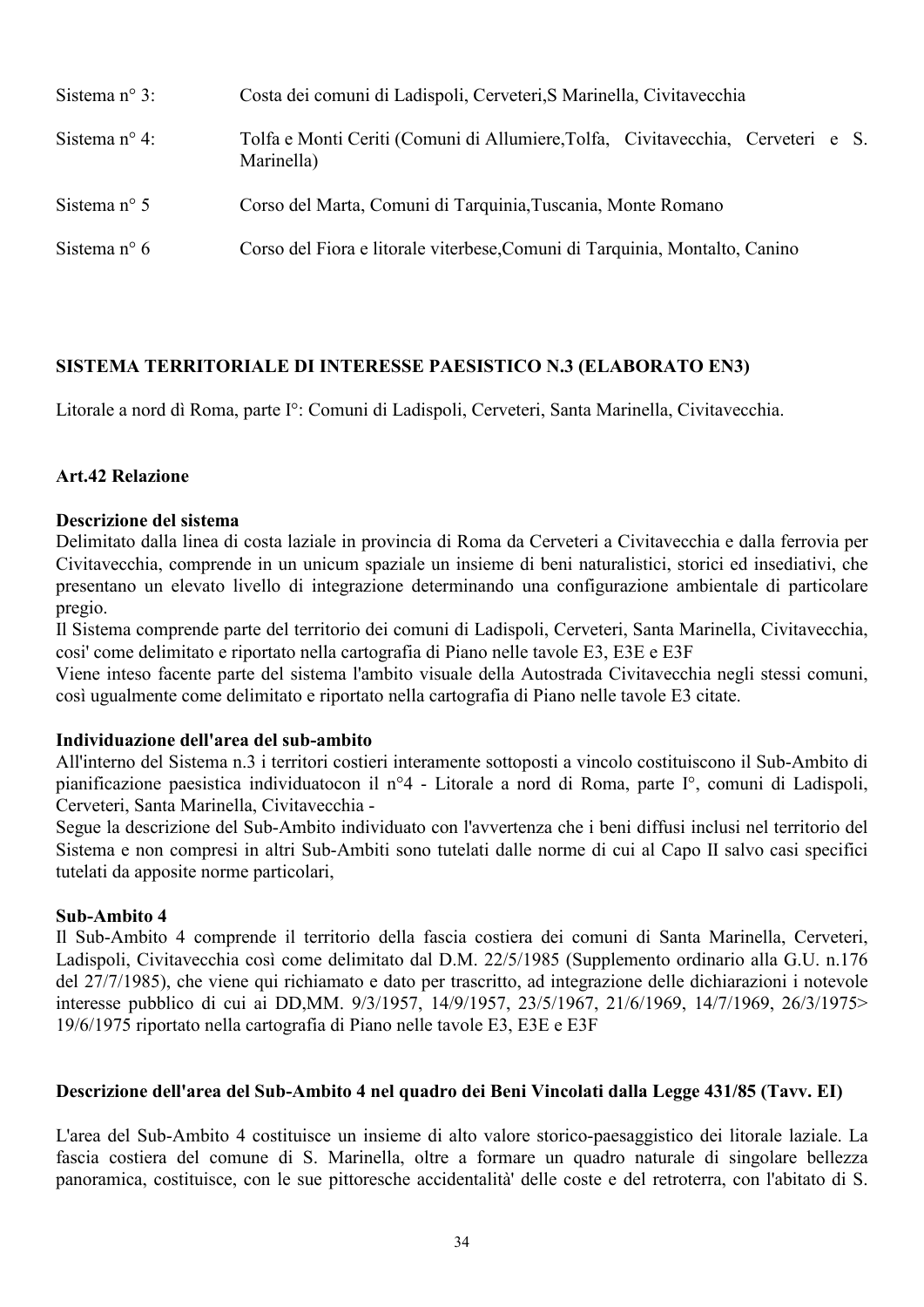Marinella, con le sue ville ricche di vegetazione, con il caratteristico porticciolo dominato dal Castello Odescalchi, con l'abitato di S. Severa, con il monumentale Castello e la ridente zona lungo il mare, un complesso di cose immobili avente valore estetico e tradizionale ed offre altresì dei punti di vista accessibili al pubblico dai quali si può godere un incantevole panorama verso tutta la fascia costiera suddetta e verso il mare. La zona della pineta Pirgus, con le sue numerose - alberature particolarmente di pini ed eucaliptus. forma un quadro particolare (il suggestiva bellezza godibile da numerosi punti di vista accessibili al pubblico. Nella zona di Palo e Torre Flavia, il grandioso parco di Palo e il castello Odescalchi, formando un meraviglioso quadro naturale, rivestono una notevole importanza panoramica e paesistica, La Torre Flavia nei pressi del mare riveste un notevole valore estetico e tradizionale. Caratteristica fascia verde con alberature talora di notevole sviluppo con ville e parchi formano una rilevante bellezza panoramica a ridosso dell'Aurelia e del mare.

La località di S. Nicola nel comune di Cerveteri, costituita da un'ampia distesa di campagna, con zone alberate, in prossimità del mare e del magnifico castello di Palo col suo grandioso parco, forma una notevole bellezza panoramica; la statale Aurelia e la ferrovia costituiscono un punto pubblico di visuale verso il predetto Castello, la campagna ed il mare.

La zona costiera del comune di Civitavecchia che va dalla Torre Valdalica alla località' S. Agostino e fino agli attuali resti della macchia della Cerreta costituisce un paesaggio di notevole bellezza naturale, formato sia da caratteristiche coste frastagliate abbellite talora da antiche torri e ruderi della campagna adiacente e soprattutto, nella località La Frasca, da un lungomare pittoresco frastagliato di rocce affioranti dalle acque e da retrostanti boschi e tracce della macchia della Cerreta, il tutto formante un suggestivo panorama con quadri di singolare bellezza, godibili da punti di vista di belvedere, sia nel retroterra che a mare, aperti al pubblico.

L'Autostrada per Civitavecchia nel tratto costituisce il più frequentato percorso visuale dell'insieme ambientale paesaggistico sopra indicato: tale infrastruttura diventa sede dell'attuale vero unico approccio panoramico pubblico.

## Destinazioni d'uso del Piano Regolatore alla data di adozione del PTP 2

La fascia costiera del sub-ambito da nord a sud è così normanna dai PRG: Civitavecchia zona B di completamento S Marinella nuclei di servizi ed attività turistiche verde privato fino alla ferrovia ed oltre zona agricola zona urbanizzata di tipo B completamento in gran parte esaurita zona centro storico conservativo Castello Odescalchi zona urbanizzata di tipo B completamento in gran parte esaurita verde privato zona urbanizzata di tipo B completamento in gran parte esaurita ospedale/attrezzature per il turismo/verde privato zona urbanizzata di tipo B completamento esaurita parco pubblico Castello S. Severa poligono militare riserva con laghi sulla costa poligono militare fino al confine comunale Cerveteri aeroporto militare fino al fosso del Turbino agricolo lott.convenzionata Cerenova e Campo di Mare come da prescrizioni decreto regionale di approvazione agricolo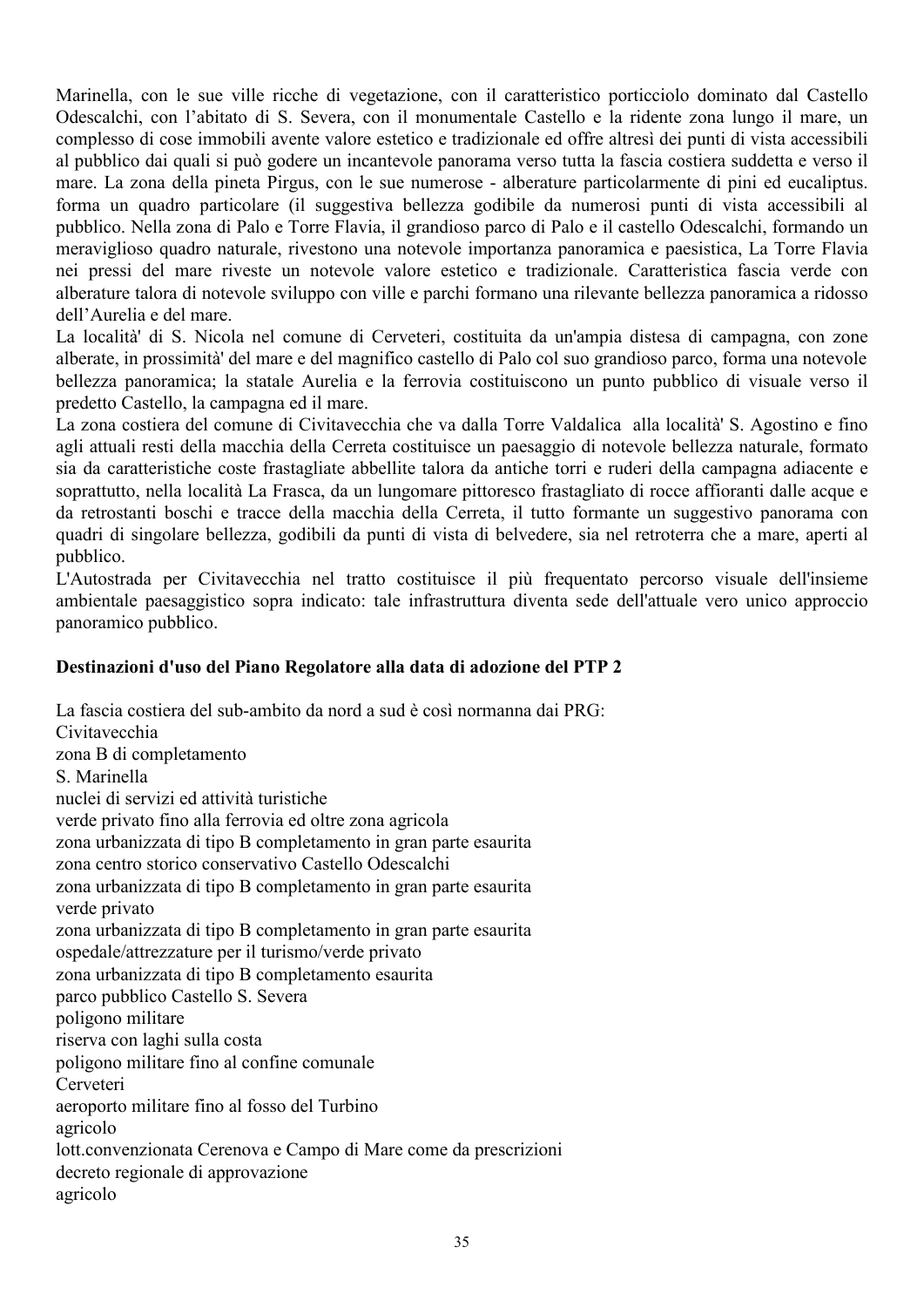Ladispoli Agricolo verde pubblico Torre Flavia zona urbanizzata (centro urbano) di tipo B completamento verde pubblico e privato Pineta Palo e Castello Odescalchi agricolo lott.convenzionata S.Nicola pressoché esaurita verde pubblico S. Nicola Tale zona con legge Regione Lazio 10/8/1984 n.49 e' assoggettata ai vincoli di cui alla legge Regione Lazio  $2/7/1974$  n 30

# Problemi ambientali ed objettivi del Piano Paesistico

La successione dei quadri paesaggistici di singolare bellezza offerte dalle varie parti di questo litorale che alterna castelli storici, torri costiere, parchi e zone alberate malgrado le compromissioni delle edificazioni ovunque intervenute, richiede una serie di puntuali interventi di tutela.

Con gli interventi di prescrizione in sede di approvazione regionale degli strumenti urbanistici la salvaguardia dei beni da assoggettare a tutela integrale e' già assicurata.

L'obiettivo del Piano Paesistico e' quello di salvaguardare l'unità ambientale di base con appunto il recupero ai fini ambientali con riqualificazione delle aree contermini e degradate del tessuto interstiziale delle zone urbanizzate:

di confermare la salvaguardia dei centri abitati così come essa è stata peraltro prescritta dall'azione delle competenti Autorità regionali, rafforzandola con la tutela della cornice paesistica con l'introduzione di modalità' di tutela attiva per l'utilizzo differenziato del litorale e per la riqualificazione e salvaguardia dei caratteri vegetazioni e geomorfologici nella zona prima e dopo la ferrovia.

Da sottolineare l'opportunità di tutelare i coni visuali della viabilità in specie quelli del percorso autostradale e relativi svincoli.

Tali risultati sono possibili con alcune specificazioni più dettagliate della normativa generale.

# **NORME PARTICOLARI**

## Art.43 Validità delle norme particolari

Le seguenti norme particolari individuano le sole zone di Piano Paesistico incluse nel sub-ambito n.4 dell'Ambito territoriale n°2 e particolarizzano, per alcune di esse, la disciplina di tutela nel rispetto delle modalità di tutela di cui al Capo II.

Per la tutela dei centri storici si applicano le disposizioni dell'art. 34

## Art.44 Tutela dei beni Al  $\sim$  Zone costiere

Nelle aree del Sub-Ambito in oggetto le zone costiere classificate come beni di tipo A 1 (vedi Tavy.E3) sono considerate zone a "tutela orientata" alla salvaguardia degli aspetti naturalistici e paesaggistici del litorale e del suo immediato intorno

Nelle zone costiere a tutela orientata alla salvaguardia degli aspetti naturalistici e paesaggistici del litorale e del suo immediato intorno si applicano le disposizioni di tutela di cui all'art. 5 del capo II con le seguenti integrazioni.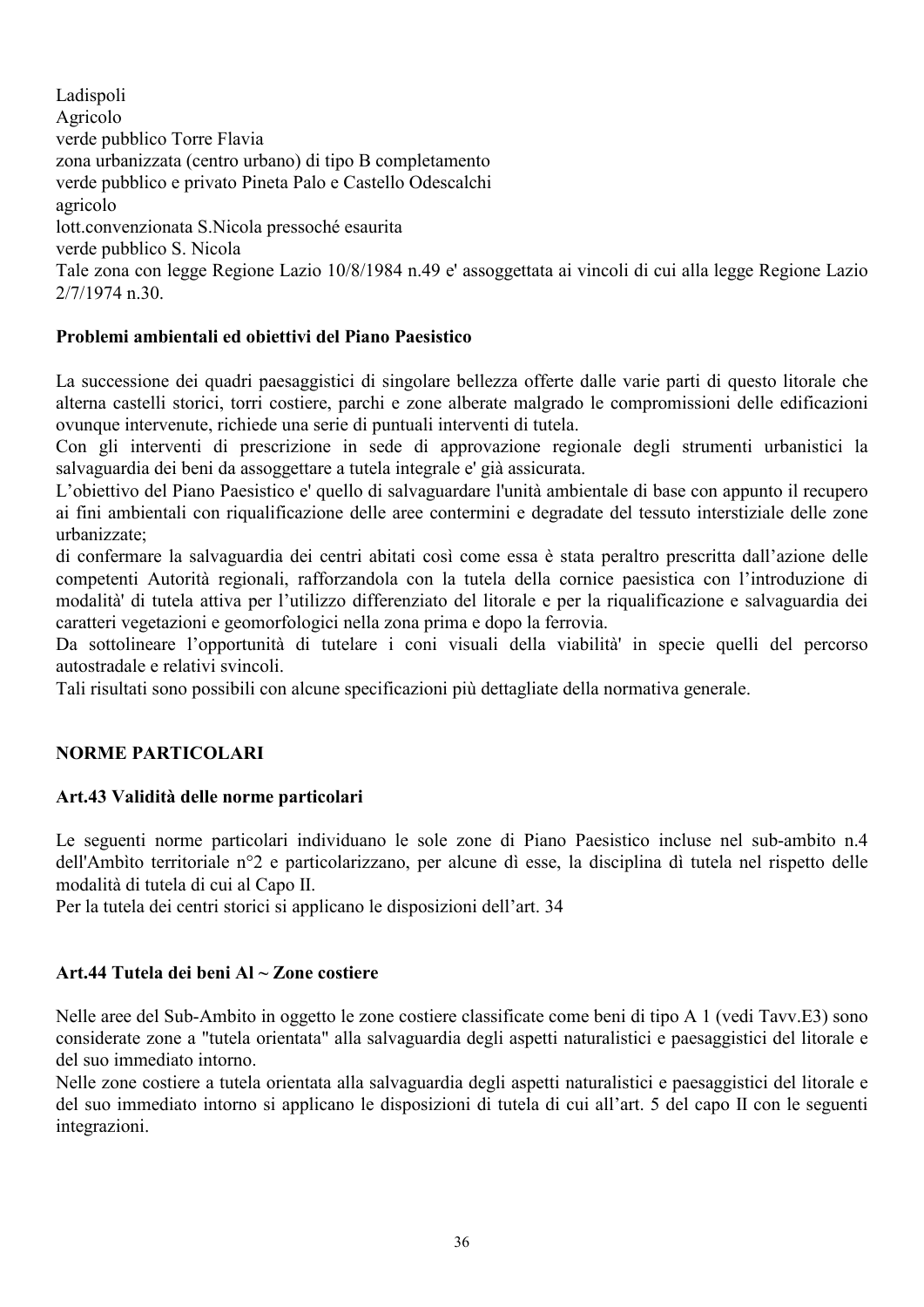Le attrezzature balneari possono avere una superficie coperta non superiore a 500 mq, devono essere costruite in legno con altezza massima non superiore a 5 ml, distanti l'uno dall'altro non meno di trecento metri.

Tali nuclei dovranno essere situati al margine interno del litorale sabbioso, fuori da eventuali aree boscate o a macchia

Nelle zone di litorale roccioso tali nuclei dovranno distare non meno di cinquanta metri dalla sponda del mare; in questo caso tali nuclei di servizi potranno anche essere collocati in aree alberate, ove queste non si configurano come zone boscate di cui all'art. 9, e si spingano sino ad una distanza dalla sponda minore di cinquanta metri. In questo caso i nuclei di servizi vanno progettati nell'assoluto rispetto dell'alberatura.

In questa zona gli strumenti urbanistici debbono prevedere la localizzazione dei siti dei servizi balneari, la loro qualità edilizia, il sistema di accessibilità al litorale il sistema dei parcheggi, la salvaguardia delle visuali del paesaggio marino.

Nelle zone a "tutela integrale" non e' ammessa alcuna delle deroghe previste dall'art.2 della Legge regionale 49/85

In particolare, nella zona costiera situata nel comune di S. Marinella, immediatamente a ridosso del confine settentrionale del Comune stesso, in sinistra del torrente "Marangone", per la realizzazione di opere in deroga dovrà essere assicurata la più completa visuale verso mare nonché l'inverdimento della zona per mezzo di alberature coerenti con l'ambiente circostante: Lecci e Pini come specie guida, specie cespugliate tratte dal novero di quelle tipiche della macchia mediterranea o tra quelle storicamente ambientate nel paesaggio delle coste italiane centro -meridionali. Le alberature dovranno coprire almeno il 50% delle aree libere

Nella zona costiera situata nel comune di Civitavecchia immediatamente a ridosso del confine comunale meridionale dello stesso Comune, in destra del torrente "Marangone", che comprende la Torre Marangone, le aree verdi e le attrezzature del Villaggio del Fanciullo, l'area di pertinenza del Demanio Marittimo in cui sono in costruzione opere a mare di carattere portuale, il testo originario del presente PTP subordina il rilascio delle autorizzazioni e dei pareri all'approvazione di un "Piano progetto di ristrutturazione ambientale" non codificato dalla legislazione vigente né dalla legge regionale 24/98 e conseguentemente tale disposizione è priva di efficacia ai sensi dell'art. 38, comma 2. Pertanto anche in questa zona si applicano le prescrizioni di cui ai commi precedenti del presente articolo.

Per la zona C4 situata nel comune di Civitavecchia alle spalle della zona costiera Al che si estende a destra del Torrente Marangone valgono le prescrizioni esposte nel presente articolo

## Art.45 Tutela dei beni B2 - Zone agricole ad alto valore paesistico

Per le zone B2 appartenenti al sub-ambito in oggetto, considerate a "tutela paesaggistica", valgono le Norme di cui all'art.25

# Art.46 Tutela dei beni C2 - Zone in cui e' ammessa l'edificazione secondo il PRG vigente con prescrizioni.

Per le zone C2 appartenenti al sub-ambito in oggetto valgono le considerazioni e le disposizioni dell'art. 29 riferite a questo tipo di beni.

## Art.47 Tutela dei beni C4 ~ Zone di riqualificazione e recupero ambientale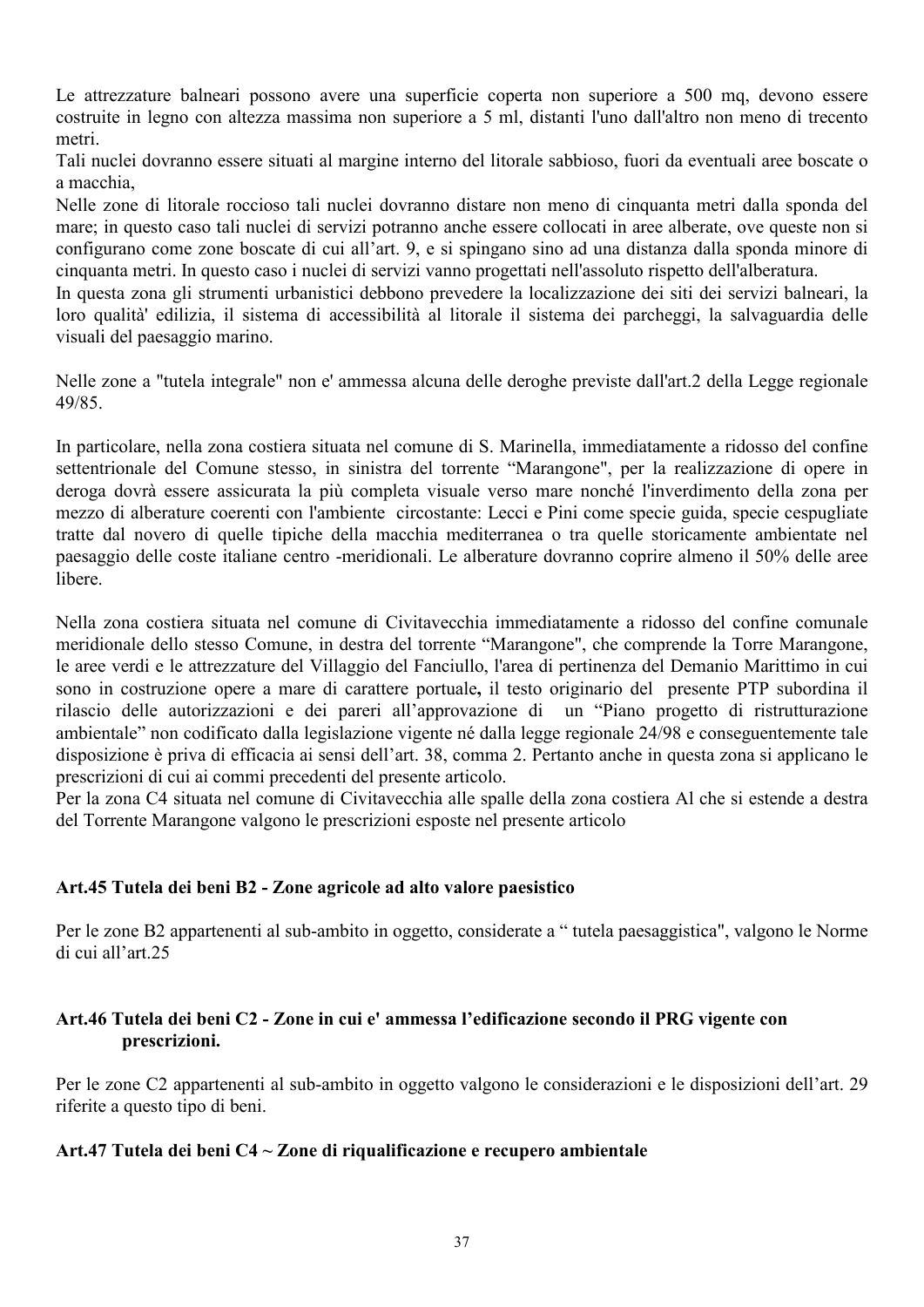Nelle aree del Sub-Ambito in oggetto le zone costiere classificate come beni di tipo C4 (vedi tavy. E3) sono considerate a "tutela limitata", indirizzata al rafforzamento ed alla riqualificazione degli elementi naturalistici del paesaggio.

La loro tutela e' regolata secondo le Norme dell'art. 31.

In particolare la zona C4 situata nel comune di S. Marinella includente l'Orto Botanico, l'Ospedale, aree di verde privato e pubblico nonché un'area di edilizia residenziale consolidata, e' considerata area di riqualificazione ambientale C4 con il fine di salvaguardare le alberature esistenti ed estendere la superficie alberata almeno al 60% delle aree libere da edificazione utilizzando specie arboree scelte nel novero delle specie della flora mediterranea o in quello delle specie storicamente ambientate nel paesaggio costiero dell'Italia Centro - meridionale.

Per la zona C4 situata nel comune di Civitavecchia alle spalle della zona costiera Al che si estende a destra del Torrente Marangone valgono le prescrizioni esposte all'art.44 di queste norme.

#### Art.48 Tutela dei beni C6 - Percorsi e visuali da salvaguardare

Nell'area del Sub-Ambito in oggetto, il percorso della Autostrada Roma - Civitavecchia assume grande importanza come fondamentale mezzo di percezione dinamica del paesaggio nella sua unita attraverso la sequenza dei diversi quadri paesistici.

Ad esso si applicano le norme di tutela dell'art. 14.

Inoltre ogni opera edilizia ed infrastrutturale che si colloca nel campo visuale del percorso autostradale, deve essere concepita in modo tale da salvaguardare nel suo complesso, l'attuale apertura visuale percettiva verso il mare e verso il paesaggio interno.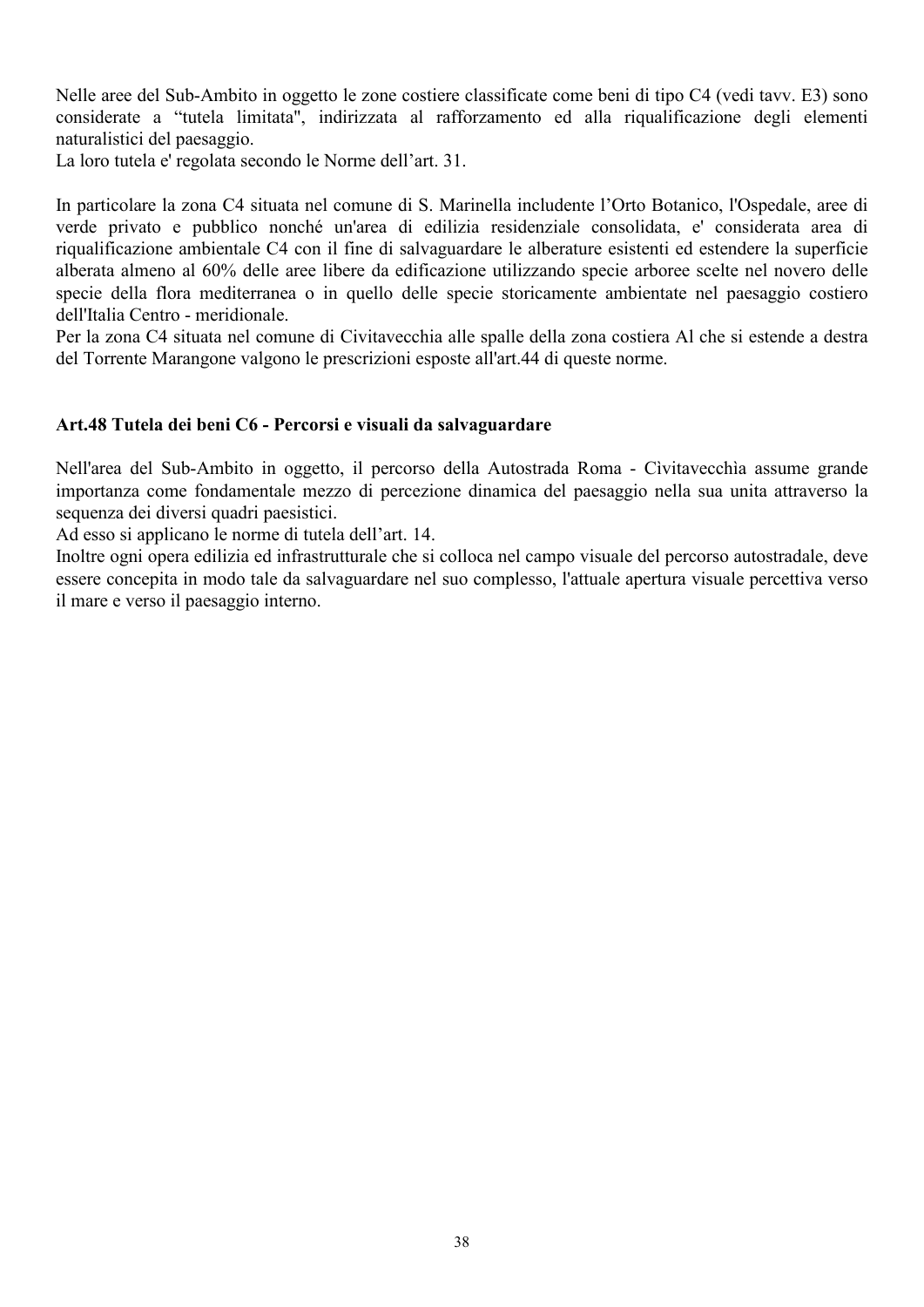## SISTEMA TERRITORIALE DI INTERESSE PAESISTICO N.4 (ELABORATO EN4)

Monti Ceriti, Tolfa; Comune di Cerveteri, Allumiere, Tolfa, Civitavecchia e S. Marinella,

## **Art.49 RELAZIONE**

#### Descrizione del sistema

Il sistema delimitato verso mare dalla Autostrada Roma-Civitavecchia, comprende i monti della Tolfa e Ceriti formando un insieme spaziale caratterizzato dalle prevalenti esistenze montuose e collinari nonchè di beni naturalistici e storico - insediativi, che determinano una configurazione ambientale di particolare pregio, costituendo il più' evidente, complesso naturalistico dell'intera costa laziale.

Il Sistema comprende i territori dei comuni di Cerveteri, Allumiere Tolfa, S. Marinella e Civitavecchia, così come delimitati e riportati nella cartografia di Piano nelle tavole E3 e E3F, e confina aperto con l'Ambito Territoriale n 3

#### Individuazione dell'area dei sub - ambiti

All'interno del Sistema n.4 i territori interamente sottoposti a vincolo costituiscono tre Sub - Ambiti di pianificazione paesistica individuati con: n.5 - Centro abitato di Ceri in comune di Cerveteri; n.6 - Centro abitato di Cerveteri: n.7 - Centro abitato di Tolfa.

#### Sub - Ambito 5

Il Sub - Ambito 5 comprende i territori in comune di Cerveteri del centro abitato di Ceri così come delimitato dal D.M. 22/5/1985 (Supplemento ordinario alla G.U. n.176 del 27/7/1985) ad integrazione della dichiarazione di notevole interesse pubblico di cui al D.M. 10/8/1968 e riportato nella cartografia di Piano nelle tavole E3

## Descrizione dell'area del Sub - Ambito 5 nel quadro dei Beni Vincolati dalla Legge 431/85 (Tavv. E1)

L'area del Sub - Ambito 5 costituisce un'insieme di alto valore paesaggistico nel comune di Cerveteri.

Il piccolo caratteristico borgo medioevale posto su un acrocoro sorgente dalla valle e dominata dalla monumentale rocca degli Anguillara circondata da folte alberature, forma tutto un complesso dì cose immobili aventi un eccezionale valore estetico e tradizionale, tale complesso, inoltre, colle caratteristiche piccole alture che lo circondano ricoperte di verde, con la sottostante valle boscosa del Sanguinara costituisce un panorama e un paesaggio di singolare bellezza con pittoreschi quadri naturali e con punti pubblici di visuale che permettono di godere tale paesaggio e di altre zone circostanti.

Nella località, infine, si trova la bella pineta del Prociglio, che forma una suggestiva nota paesistica, inquadrata nella circostante campagna,

#### Sub - Ambito 6

Il Sub - Ambito 6 comprende il territorio del comune di Cerveteri sottoposto alle disposizioni della legge 29 giugno 1939, n.1497 cosi' come delimitato dai DD.MM, 10/8/1968 e 16/11 /1968, che vengono qui' richiamati e dati per trascritti e riportato nella cartografia di Piano nelle tavole E3.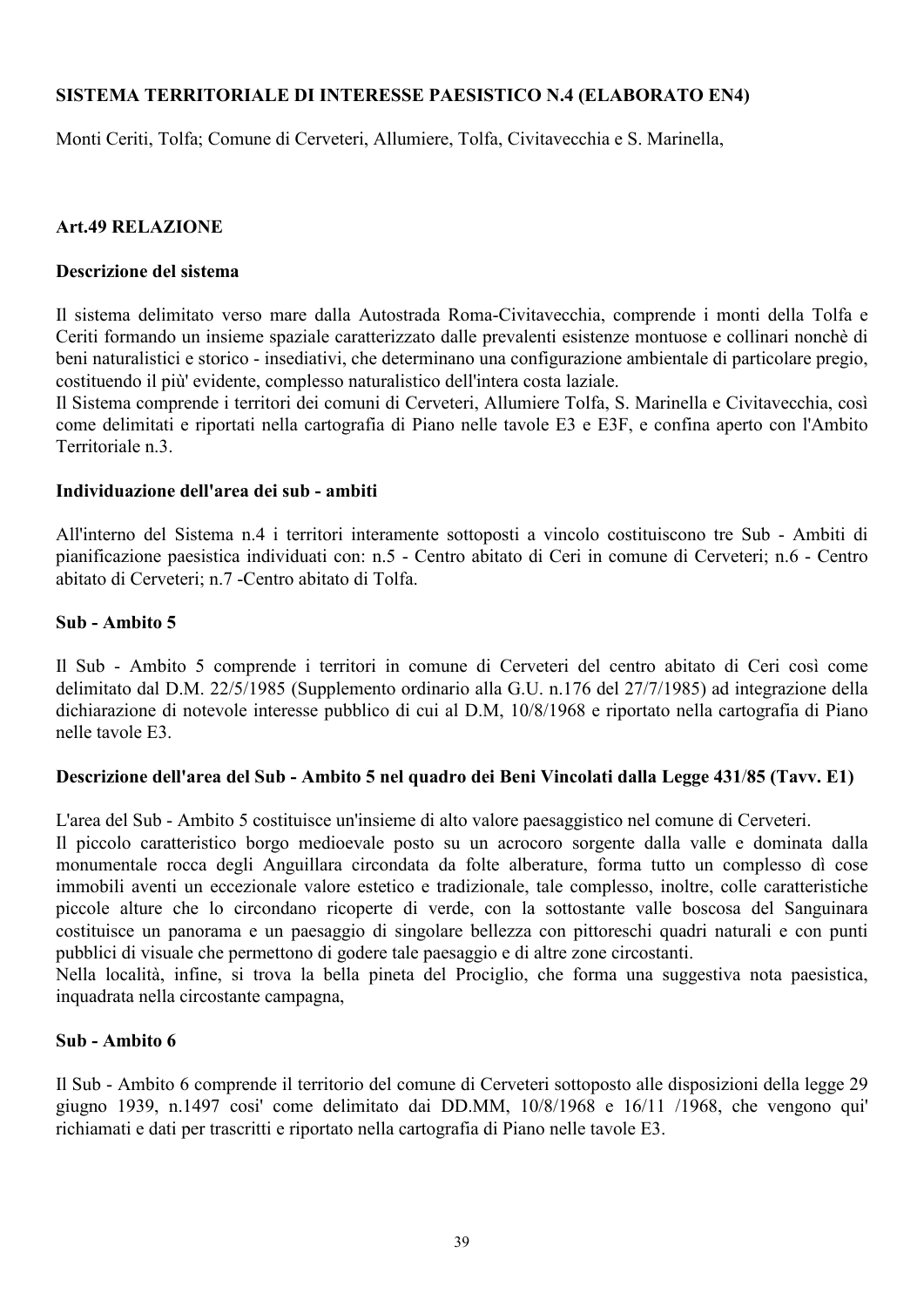# Descrizione dell'area del Sub - Ambito 6 nel quadro dei Beni Vincolati dalla Legge 431/85 (Tavy. E1)

L'area del Sub - Ambito 6 costituisce un'insieme di alto valore storico - paesaggistico del territorio laziale Il centro abitato con il territorio circostante, località Madonna a del Canneto, Granarone, Vigna Grande, Valle della Mola, costituito da verdi pendii, da ridenti vallate, pittoresche e boscose, da caratteristiche accidentalità del terreno abbellite dalle acque, formano un panorama di notevole bellezza ed una suggestiva quinta di verde, con punti pubblici di visuale, particolarmente strade e piazze, dai quali si può godere tale complesso panoramico in quadri di pittoresca bellezza.

Il territorio sottostante, la zona della Necropoli con gli innumerevoli ed importantissimi resti etruschi che racchiude la riserva della Banditaccia, che le fa da fondale, costituisce un complesso di eccezionale valore estetico e tradizionale di notevole interesse panoramico,

# Destinazioni d'uso del Piano Regolatore alla data di adozione del PTP 2

L'area vincolata e' normata dal PRG con le seguenti destinazioni di zona: centro storico: risanamento: zona rurale\*: rispetto assoluto\*: parco archeologico; artigianale; verde pubblico\*. Le zone indicate con \* sono state introdotte con prescrizione regionale in sede di decreto di approvazione dello strumento urbanistico

#### Sub-Ambito 7

Il Sub-Ambito 7 comprende il territorio del comune di Tolfa dichiarato di notevole interesse pubblico e sottoposto alle disposizioni della legge 29 giugno 1939 n.1497 così come delimitato dal D.M.6/10/1955, che viene quì richiamato e dato per trascritto, e riportato nella cartografia di Piano nelle tavole E3

## Descrizione dell'area del Sub-Ambíto 7 nel quadro dei Beni Vincolati dalla Legge 431/85 (Tavv, EI)

L'area del Sub-Ambito 7 costituisce un'insieme di alto valore paesaggistico del territorio laziale.

Costituisce con la Villa comunale, il piazzale Vittorio Veneto e l'ultimo tratto della via Frangipane, denominata Belvedere, dei belvedere pubblici dai quali si gode una vastissima ed incantevole visuale che va dalla cerchia dei monti della Tolfa, al territorio sottostante, caratteristicamente frastagliato di colli e valli, e giunge fino alla pianura romana ed ai lontani monti abruzzesi ed al Gran Sasso.

## Problemi ambientali ed obiettivi del Piano Paesistico

L'insieme del territorio dei Monti Ceriti e della Tolfa costituisce la piu' importante unita' ambientale a carattere naturalistico ed agro-pastorale dell'Ambito territoriale paesistico n.2.

Tale territorio e' arricchito dalla presenza delle preesistenze archeologiche di Cerveteri e da quella dei centri storici maggiori e minori.

L'obiettivo del Piano Paesistico e' quello di salvaguardare l'unità ambientale naturalistica di base confermando anche l'ipotesi di Parco interessante i monti della Tolfa per il quale si suggerisce l'inserimento nel sistema dei parchi regionali; di confermare la salvaguardia delle aree archeologiche e dei centri storici così come essa e' stata peraltro istituita dall'azione delle competenti Autorità regionali, rafforzandola con la tutela della cornice paesistica che in alcuni casi costituisce un elemento di grandissimo pregio.

Tipico e' il caso di Ceri di cui già si e' detto; nel caso dei centro di Sasso, di Tolfa e di Allumíere il Piano Paesistico segnala l'esigenza che essi rientrino nelle aree vincolate.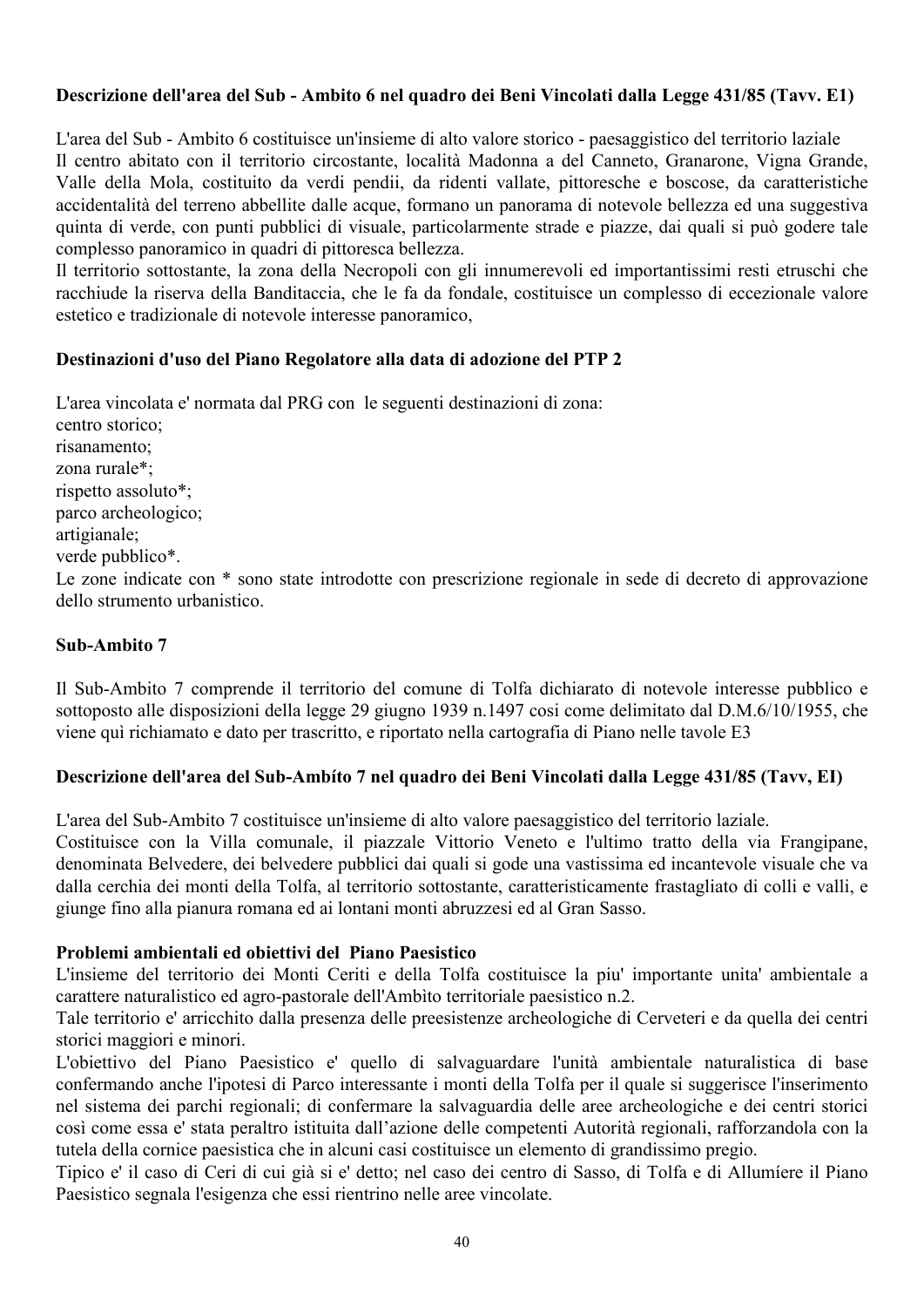## SISTEMA TERRITORIALE DI INTERESSE PAESISTICO N.5 (ELABORATO EN5)

Fiume Marta e Tuscania; Comuni di Tarquinia, Tuscania e Monte Romano.

## **Art.50 Relazione**

## Descrizione del sistema

Caratterizzato dall'invaso naturale del fiume Marta che unisce complessi storico-paesaggistici come quelli archeologici di Tarquinia e Tuscania, nel quale viene individuato un parco archeologico, comprende allargato ai gruppi boscosi della Macchia della Riserva di Tuscania, la Rocca di Monteromano e Lestre della Roccaccia in Tarquinia, fino allo sbocco a mare della foce del Marta, allo stato attuale poco più che un canale cementato depauperato dei valori naturalistici intrinseci ma da recuperare, un insieme di beni naturalistici, storici ed insediativi, che presentano un elevato livello di integrazione determinando una configurazione ambientale di particolare pregio.

Il Sistema comprende il territorio dei comuni di Tarquinia, Tuscania e Monte Romano, così come delimitato e riportato nella cartografia di Piano nelle tavole E3 e confina aperto con gli Ambiti Territoriali n.1 e 3.

## Individuazione dell'area dei sub-ambiti.

All'interno del Sistema n.5 i territori interamente sottoposti a vincolo costituiscono i Sub-Ambiti di pianificazione paesistica individuati con il n.8 - Abitato e zone dei versante nord-ovest del comune di Tarquinia e n.9 - Centro abitato di Tuscania e zone circostanti:

comune di Tuscania

Segue la descrizione dei Sub-Ambiti individuati con l'avvertenza che i beni diffusi inclusi nel territorio del Sistema e non compresi in altri Sub-Ambiti sono tutelati dalle Norme Generali di tutela (cfr) salvo casi specifici tutelati da appositi norme particolari

## Sub-Ambito 8

Il Sub-Ambito 8 comprende il territorio del comune di Tarquinia dichiarato di notevole interesse pubblico e sottoposto alle disposizioni della legge 29 giugno 1939, n.1497 così come delimitato dai DD.MM 7/3/1963 e 9/7/1970, che vengono quì richiamati e dati per trascritti, e riportato nella cartografia di Piano nelle tavole  $E<sub>3</sub>$ 

## Descrizione dell'arca del Sub-Ambito 8 nel quadro dei Beni Vincolati dalla Legge 431/85 (Tavy. E1)

L'area del Sub-Ambito 8 costituisce un'insieme di alto valore storico-paesaggistico del territorio laziale. L'antico centro di Tarquinia, posto sopra un poggio con le monumentali chiese di S. Maria del Castello, il Duomo, smarrito, S.Giacomo, S.Salvatore, l'Annunziata, S.Pancrazio, S.Giovanni, S.Francesco, con antichi, maestosi, suggestivi palazzi, quale il palazzo dei Priori, Vítelleschi, Comunale, del Marchese, con le caratteristiche vie abbellite da numerose pittoresche paesaggio medioevali con la cinta di belle antiche mura e numerose porte e torri, che contribuiscono a dare un carattere pittoresco alla città, che nel suo complesso possiede rilevante valore estetico e tradizionale,

Il suggestivo complesso dell'abitato, con i costoni ed i pendii verdi sottostanti formano, inoltre, un caratteristico piedistallo al centro urbano, e con esso un pittoresco paesaggio con singolari quadri naturali.

Nell'abitato e nelle zone che lo circondano, infine, esistono punti di visuale, piazza e strade che danno la possibilità di godere ampi panorami verso i monti, la pianura sottostante e fino al mare.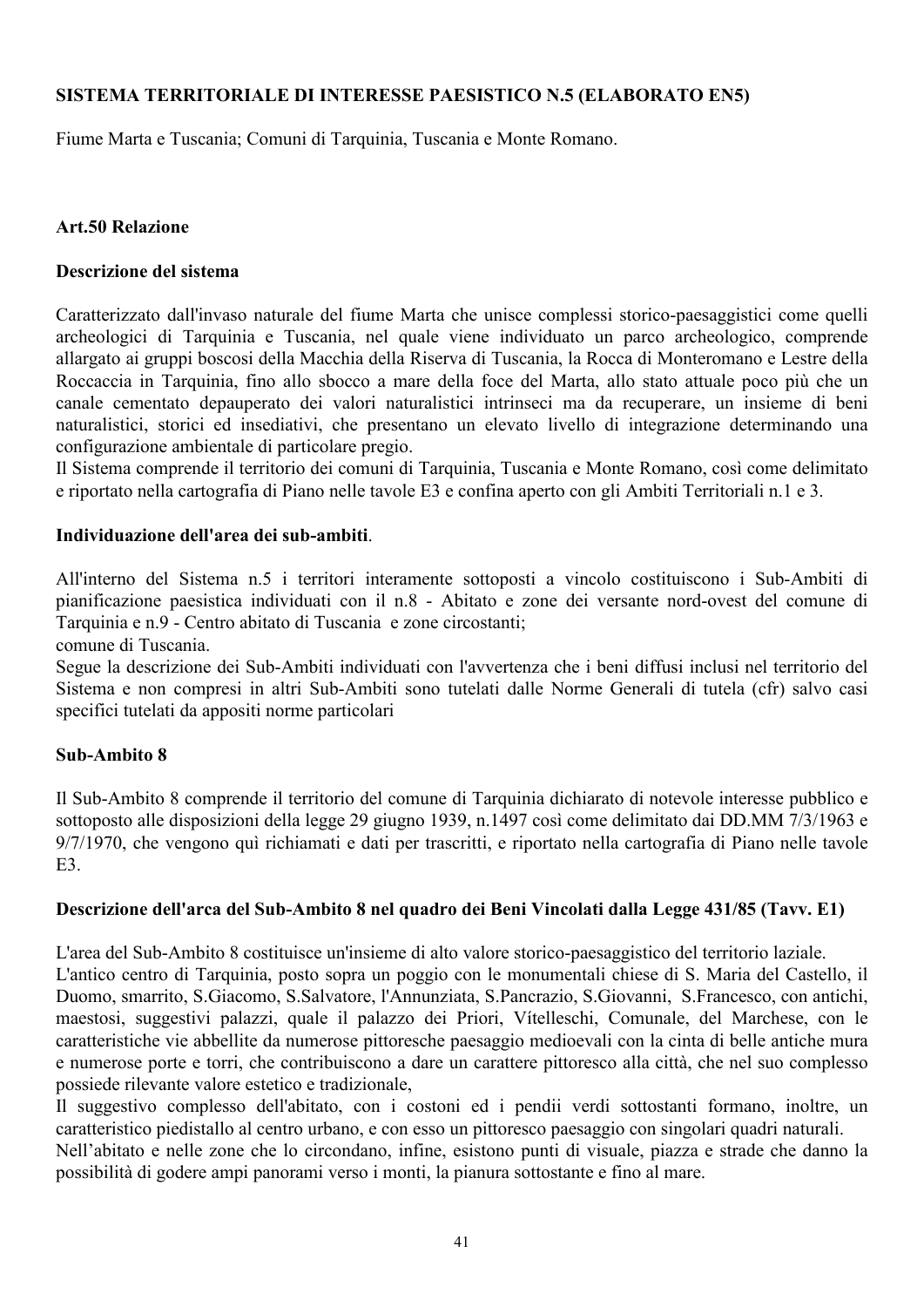# Destinazioni d'uso del Piano Regolatore alla data di adozione del PTP 2

L'area vincolata e' normata dal PRG con le seguenti destinazioni di zona: centro storico: zona a Nord e Est del centro storico: parco archeologico: zona a Sud del centro storico: completamento, parco pubblico, servizi pubblici, espansione a bassa densità'  $(70/90$  ab/ha).

# Sub-Ambito 9

Il Sub-Ambito 9 comprende il territorio del comune di Tuscania dichiarato di notevole interesse pubblico e sottoposto -alle disposizioni della legge 29 giugno 1939, n.1497) così come delimitato dal D.M. 5/7/1971, che viene qui richiamato e dato per trascritto, e come riportato nella cartografia di Piano nelle tavole E3.

# Descrizione dell'area del Sub-Ambíto 9 nel quadro dei Beni Vincolati dalla Legge 431/85 (Tavv. EI)

L'arca dei Sub-Ambito 9 costituisce un'insieme di alto valore storico-paesaggistico del territorio laziale. L'abitato di Tuscania, posto su un poggio, con le antiche mura civiche, le torri, le porte, le diverse chiese di notevole importanza, quali S. Marco, la chiesa della Rosa, S. Silvestro, S. Giovanni Battista con la torre del Rivellino, il Duomo, S.Maria del Riposo i monumentali palazzi, quello baronale con le torri, il palazzo Campanari, quello comunale, le rovine di quello episcopale, i numerosi edifici romanici e rinascimentali, forma tutto un complesso di cose immobili aventi rilevante valore estetico e tradizionale e racchiude caratteristiche e pittoresche strade ed angoli di suggestivo interesse paesaggistico; il territorio a sud dell'abitato e ad ovest di S.Maria e S.Pietro fino alla Madonna dell'Olivo, con ampie zone verdi che fanno da caratteristica cornice all'abitato ed ai predetti monumenti, formano con essi un pittoresco panorama con quadri naturali di suggestiva bellezza e costituiscono un complesso di cose immobili aventi rilevante valore estetico e tradizionale con punti pubblici di visuale che permettono di godere delle predette bellezze.

## Destinazioni d'uso del Piano Regolatore alla data di adozione del PTP 2

L'arca vincolata e' normata dal PRG con le seguenti destinazioni di zona:

centro storico (nucleo antico: entro le mura) zona conservazione:

zona Nord del centro storico : verde residenziale, zona di completamento, complesso monumentale \*;

zona Sud-Est del centro storico complesso monumentale di S.Pietro e S.María (conservazione);

zona Sud del centro storico: verde di protezione del regime idrico (agricoltura 0,025 mc/mq; lotto min. 20.000 mq; edificabilità solo sui crinali).

Le zone indicate con \* sono state introdotte con prescrizione regionale in sede di decreto di approvazione dello strumento urbanistico.

## Problemi ambientali ed obiettivi del Piano Paesistico

L'insieme del territorio dell'invaso naturale del fiume Marta che unisce complessi storico-paesaggistici come quelli archeologici di Tarquinia e Tuscania, nel quale viene individuato un parco archeologico, comprende allargato ai gruppi boscosi della Macchia della Riserva di Tuscania, la Rocca di Monteromano e Lestre della Roccaccia in Tarquinia, fino allo sbocco a mare della foce del Marta dei Monti Ceriti e della Tolfa una importante unita' ambientale a carattere naturalistico, agricolo e storico.

L'obiettivo del Piano Paesistico e' quello di salvaguardare l'unita' ambientale di base confermando anche l'ipotesi di Parco archeologico interessante la necropoli di Tarquinia per il quale si suggerisce l'estensione del sistema dei parchi regionali, a comprendervi anche tale tipologia: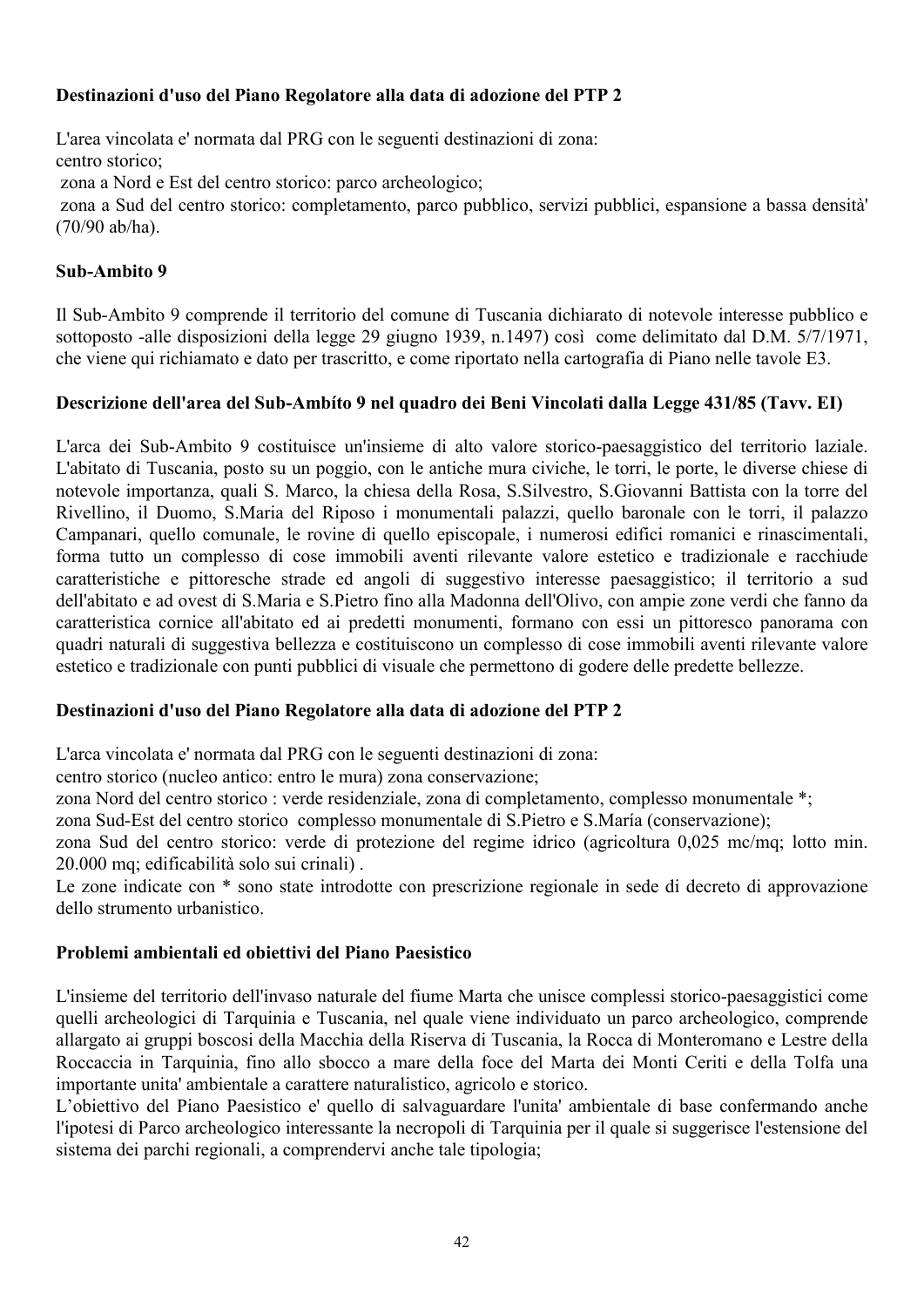di confermare la salvaguardia dei centri storici cosi' come essa e' stata peraltro istituita dall'azione delle competenti Autorita' regionali, rafforzandola con la tutela della cornice paesistica che nel caso di Tarquinia e Tuscanica costituisce un elemento di grandissimo pregio.

Tipico e' il caso di Ceri di cui gia' si e' detto, nel caso del centro di Sasso, di Tolfa e di Allumiere il Piano Paesistico segnala l'esigenza che essi rientrino nelle aree vincolate.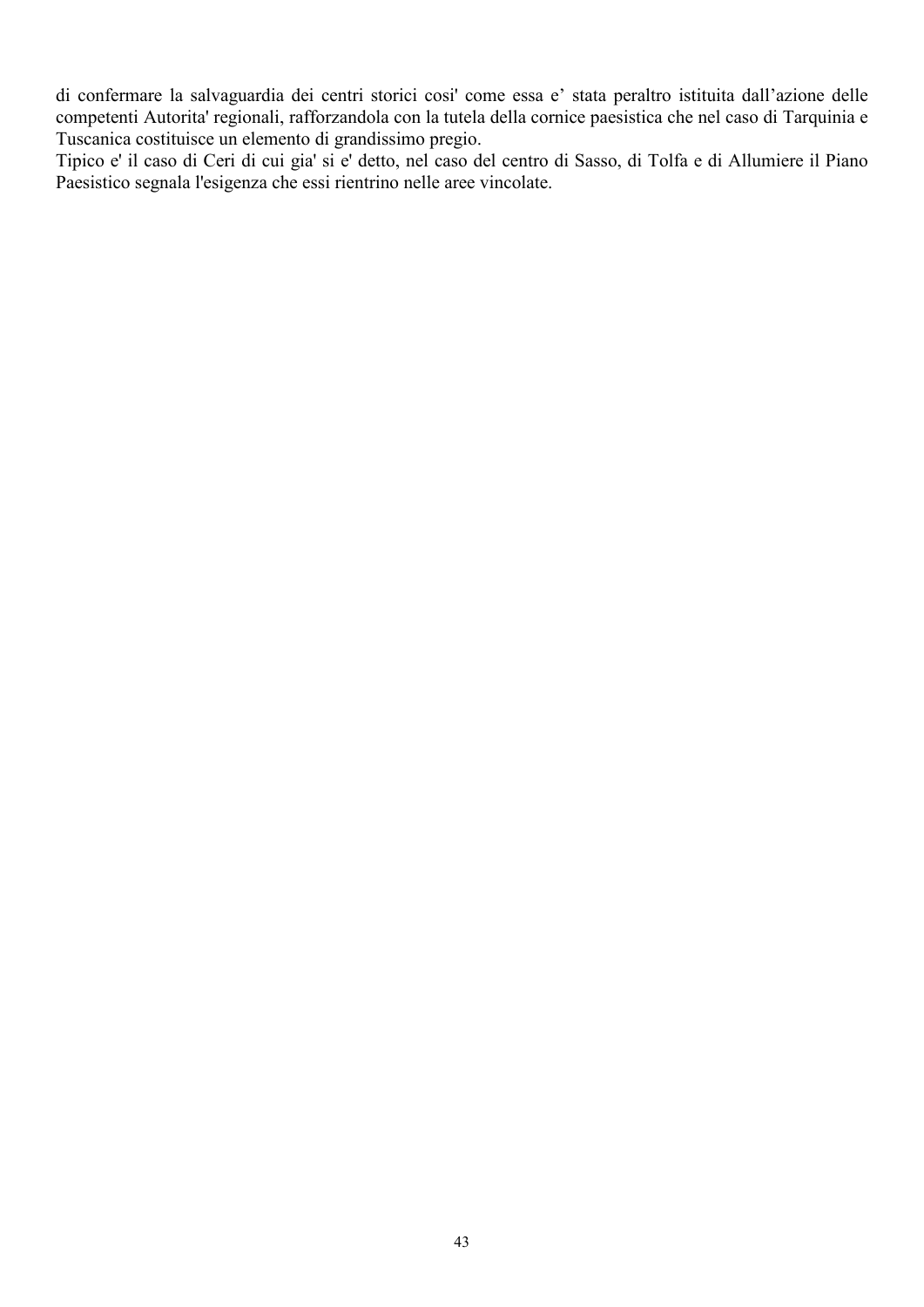## SISTEMA TERRITORIALE DI INTERESSE PAESISTICO N.6 (ELABORATO EN6)

Litorale a nord di Roma. parte II<sup>°</sup> Fiume Fiora e Vulci. Comuni di Tarquinia, Montalto di Castro e Canino.

## **Art.51 Relazione**

#### Descrizione del sistema

Il sistema comprende la costa marina viterbese ed i rilievi della valle del Fiora formando un ambiente caratterizzato dalle prevalenti esistenze costiere e collinari di beni naturalistici che determinano una configurazione ambientale di particolare pregio, che unito alle presenze storico-archeologiche del castello di Vulci costituisce il più individuabile complesso paesaggistico dell'intera costa laziale.

Il Sistema comprende il territori dei comuni di Tarquinia. Montalto di Castro e Canino, così come delimitato e riportato nella cartografia di Piano nelle tavole E3 e confina aperto con l'ambito Territoriale n. I.

#### Individuazione dell'area dei subambiti

All'interno del Sistema n.6 i territori interamente sottoposti a vincolo costituiscono due Subambiti di pianificazione paesistica individuati con il n.10 - Litorale a nord di Roma, parte II, comuni di Montalto di Castroe Tarquinia, e il n.11 - Fiume Fiora e Vulci, comuni di Canino e Montalto di Castro.

#### Subambito 10

Il Sub-Ambito 10 comprende il territorio della fascia costiera dei comuni di Montalto di Castro e Tarquinia così come delimitato dal D.M. 22/5/1985 (Supplemento ordinario alla G.U. n.176 del 27/711985) ad integrazione della dichiarazione di notevole interesse pubblico di cui al D.M. 19/1/77 e riportato nella cartografia di Piano nelle tavole E3.

## Descrizione dell'area del Sub-Ambito 10 nel quadro dei Beni Vincolati. dalla Legge 431/85 (Tavv. E1)

L'area del Sub-Ambito 10 costituisce un'insieme di alto valore paesaggistico del litorale laziale.

La fascia costiera dei comuni di Montalto di Castro e Tarquinia ha notevole importanza panoramica per il caratteristico variato aspetto del suo territorio a contatto con il mare, resa più suggestiva da pinete tomboleti, dune, vegetazione varia e tale da costituire quadri naturali di rilevante bellezza, tale complesso racchiude punti pubblici di visuale, strade e ferrovia che offrono la visuale del predetto paesaggio e del mare coli quadri di pittoresca bellezza.

Tale zona con legge Regione Lazio 10/8/1984 n.49 e' assoggettata ai vincoli di cui alla legge Regione Lazio  $2/7/1974$  n.30.

## Destinazioni d'uso del Piano Regolatore alla data di adozione del PTP 2

La fascia costiera del sub-ambito e' così normata dai PRG:

Comune di Montalto di Castro

Sull'intera costa destinazione zona agricola con inserimento da nord a sud dì lott, convenzionata Foce Vecchia, perimetrata come zona completamento esclusa dal vincolo legge Regione Lazio 10/8/1984 n. 49 e dal D.M. 22/5/1985:

centrale elettronucleare, perimetrata ai sensi delle vigenti norme;

lott, convenzionata Montalto Marina, perimetrata come zona completamento esclusa dal vincolo legge Regione Lazio 10/8/1984 n. 49 e dal D.M. 22/5/1985.

Comune di Tarquinia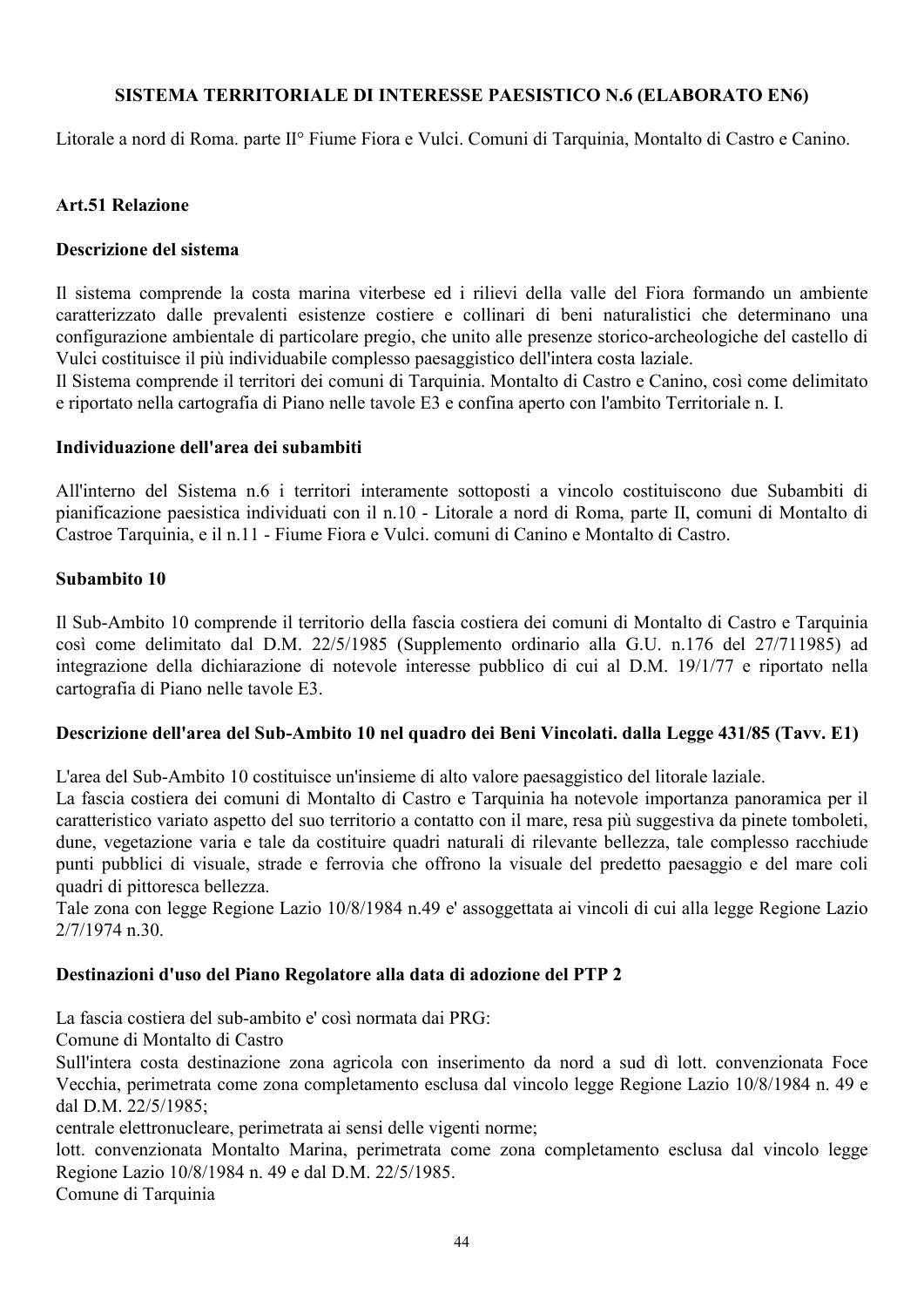Sull'intera costa destinazione zona agricola con inserimento da nord a sud di lott.convenzionata non perimetrata e per meta' esclusa dal vincolo legge Regione Lazio 10/8/1984 n.49 e dal D.M. 22/5/1985; lott.convenzionata Pian di Spilli, con una parte ancora non edificata;

lott.convenzionata Voltone, con una parte ancora non edificata;

Tarquinia Lido, zona di completamento tipo B; con una parte ancora non edificata;

zona riserva Saline<sup>.</sup>

lott. non convenzionata S. Giorgio.

L'intera costa dei due comuni, salvo le esclusioni citate, con legge Regione Lazio 10/8/1984 n.49 e' assoggettata ai vincoli di cui alla legge Regione Lazio 2/7/1974 n.30.

# Sub-Ambito 11

Il Sub-Ambito 11 comprende il territorio della Valle del Fiora nei comuni di Montalto di Castro e Canino così come delimitato dal D.M. 22/5/1985 (Supplemento ordinario alla G.U. n.176 del 27/7/1985) ad integrazione della dichiarazione di notevole interesse pubblico di cui al D.M.22/5/1976 e riportato nella cartografia di Piano nelle tavole E3.

# Descrizione dell'area del Sub-Ambíto 11 nel quadro dei Beni Vincolati dalla Legge 431/85 (Tavy-E1)

L'area del Sub-Ambito 11 costituisce un'insieme di alto valore paesaggistico del territorio laziale. La valle del Fiora costituisce uno dei pochi ecosistemi fluviali rimasti integri, dove il fiume scorre tra aspre gole e lambisce colline coperte da una fitta vegetazione: lungo le rive crescono pioppi, frassini e salici, mentre le colline sono coperte da boschi di piante ad alto fusto, querceti di leccio e sughera, con numerose presenze di esemplari di età notevole.

## Destinazioni d'uso del Piano Regolatore alla data di adozione del PTP 2

Montalto di Castro zona agricola in tutto il Sub-Ambito Canino zona agricola in tutto il Sub-Ambito con inserimento localizzato di una zona termale.

## Problemi ambientali ed obiettivi dei Piano Paesistico

La diversità delle due tipologie paesaggistico-ambientali elementari quali il litorale e la valle dei Fiora impongono un'analisi di dettaglio separata.

Per il litorale la tutela integrale dei beni attualmente assoggettabili a conferma di tale vincolo di tutela e' già assicurata con la legge Regione Lazio 10/8/1984 n.49 che la assoggetta ai vincoli di cui alla legge Regione Lazio 2/7/1974 n. 30

Più peculiare al sub-ambito risulta la necessita di recuperare ai fini ambientali con la riqualificazione delle aree contermini e dei tessuto interstiziale delle esistenti zone lottizzazione, anche per le esclusioni dal vincoli apportate dalla normativa regionale.

L'obiettivo del Piano Paesistico per la parte del litorale e quello di salvaguardare l'unita' ambientale naturalistica di base introducendo modalità di tutela integrale per le zone di pineta e macchia, ed attiva per l'utilizzo differenziato del litorale e per la riqualificazione e salvaguardia dei caratteri vegetazionali e geomorfologici della zona.

Da sottolineare l'opportunità di tutelare i coni visuali della viabilità in specie quelli del percorso della statale Aurelia e relativi svincoli.

Tali risultati sono possibili con alcune specificazioni più dettagliate della normativa.

Per la valle del Fiora, la presenza di più cave attive, una delle quali in località Doganella ha ottenuto dal TAR l'annullamento del vincolo D.M. 22/5/1985 per specificità della coltivazione, ed una sullo stesso greto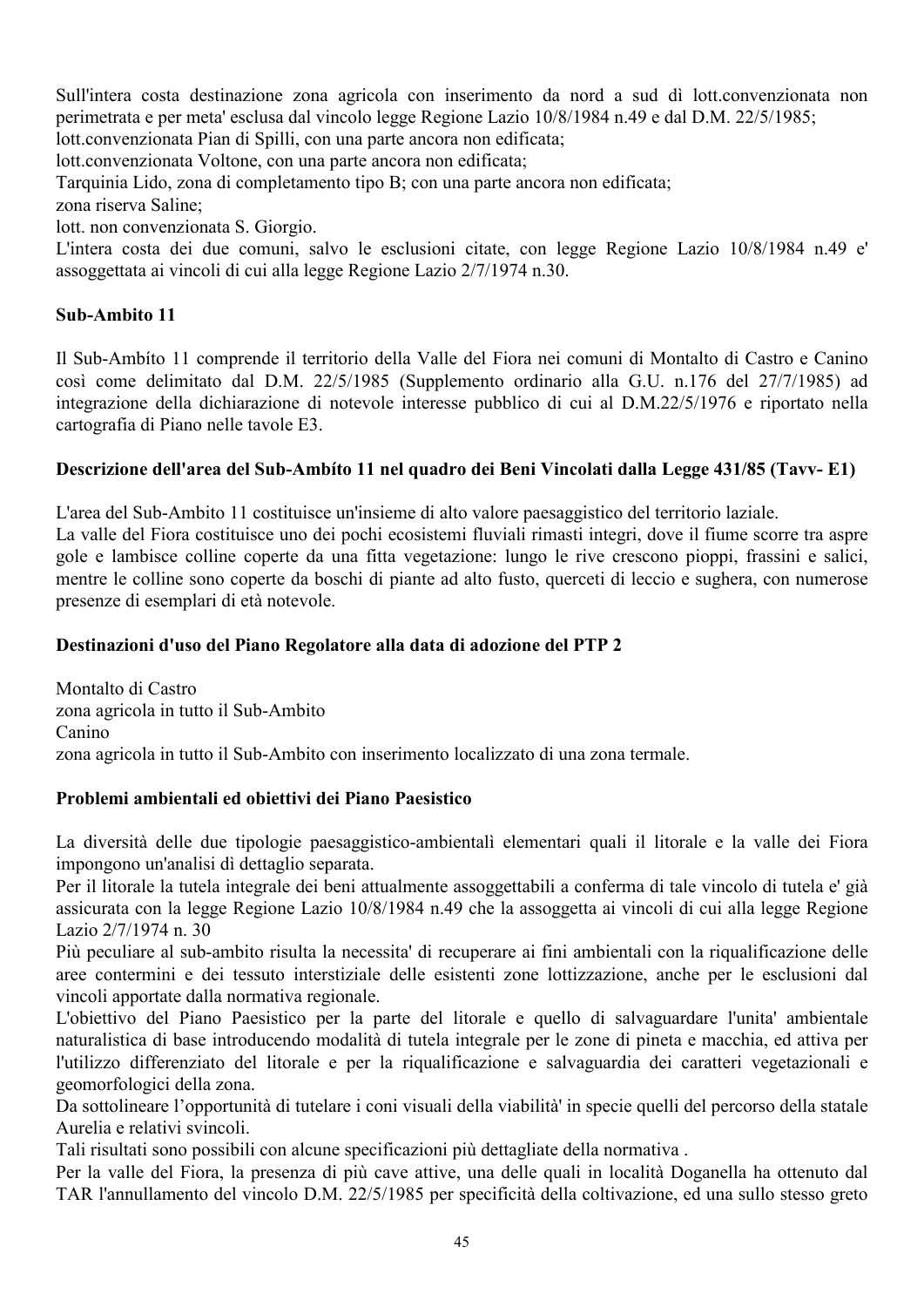del fiume richiedono rigide modalità di recupero vegetazionale ed ambientale da ottenere con piani unitari per ogni cava, da cui necessita di norma particolari di tutela.

La previsione della zona termale con un ampliamento delle infrastrutture e' facilmente assorbibile nell'ambiente con opportuni provvedimenti di tutela attiva con salvaguardia delle alberature ed interventi di piantumazione aggiuntivi.

L'obiettivo del Piano Paesistico e' quello di salvaguardare l'unita' ambientale naturalistica di base introducendo l'ipotesi di Parco fluviale del Fiora per il quale si suggerisce l'inserimento nel sistema dei parchi regionali; di confermare la salvaguardia delle aree archeologiche rafforzandola con la tutela della cornice paesistica che in alcuni casi costituisce un elemento di grandissimo pregio proponendo l'istituzione del Parco Archeologico di Vulci e Monte Canino, per il quale si suggerisce l'estensione del sistema dei parchi regionali, a comprendervi anche tale tipologia. Da sottolineare l'opportunità di tutelare i coni visuali della viabilità intercomunale con tutela paesistica del territorio agricolo.

## **NORME PARTICOLARI**

## Art.52 Validità delle norme particolari

Le seguenti norme particolari individuano le sole zone di Piano Paesistico incluse nei sub-ambiti n.10 e 11 dell'Ambito Territoriale n°2 e particolarizzano, per alcune di esse, la disciplina dì tutela nel rispetto delle modalità di tutela di cui al Capo II.

La tutela dei centri storici è rimandata alla norma di cui all'art 34

## Art.53 Tutela dei beni Al - Zone costiere

Per le zone A1 appartenenti al sub-ambito in oggetto, considerate a "tutela orientata", valgono le Norme di cui all'art.44

## Art.54 Tutela dei beni C2 - Zone in cui e' ammessa l'edificazione secondo il PRG vigente con prescrizioni

Per le zone, C2 appartenenti al sub-ambito in oggetto, considerate a "tutela limitata", valgono le disposizioni di cui all' art. 29 delle presenti norme.

## Art.55 Tutela dei beni C4 - Zone di riqualificazione e recupero ambientale

Nelle aree del Sub-Ambito in oggetto le zone costiere classificate come beni di tipo C4 (vedi tavy. E3) sono considerate a "tutela limitata", indirizzata al rafforzamento ed alla riqualificazione degli elementi naturalistici del paesaggio.

La loro tutela è regolata secondo le disposizioni di cui all'art..31 delle presenti norme.

Inoltre a dette aree si applicano i rapporti di copertura stabiliti dalla Legge regionale n.72/75 per gli insediamenti turistici, ancorché esse non siano classificate come tali nei Piani Regolatori relativi.

Le specie vegetali da impiantare vanno scelte tra quelle tipiche della flora mediterranea o tra quelle storicamente ambientate nel paesaggio costiero italiano centro - meridionale.

## Art.56 Tutela dei beni C6 - Percorsi e visuali da salvaguardare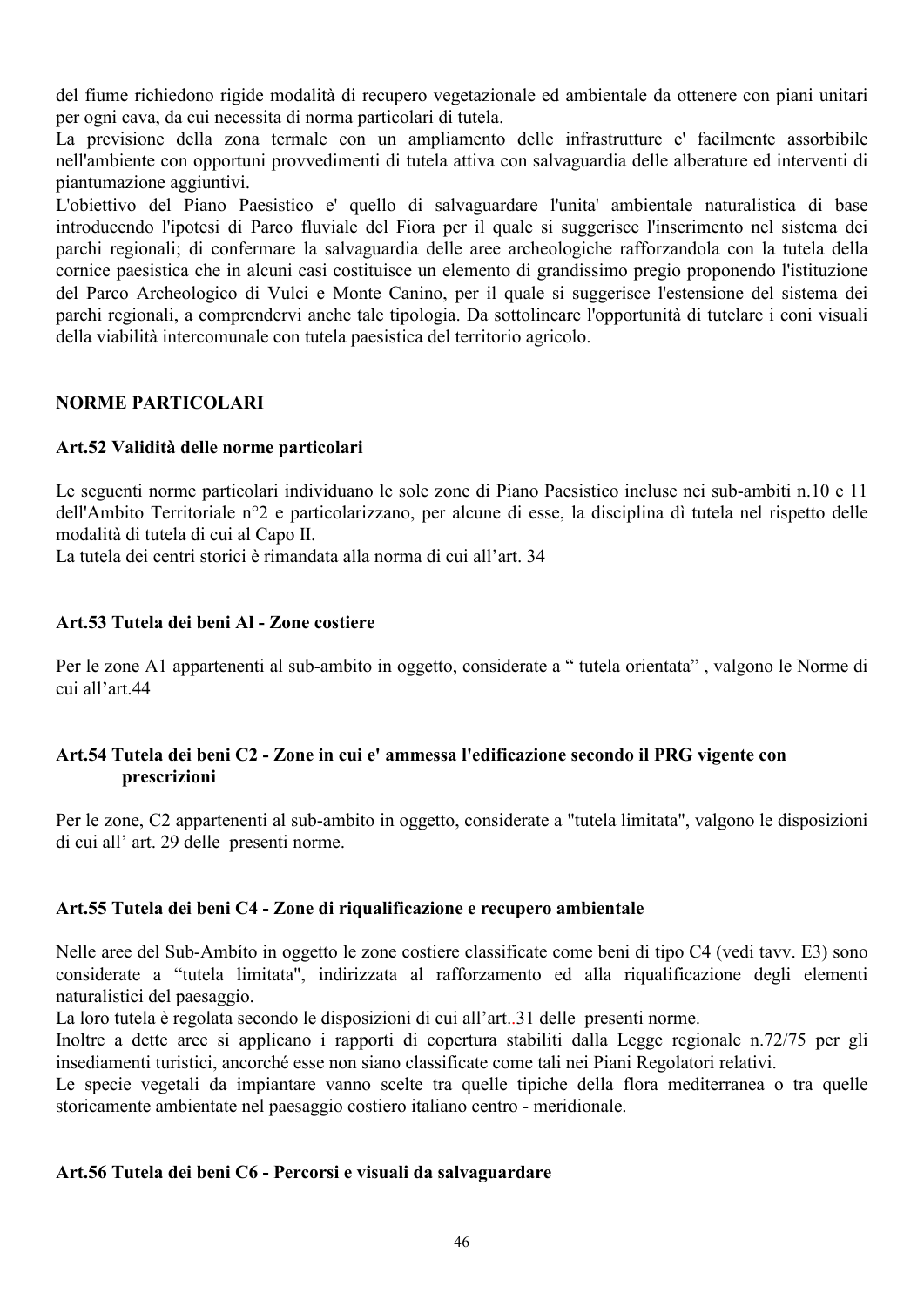Nell'area del Sub-Ambito in oggetto il percorso della Statale Aurelia assume grande importanza come fondamentale mezzo di percezione dinamica del paesaggio nella sua unita' attraverso la sequenza dei diversi quadri paesistici.

Ad esso si applicano le disposizioni di cui all'art.14 delle Norme.

Inoltre ogni opera edilizia ed infrastrutturale che si colloca nel campo visuale del percorso autostradale, deve essere concepita in modo tale da salvaguardare nel suo complesso, l'attuale apertura visuale percettiva verso il mare e verso il paesaggio interno.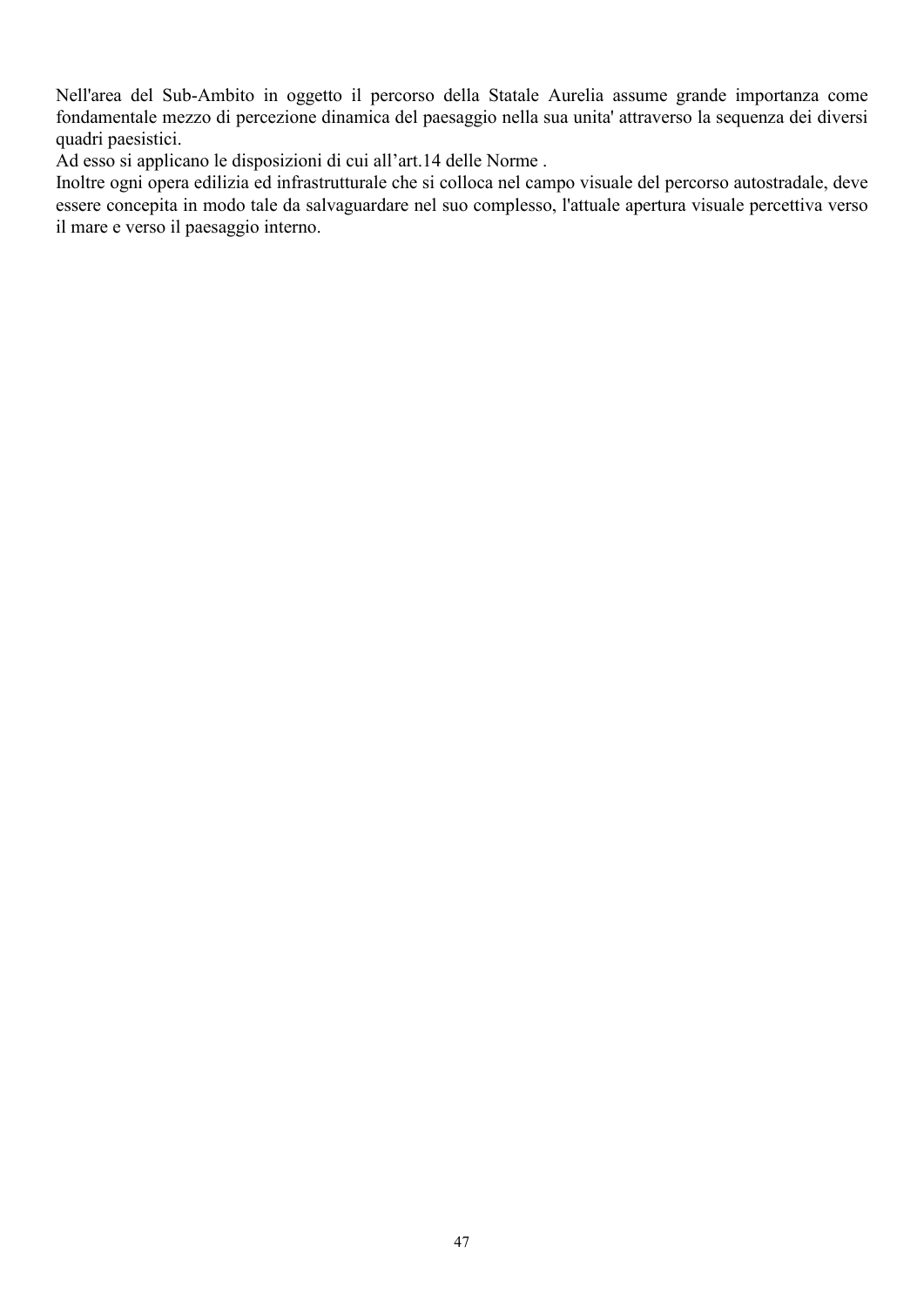# ELENCO DEI BENI E DELLE AREE INDIVIDUATI NELLE TAVOLE E1, E3 (ALLEGATO EN7.1)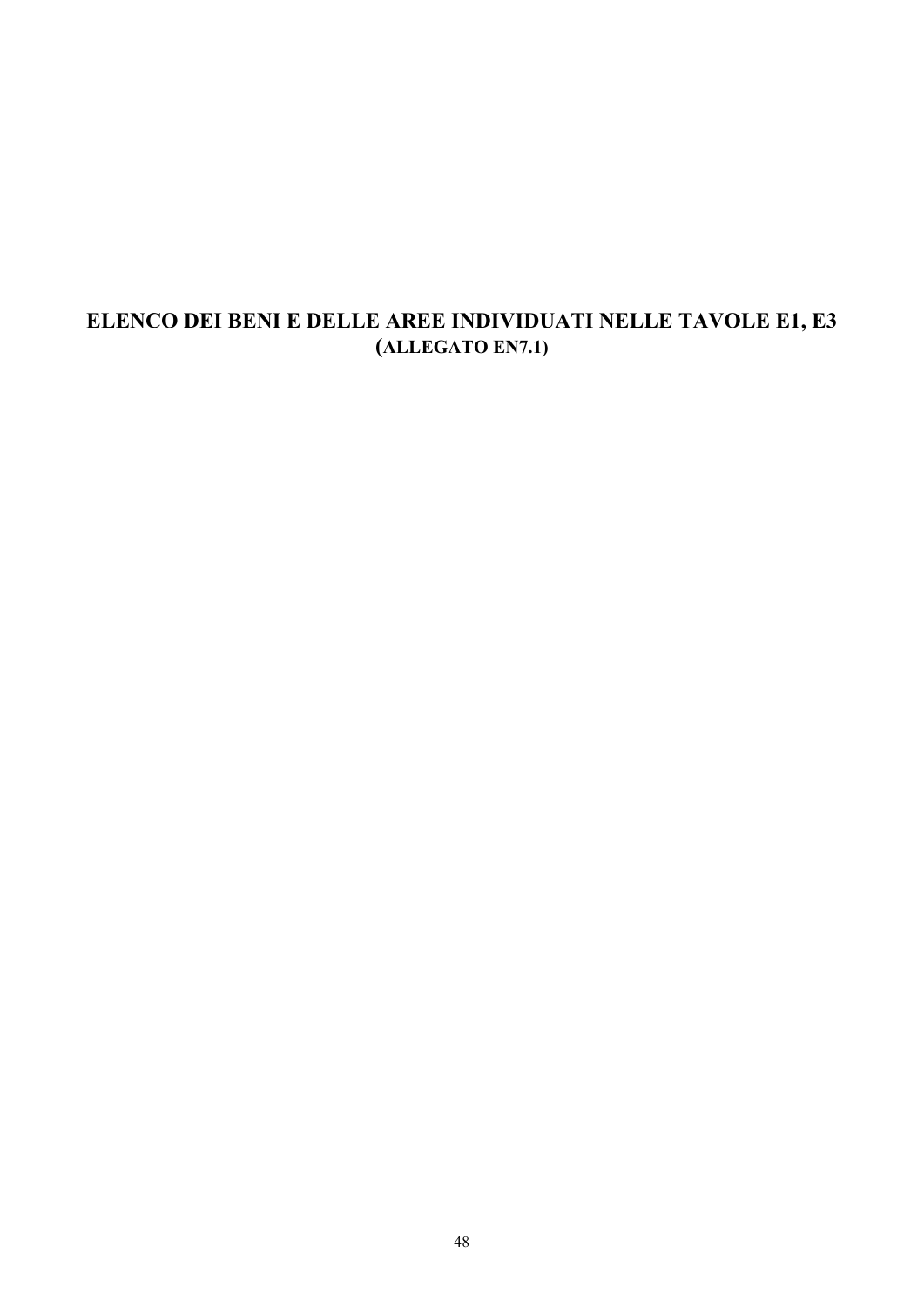# **ELENCO BENI INDIVIDUATO NELLE TAVOLE E1**

# ZONE DI INTERESSE ARCHEOLOGICO NEL COMUNE DI MONTALTO DI CASTRO

## Attualmente non vincolate ex lege 1089/39

- Al- Il Torraccio
- A2- Mandra Ceroti e Maltempo villa romana
- A3- Mandra Cecchi insed. romano
- A4- insed. romano
- A5- Palombaro strutture termali
- A6- Sassone necropoli
- A7- necropoli etrusca
- A8- Quattro Pini necropoli
- A9- La Ficonaccia necropoli
- A10- S.Agostino Maremma insed. romano
- A11- La Viola necropoli
- A12- magazzini necropoli
- A13- Infernetto di Sotto materiali archeologia
- A14- Ioc. Ouartaccio necropoli etrusca
- A15-Pian di Alaggio necropoli e insed. romano

#### Aree già vincolatele ex lege 1089/39

Bl- La Ficonaccia villa romana B2- Porto delle Murelle porto di Vulci

# ZONE DI INTERESSE ARCHEOLOGICO NEL COMUNE'DI CANINO

# Attualmente non vincolate ex lege 1089739

- Al- necropoli orientali vulcenti
- A2- neclei di necropoli
- A3- Campomorto necropoli vulcenti
- A4- necropoli
- A5- tombe di età etrusca
- A6- Piscin di Botte necropoli
- $A7$ -idem
- AS-Archi di Pontecchio
- A9- ined. preistorici e romani
- A10-ville romane

# Aree già vincolate ex lege 1089/39

Bl- Piccole Terme villa romana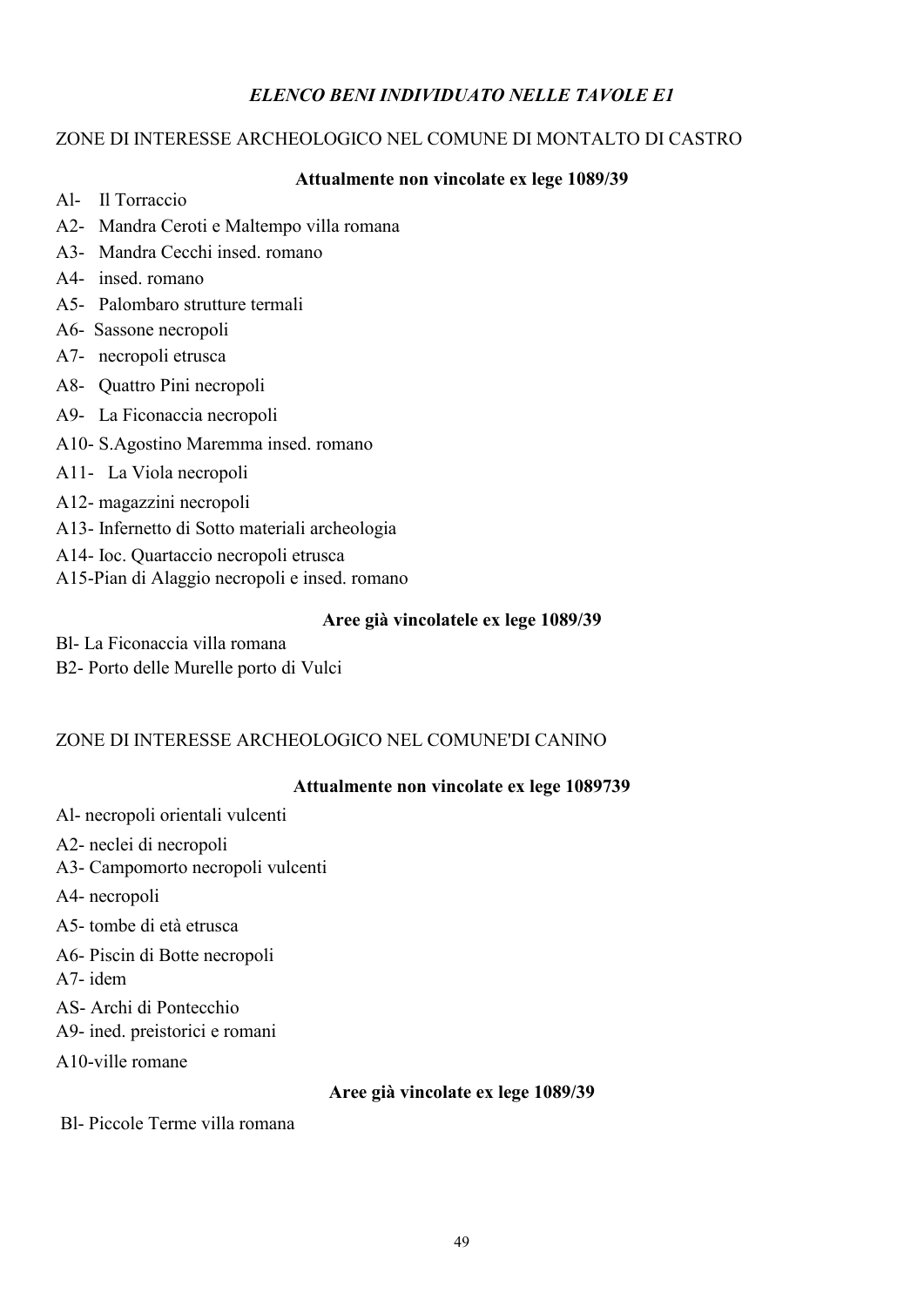# ZONE DI INTERESSE ARCHEOLOGICO NEL COMUNE DI CERVETERI

## Attualmente non vincolate ex lege 1089/39

Al-loc. le Bucacca strada etrusca

- A2- Monte Luparo insed etrusco-romano
- A3- Montetosto insed. etrusco-romano
- A4- Monte Santo ruderi romani e medievali
- A5- necropoli villanoviana di Oliveto
- A6-loc. Montetosto insed etrusco
- A7-loc. Montetosto necropoli etrusca
- A8-tombe etrusche
- A9-loc Tre Cancelli villa romana
- A10-Cento Corvi villa romana
- A11-Montetosto santuario etrusco
- A12-Montetosto necropoli etrusca
- A13-Montetosto Ponte romano
- A14-Ponte coperto
- A15-Riserva Casaletti villa romana
- A16-Cardelle resti musivi
- A17-Casaletto Mattei tombe a camera
- A18-Montetosto santuario e tumulo
- Al9-Via Aurelia villa romana
- A20-idem
- A21-Tenuta Campo di mare villa romana
- A22-idem
- A23-villa romana
- $A24$ -idem
- A25-Sassaiata villa romana
- A26-Casalone Ceri villa romana
- A27-Le Fornaci Ceri pagus etrusco-romano e vie etrusche
- A28-Regione Moscone villa romana e pagus etrusco

#### Aree già vincolate ex lege 1089/39

- B1- Banditaccia necropoli
- B<sub>2</sub>-idem
- B3-Le Roselle necropoli
- B4- Banditaccia necropoli
- B5-idem
- B6- Colle di Cornacchiola necropoli
- B7- Banditaccia necropoli
- B8- Castello Orsini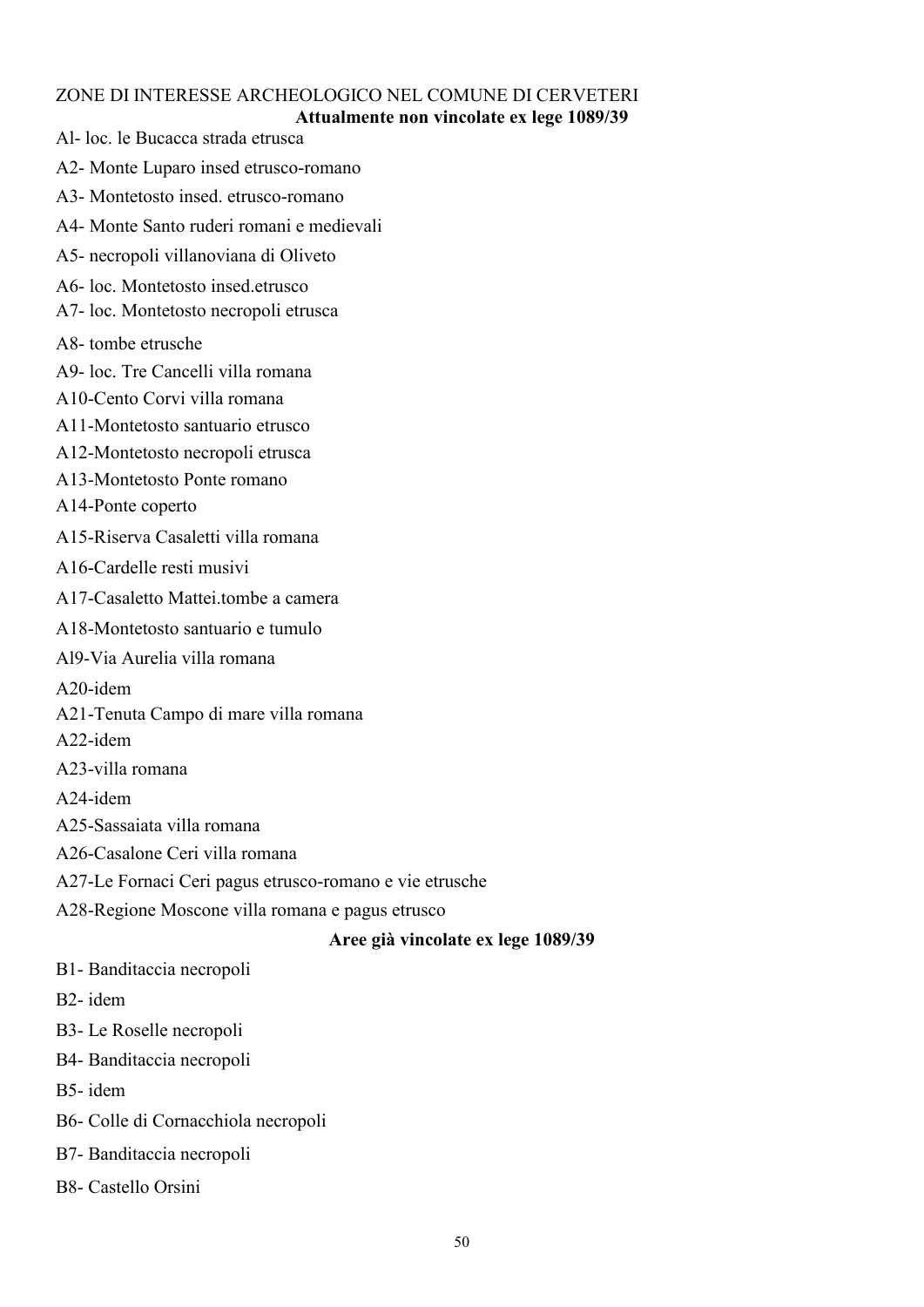# ZONE DI INTERESSE ARCHEOLOGICO NEL COMUNE DI S.MARINELLA

## Attualmente non vincolate ex lege 1089/39

Al- necropoli arcaica A2- Tempio della Vipera A3- villa romana A4- Poggio Castelsecco area archeologica A5- Buche di Brancaleone area archeologica A6- Monte Cupellaro area archeologica A7-La Selciata area archeologica A8-idem A9- Villa Maravigna A10-area archeologica

#### Aree già vincolate ex lege 1089/39

B1- Centro etrusco La Callina B2- Volpelle necropoli B<sub>3</sub>- Fosso Cupo necropoli B4- Bufolareccia città romana di Castro Novo **B5-** Vignacce Ponte.romano B6- Ponte di Castel di Secco B7- Grottacce villa romana B8- Villa Simonetta villa romana di Ulpino B9- Grottini villa romana B10-villa romana Bl1-villa romana B12-Pirgy santuario etrusco B<sub>13</sub>-idem

#### ZONE DI. INTERESSE ARCHEOLOGICO NEL CODIUNE DI ALLUMIERE

#### Attualmente non vincolate ex lege 1089/39

A1-insed. Protostorici ed ellenistici A2-necropoli protovillanoviana A3-villa romana A4-resti archeologici A5-idem A6-La farnesiana area archeologica

#### Aree già vincolate ex lege 1089/39

Bi- Colledi Mezzo necropoli

- B2- Tufarelle insed. preistorici e storici
- B3 Quarto delle Bufale necropoli protovillanoviana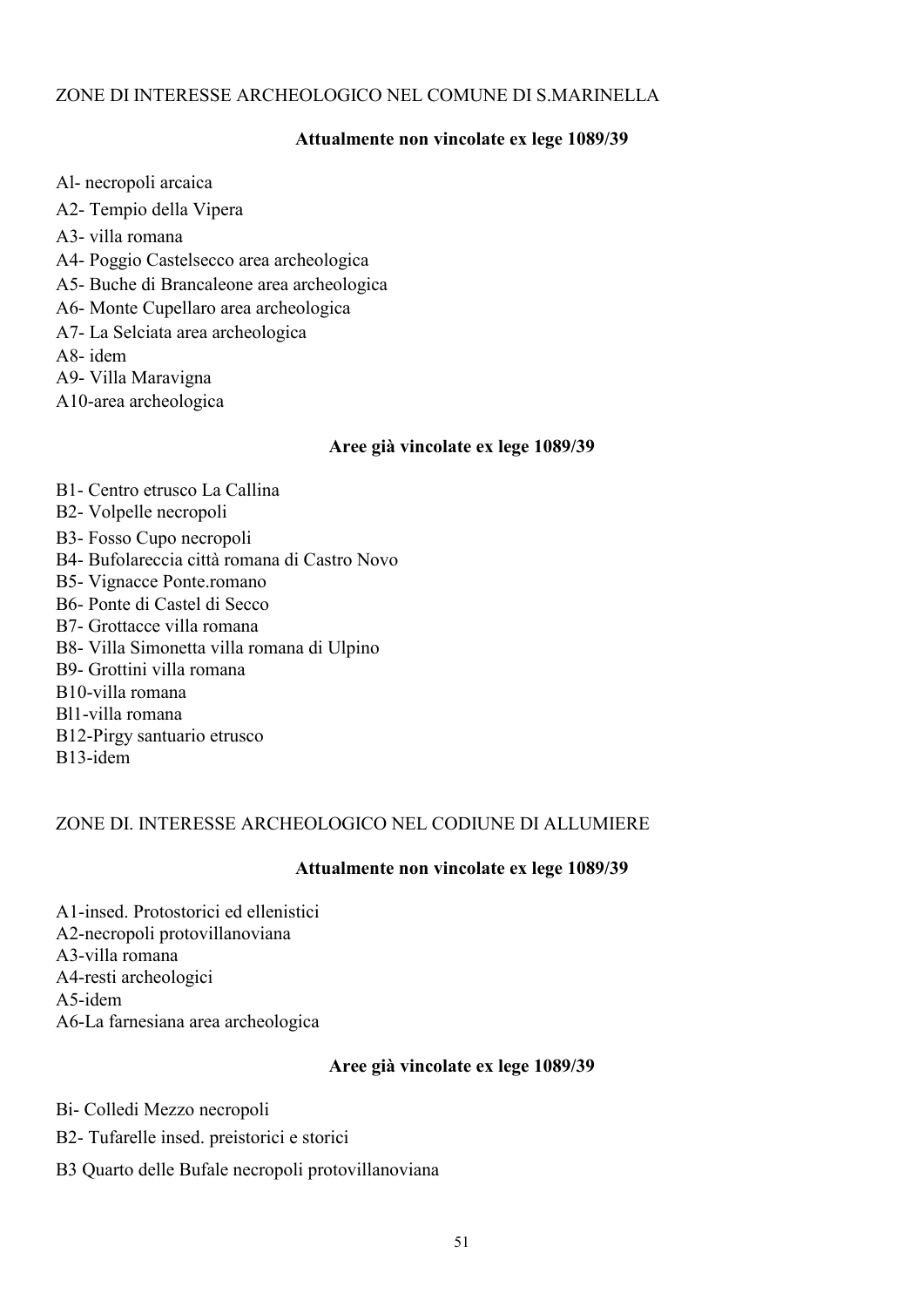## ZONE DI INTERESSE ARCHEOLOGICO NEL COMUNE DI TOLFA

#### Attualmente non vincolate ex lege 1089/39

Al- Punta Mazza centuriazioni romane, via Cornelía e villa romana A2- Poggio della Capanna Pian Li Santi insed. preistorici e ville romane A3- Pian Conserva Pian Cisterna necropoli A4- insed, romano e medievale A5- Seccareccio Piani di Stigliano insed. arcaici e romani A6- Capannone necropoli. A7-La Castellina insed medievale e villa romana A8- Monte Acqua Tosta necropoli A9- Lampregnana Grasceta area archeologíea A10-Campo della Fiera area archeologica All-Piana di S.Lorenzo area archeolngica A12-Piana di Rio Fiume Area archeologica A13-Porcareccia area archeologica

A14-Monlte Ventoso area archeologica

#### Aree già vincolate ex lege 1089/39

**Bl-** Castellaccio

B2- Castellina di Grotte di Pinza centro etrusco

B<sub>3</sub>- Castellaccio necropoli

B4- Pian dei Santi Tombe etrusche

B5- Pian Cisterna tombe etrusche

B6- Pian dei Santi villa romana

B7- Pian Cisterna necropoli

B8- S. Pietro civiltà arcaica

B9- Ferrone necropoli

B10-Femmina Morta edificio romano

B11-Femmina Morta villa romana

B12-Pian Sultano necropoli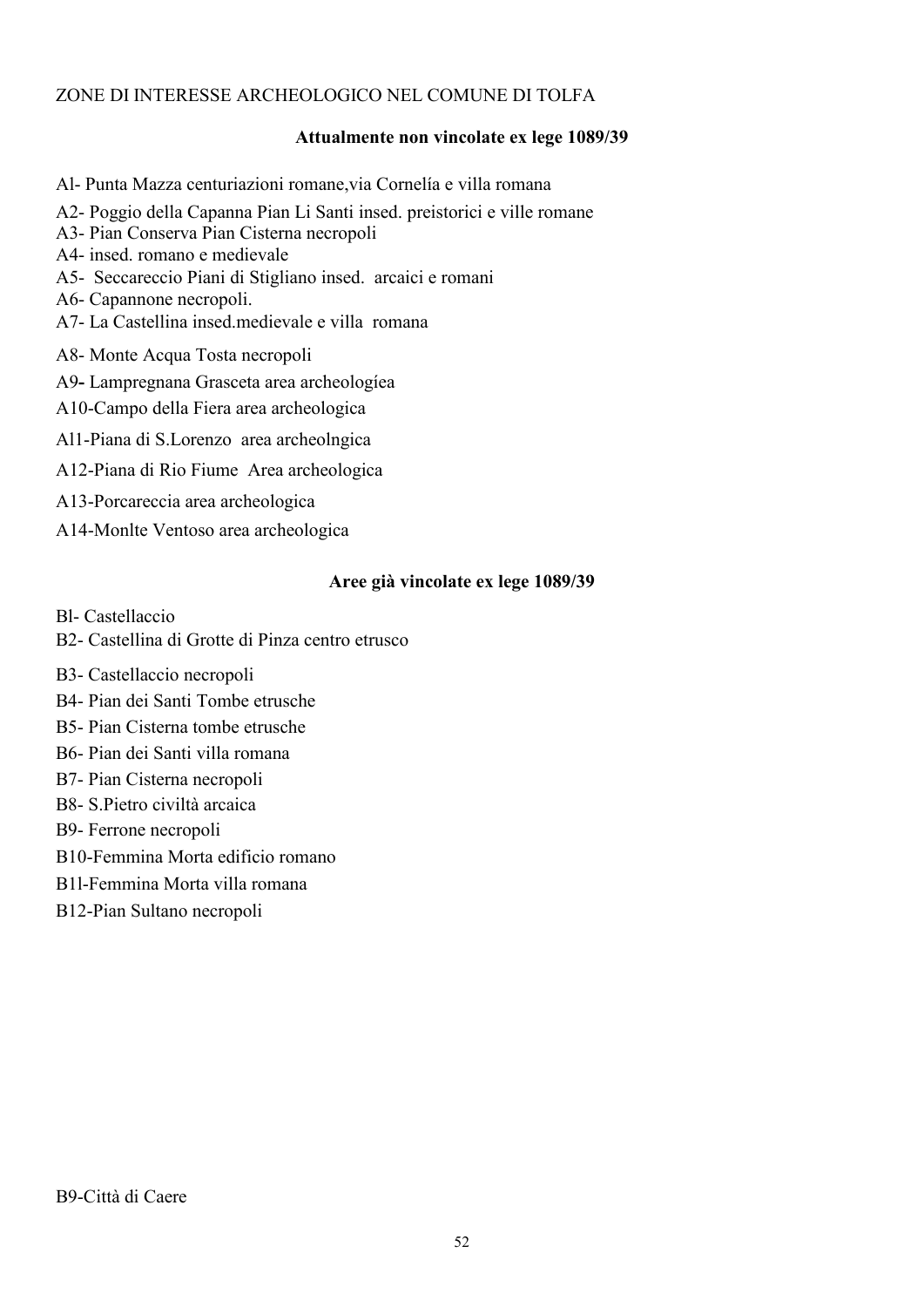B10-idem B11-Banditaccia necropoli B12-Sorbo necropoli B13-Pollegrara necropoli B14-Macchia della Signora B15-Porrazzeta necropoli

#### ZONE DI INTERESSE ARCHEOLOGICO NEL COMUNE DI LADISPOLI

#### Attualmente non vincolate ex lege 1089/39

Al-Fosso Sanguinara villa romana A2-molo in calcestruzzo A3-Palo antica Alsyum A4- Marina di S.Nicola villa romana A5-Aereoporto villa romana A6-Torre Flavia fortificazione A7-Torre Flavia villa romana A8-Le Piane villa romana  $A9$ -idem

#### Aree già vincolate ex lege 1089/39

Bl-Città di Alsyum B<sub>2</sub>-idem B3-Vaccina necropoli B4-Rimessola Nuova necropoli B5-rudere romano B6-idem B7-Monteroni necropoli B8-Città di Alsyum B9-idem B10-S.Nicola villa romana

#### ZONE DI INTERESSE ARCHEOLOGICO NEL COMUNE DI CIVITAVECCHIA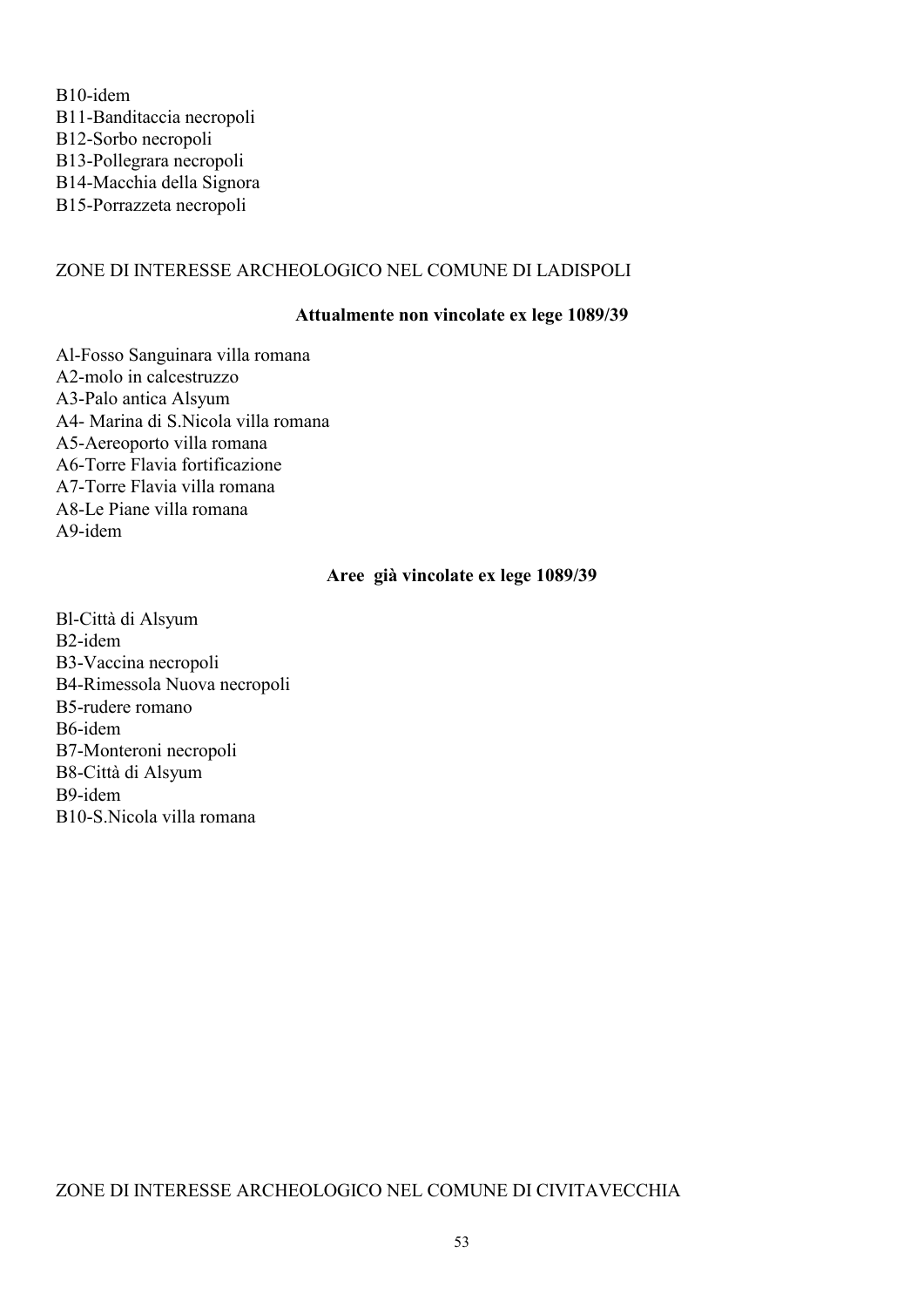#### Attualmente non vincolate ex lege 1089/39

Al-Pian della Chiavica A<sub>2</sub>-L<sub>a</sub> Frasca A3-edificio romano A4-cava della Scaglia A5-tumuli etruschi A6-insed. Etrusco A7-villa romana A8-edificio romano  $A9$ -idem A10-Mattonara zona archeologica A11-villa romana A12-sito preistorico, pagus etrusco, abitato romano A13-villa romana A14-Punta del Pecoraro villa suburbana A15-Poggio Moscio villa romane A16-S.Gordiano resti archeologici A17-capanne preistoriche A18-idem  $A19$ -idem A20-S.Liborio A21-aree archeologiche

#### Aree già vincolate ex lege 1089/39

Bl-necropoli B2-terme romane B3-Tempio B4-necropoli B5-idem B6-Terme B7-villa romana B8-villa di Traiano B9- Terme romane di Traiano B10-reperti romani B11-Terme romane B12-Torre Valdaliga villa romana B13-La Scaglia tomba preitorica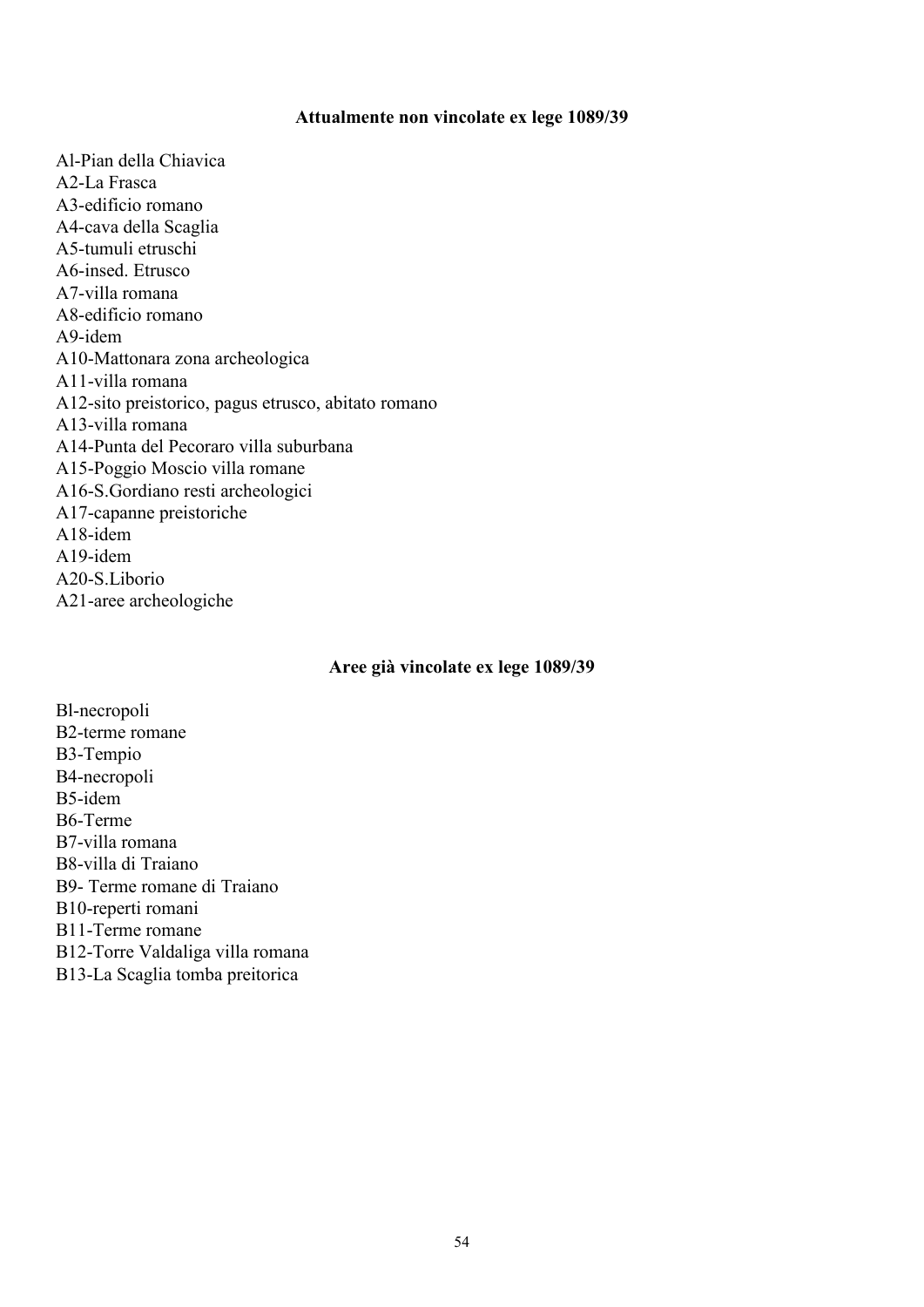# ZONE DI INTERESSE ARCHEOLOGICO NEL COMUNE DI TARQUINIA

# Attualmente non vincolate ex lege 1089/39

- Al- Gencelle insed preistorici-e storici
- A2- Nasso resti di sepolcreto
- A3- Poggio del Forno necropoli
- A4- Poggio Gallinaro necropoli
- A5- Poggio Cavalluccio necropoli
- A6- Poggio Quaglieri ville romane e necropoli
- A7- Macchia del Ritiro villa romana
- A8- Roccaccia villa romana e necropoli
- A9- Monterotti antico abitato di Corneto
- A10-Saline

#### Aree già vincolate ex lege 1089/39

- Bl- necropoli ed antica Città di Tarquinia
- B2- necropoli etrusca
- B3- necropoli di Tarquinia
- B4-tombe etrusche
- B5-idem
- B6- necropoli etrusca.
- B7- Porto Clementino colonia romana di Gravisca
- B8- pian di Giorgio insed. romano
- B9- Pian di Spille insed. antico
- B10-Podere Cazzanello villa romana
- B11-Calvario e la Portaccia necropoli etrusca
- B12-Pandita di S.Pantaleo necropoli etrusca
- B13-Tombe etrusche

## ZONE DI INTERESSE ARCHEOLOGICO NEL COMUNE DI PIANSANO

#### Attualmente non vincolate ex lege 1089/39

Al- Poggio Metino resti archeologici romani

## ZONE DI INTERESSE ARCHEOLOGICO NEL COMUNE DI TUSCANIA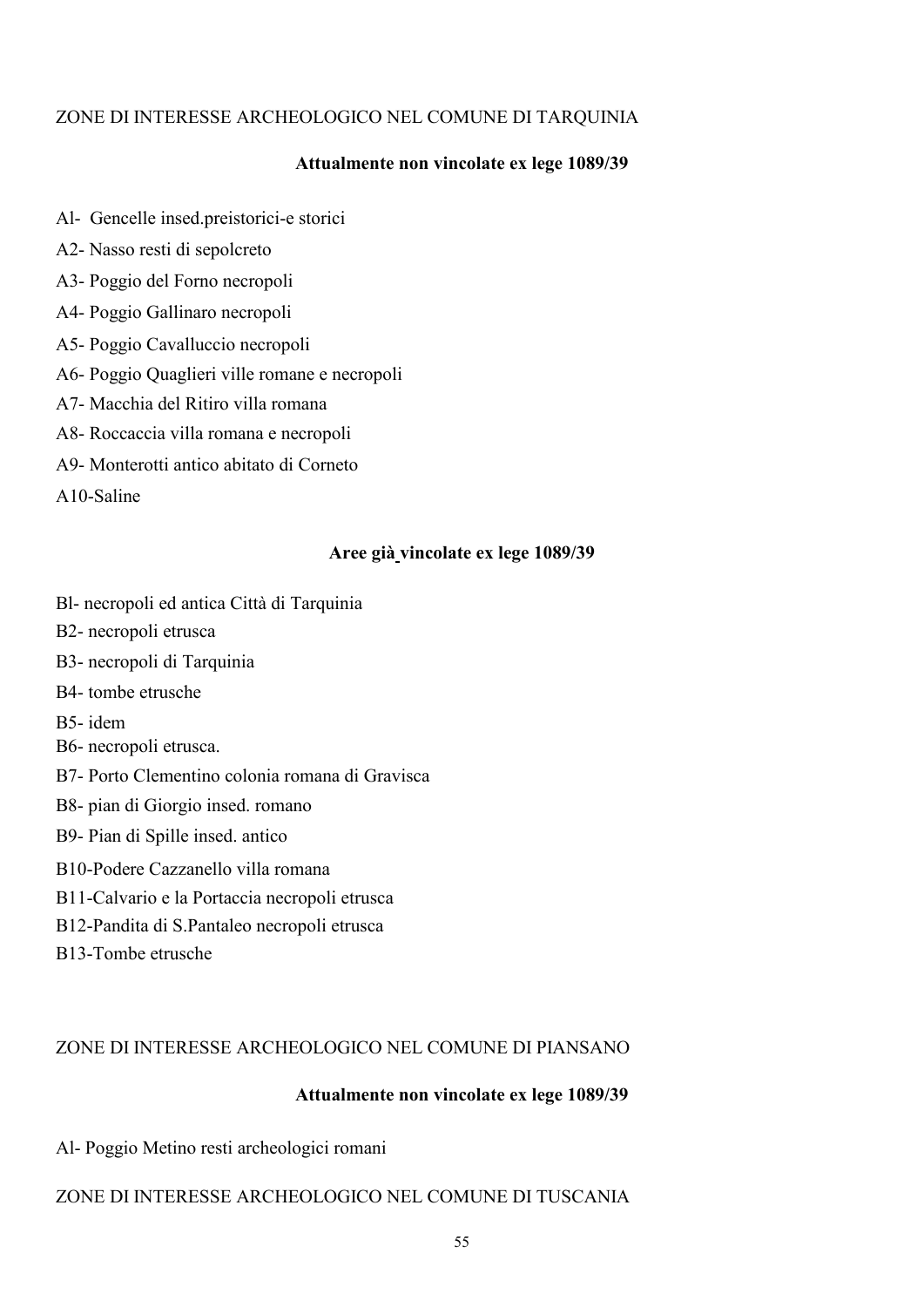#### Attualmente non vincolate ex lege 1089/39

Al- Quarticciolo insed. antico A2- Doganelle e Piantata necropoli A3- Sughereto S.Lazzaro tracciati antichi A4- Area della Cantiera necropoli A5- Casale Galeotti necropoli e via Clodia A6- S. Giusto insed. arcaico A7- Carcarello necropoli A8- Madonna dell'Olivo necropoli A9- Pian di Mare necropoli A10-Maschiolo Peschiera Castelluzzo necropoli A11-necropoli di Vulci A12-area archeologica

#### Aree giàvincolate ex lege 1089/39

- **B1- Peschiera Maschiolo**
- B2- necropolì della Peschiera
- B3- necropoli etrusco-romana
- B4- necropoli arcaica
- B5- mura e necropoli
- B6- idem
- B7- necropoli etrusca
- B8-idem

#### ZONA DI INTERESSE ARCHEOLOGICO NEL COMUNE DI MONTEROMANO

#### Attualmente non vincolate ex lege 1089/39

- Al-Valle Baiona necropoli
- A2- S.Pantaleo e Giardinetto tombe etrusche e via Clodia
- A3- Valle Regina necropoli
- A4-idem
- A5- Puntoni necropoli e villa romana
- A6- Rocca Vecchia castello e via Clodía
- A7- Prataccio villa romana A8- Monumenti villa romana
- A9- Torrionaccio villaggio protostorico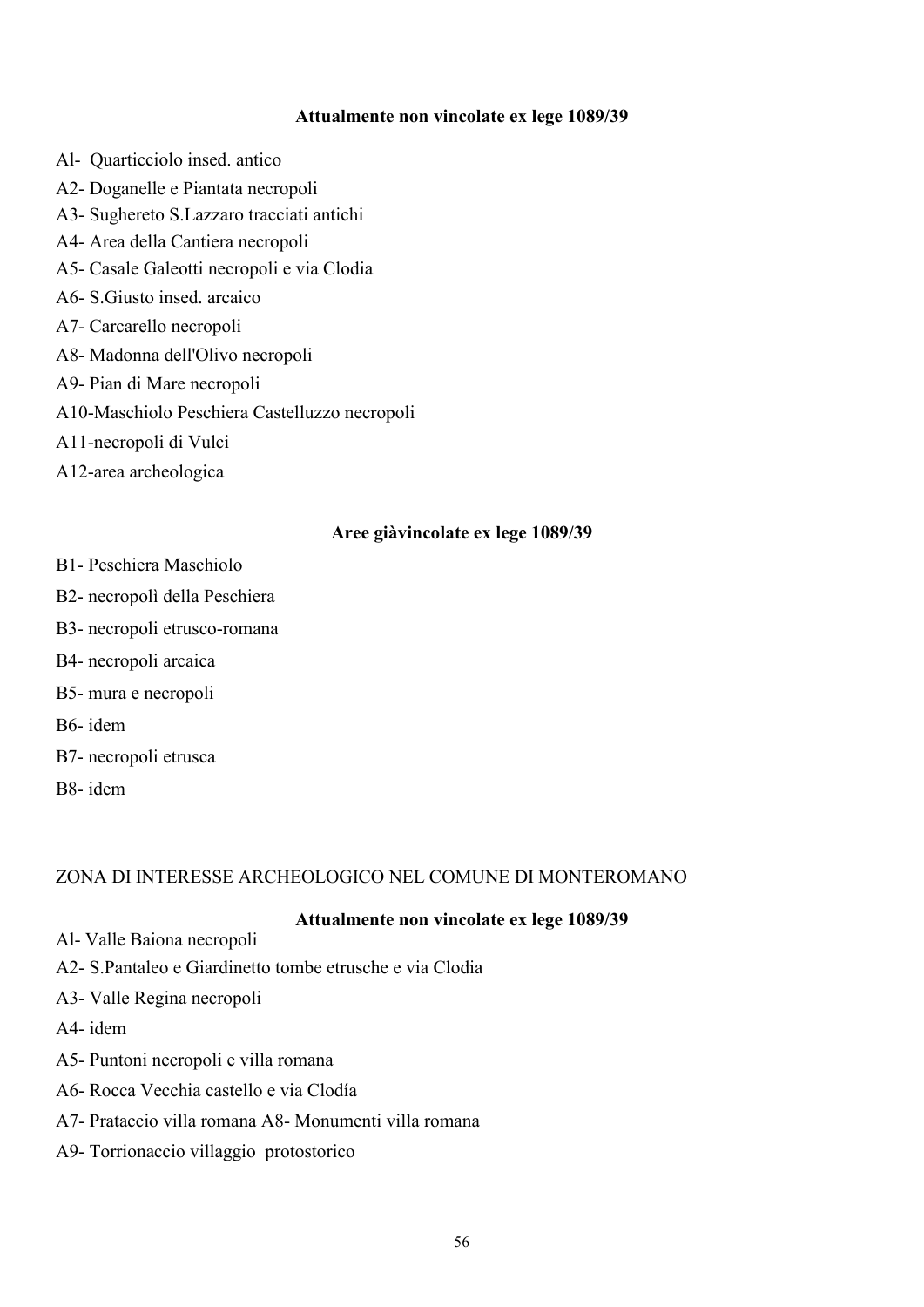# **ELENCO BENI INDIVIDUATO NELLE TAVOLE E3**

# PREESISTENZE ARCHEOLOGICHE E MONUMENTALI

l-zona archeologica

- 2- zona archeologica
- 3- zona archeologica-villa romana
- 4- zona archeologica-villa romana
- 5- complesso di Tor Paterno
- 6- zona archeologica-villa romana
- 7- zona archeologica-villa romana
- 8- area di frammenti fittili
- 9- resti di villa-scavi di Laurentium
- 10- resti di villa
- 11- resti di villa-Villa di Plinio
- 12- chiesa paleocristiana
- 13- resti di villa
- 14- Torre Tumoletti
- 15- Castel Porziano
- 16- Cappelle di S.Croce
- 17- resti di villa
- 18- villa romana
- 19- villa rustica
- 20-zona archeologica
- 21-ville rustiche
- 22- necropoli di Ficana
- 23- complesso di Castel Fusano
- 24- via Severiana
- 25- resti di villa
- 26- chiesetta di S Ercolano e cimitero
- 27- area di frammenti fittili e resti di strada
- 28- Torre di S Michele
- 29- sepolcreto cristiano
- 30- complesso di S.Ippolito
- 31- necropoli di Porto
- 32- antica area costiera con ruderi
- 33- borgo medievale di S. Episcopio di Porto
- 34- villa rustica
- 35- mausoleo detto Tempio di Portuno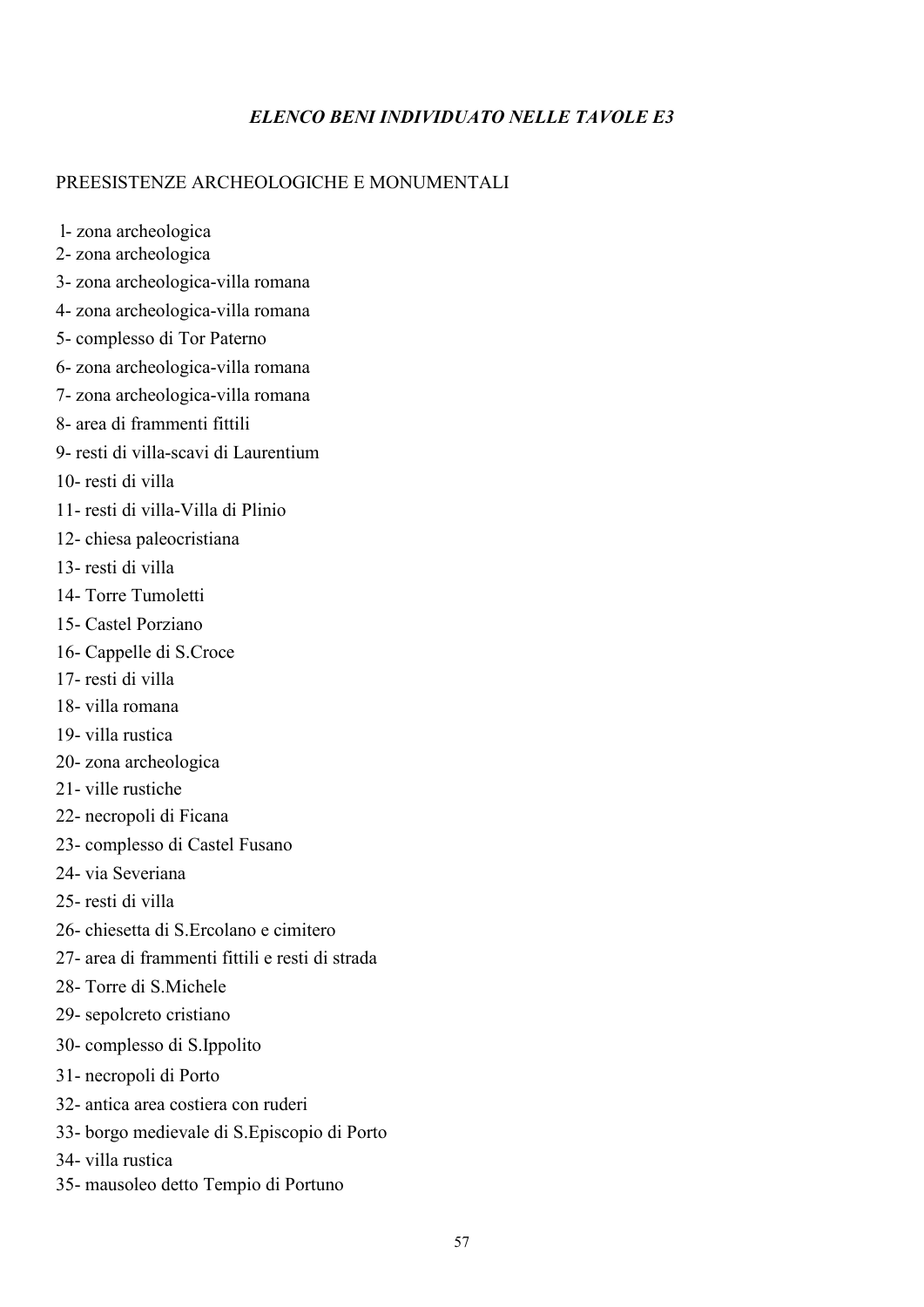37- Casale Torlonia 38- Torre Diruta o dello Sbirro 39- insediamento abitativo a Fiumicino 40- materiale sporadico e fontanile 41-fontanile e casale 42- chiesetta di S. Ninfa 43- Torre di Maccarese 44- area di frammenti fittili-e resti di murature 45- area di frammenti fittili 46- area archeologica 47- Torre di Palidora 48-tratto basolato antica via Aurelia 49- zona archeologica di Statua 50- chiesetta e Casale di Statua 51- resti di villa romana 52- resti di edifici romani 53- tracciato antico medievale per Ceri 54- resti e cisterna romana 55- resti di villa romana 56- strada Tarlonia per-Ceri 57- via romana tra Ceri e Statua 58- resti di villa romana 59- resti di villa romana 60- resti di villa romana 61- area di frammenti fittili 62- pagus ertusco e resti medievali di Castel Campanile 63- necropoli etrusca 64- antico tracciato tra Bebiana e via di Tragliatella 65- area di frammenti fittili 66- Castel Campanile 67-zona archeologica 68-complesso di Palidoro 69- resti di villa romana 70- area di frammenti fittili 71- fontanile ed area di frammenti fittili

36- Villa Torlonia oggi Sforza Cesarini

72- Torre di Pagliaccetto ed insediamento preistorico

73- Torrimpietra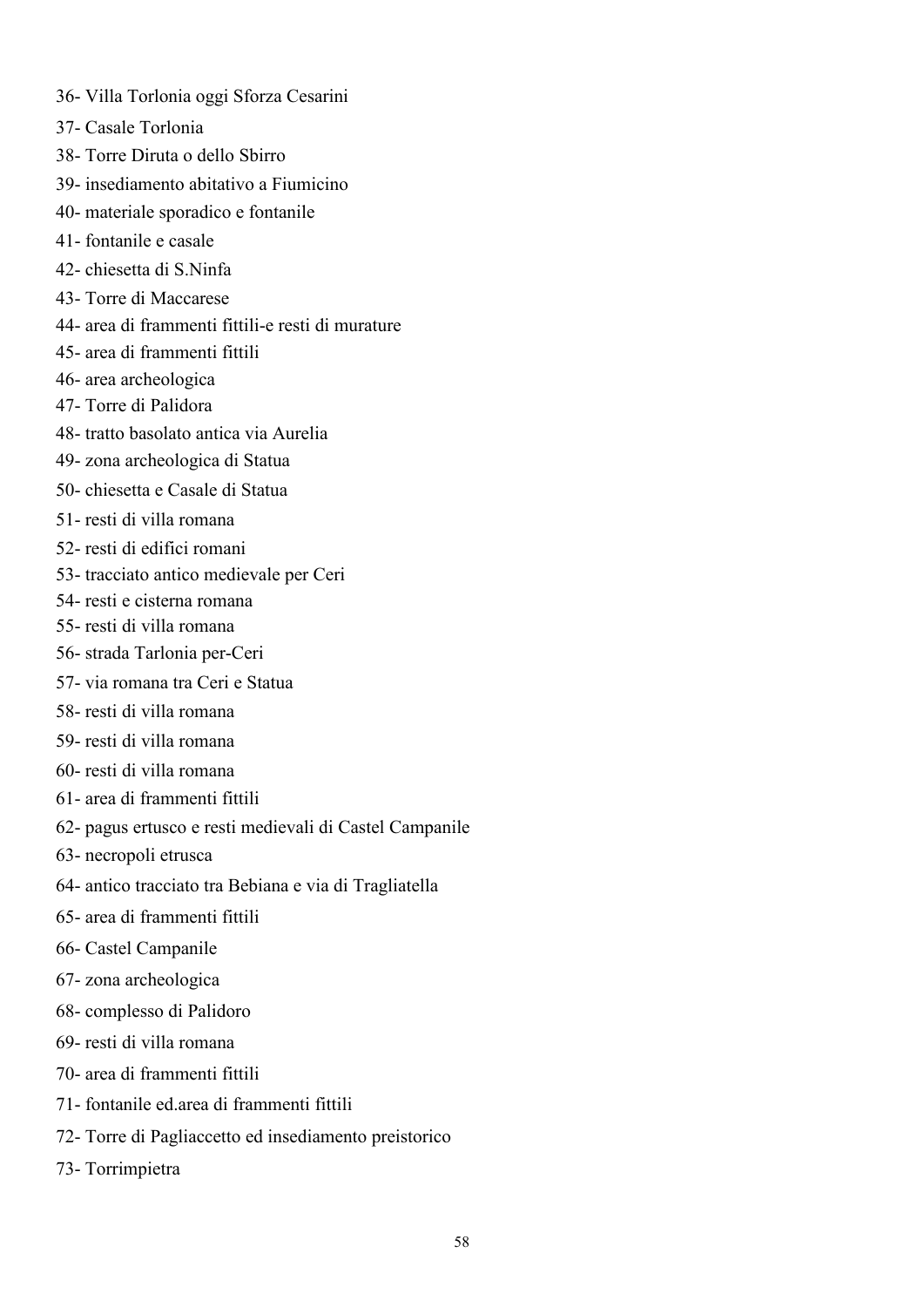74- area di frammenti fittili 75-area di frammenti fittili 76-area di frammenti fittili e tomba rupestre 77-area di frammenti fittili 78-Casale nuovo di Tragliatella 79-area di frammenti fittili 80-area di frammenti fittili e cunicolo 81-resti di villa romana 82-area di frammenti fittili 83-materiale archeologico 84-area di frammenti fittili 85-area di frammenti fittili 86-area di frammenti fittili 87-Casale Pian Pozzetto e resti antichi 88-area di frammenti fittili Castello di Casal dei Ricci 89-fontanile 90-area di frammenti fittili 91-Casale la Ficoncella e fontanile 92-area di frammenti fittili 93-Casale Testa di Lepre 94-zona archeologica 95-area di frammenti fittili e tombe 96-area di frammenti fittili 97-tombe ed area di frammenti fittili 98-area di frammenti fittili 99-area di frammenti fittili 100-area di frammenti fittili e Monte S.Pietro 101-ville rustiche 102-Torri del Castello di Statua 103-Torre Bovacciana 104-Rocca Borgia 105-Casale Aranova 106-Castello di Maccarese 107-area di frammenti fittili 108-Castello di Tragliata 109-il Dragoncello Casale e Torre 110-Casale Dragone 111-Torre Leprignana 112-villa romana cisterna 114-Torre Pascolaro 115-Casale di Testa di Lepre Torre

PREESISTENZE ARCHEOLOGICHE E MONUMENTALI NEL COMUNE DI MONTALTO: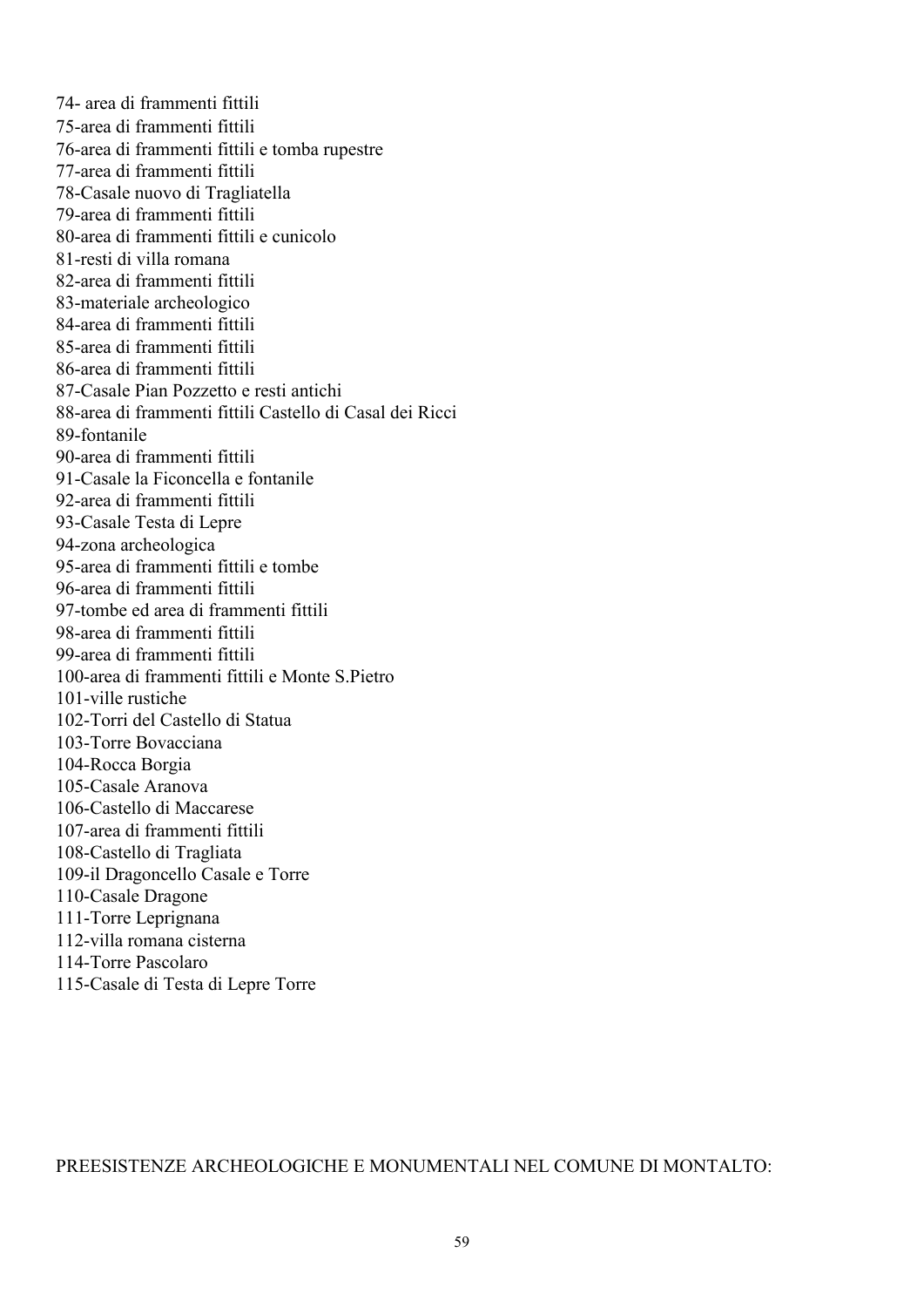1-il Torraccio villa rustica 2-località Uliveto area archeologica di epoca imperiale 3-Palombaro strutture termali 4-Torre di Montalto 5-località Rompicollo insediamento romano 6-località Casale Macchi insediamento romano 7-insediamento romano 8-località S Maria tombe a camera 9-tombe a camera 10-località S.Maria necropoli a camera 11-Caprarecce tombe a fossa e a camera 12-Caprarecce tombe a fossa 13-S.Agostino Nuovo 14-località S.Agostino tombe a camera 15-tombe a camera 16-il Quartigiano tomba a cinque camere 17-Ponte del Diavolo 18-Pian dei gangani tombe a camera 19-Magazzini tombe a camera 20-Pescia Romana vecchio borgo 21-ruderi di Vulci 22-Poggio Maremma nuclei Villanoviani

#### PREESISTENZE ARCHEOLOGICHE E MONUMENTALI DEL COMUNE DI S.MARINELLA:

1-Torre di Macchiatonda 2-area archeologica 3-area archeologica 4-loc. Grottini villa romana 5-loc la Selciata villa romana 6-villa Lessona 7-loc. le Grottacce villa romana 8-villa Maravigna villa romana 9-Poggio Castelsecco villa e ponte romani 10-Casale Bovizi villa romana 11-Poggio Alto villa romana 12-Poggio Spolverino villa romana 13-la -Piscina villa romana 14-Torre Chiaruccia 15-Castrum Novum 16-loc. Fosso delle Guardiole villa romana 17-la Castellina centro etrusco 18-loc. il Sogno villa romana 19-resti di villa romana 20-Fosso cupo santuario e necropoli etrusca 21-Poggio Cupellaro villa romana

PREESISTENZE ARCHEOLOGICHE E MONUMENTALI NEL COMUNE DI MONTEROMANO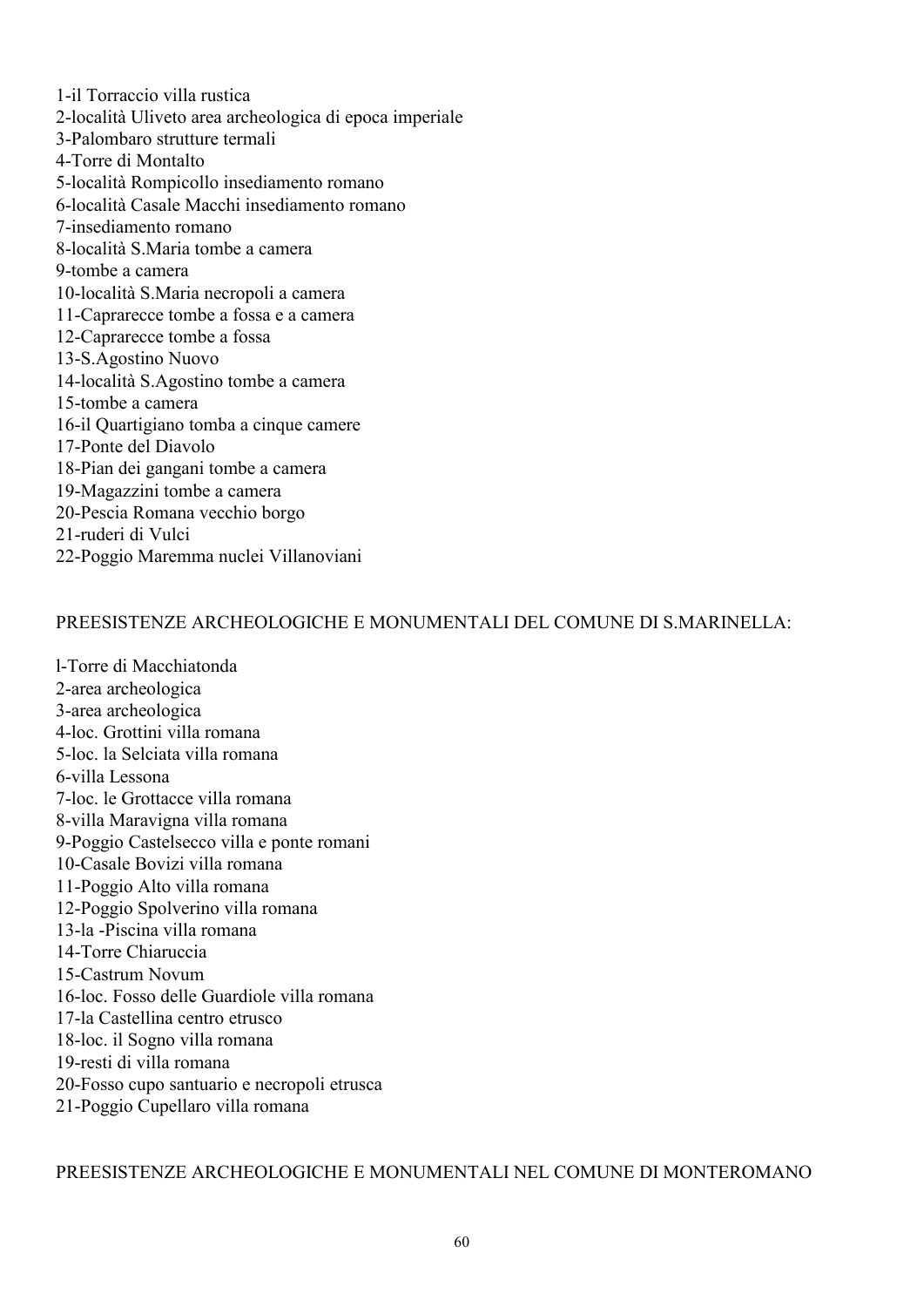1-loc.S.Calisto villa romana 2-Poggio della Rotonda villa romana 3-Poggio Cisterna resti di cisterna 4-Poggio della Ficonaccia villa romana 5-loc.Doganelle villa romana 6-Rocca Vecchia: Castello, via Clodia e insediamenti del bronzo 7-Ponte in opera quadrata 8-Poggio Tre Cancelle insediamento antico 9-Rio Secco necropolí 10-Rio Secco necropoli 11-loc.S.Pantaleo e Giardinetto tombe etrusche e via Clodia 12-loc.Porcareccia sepolocreto

## PREESISTENZE ARCHEOLOGICHE E MONUMENTALL DI ARLENA DI CASTRO-

1-Fonte di S. Giovanni

# PREESISTENZE ARCHEOLOGICHE E MONUMENTALI NEL COMUNE DI CELLERE:

1-Castellardo 2-Ponte dell'Oppio

## PREESISTENZE ARCHEOLOGICHE E MONUMENTALI NEL COMUNE DI CANINO:

1-Monterozzi ruderi 2-Musignano casale 3-Musignano Convento 4-Madonna del Cerro chiesa 5-Ponte del Pidocchio 6-Madonna delle Mosse chiesa 7-Piccole Terme villa romana 8-Ponte Ischia Abbazia 9-Ponte Sodo 10-Cuccumella necropoli vulcente 11-Cavalupo necropoli vulcente 12-Ponte della Badia

PREESISTENZE ARCHEOLOGICHE E MONUMENTALI NEL COMUNE DI TUSCANIA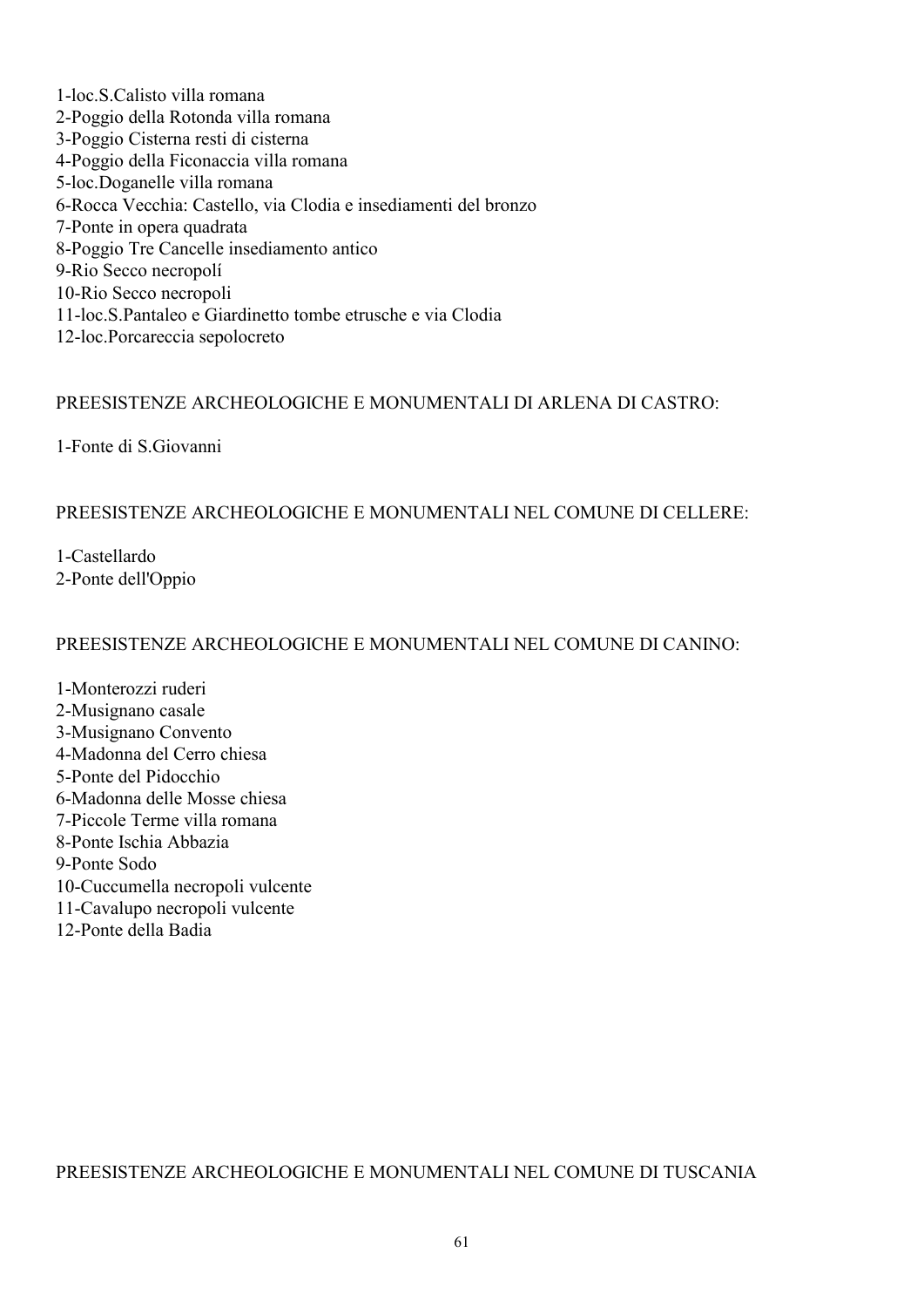l-Ponte dell'Omo Morto 2-Castellaccia ruderi 3-S.Giusto Abbazia 4-Madonna dell'Olivo necropoli etrusca 5-Pian di Mole necropoli 6-S.Pietro necropoli 7-Carcarello necropoli 8-C o Broco

# PREESISTENZE ARCHEOLOGICHE E MONUMENTALI NEL COMUNE DI TARQUINIA:

l-Ponte del Vivo 2-Casale Carcarello 3-Ponte dei Veneti 4-Ponte d'Asco 5-Mole del Mignone 6-Borgo medievale di Cencelle 7-Saline 8-Torre degli Appestati 9-Torre Caciola 10-Casale Anna Monterozzi 11-Madonna del Pianto 12-la Doganaccia Monterozzi 13-Casale Fontanaccia 14-il Giglio 15-Ponte Bernascone 16-Ponte del Diavolo 17-Poggio Cavalluccio necropoli 18-Ponte del Diavolo

## PREESISTENZE ARCHEOLOGICHE E MONUMENTALI NEL COMUNE DI ALLUMIERE:

1-la Tolfaccia insediamenti antichi 2-insediamento età del bronzo 3-la Farnesiana area archeologica 4-Poggio di Torcimina resti medievali 5-la Trinità luogo di romitaggio

PREESISTENZE ARCHEOLOGICHE E MONUMENTALI NEL COMUNE DI TOLFA-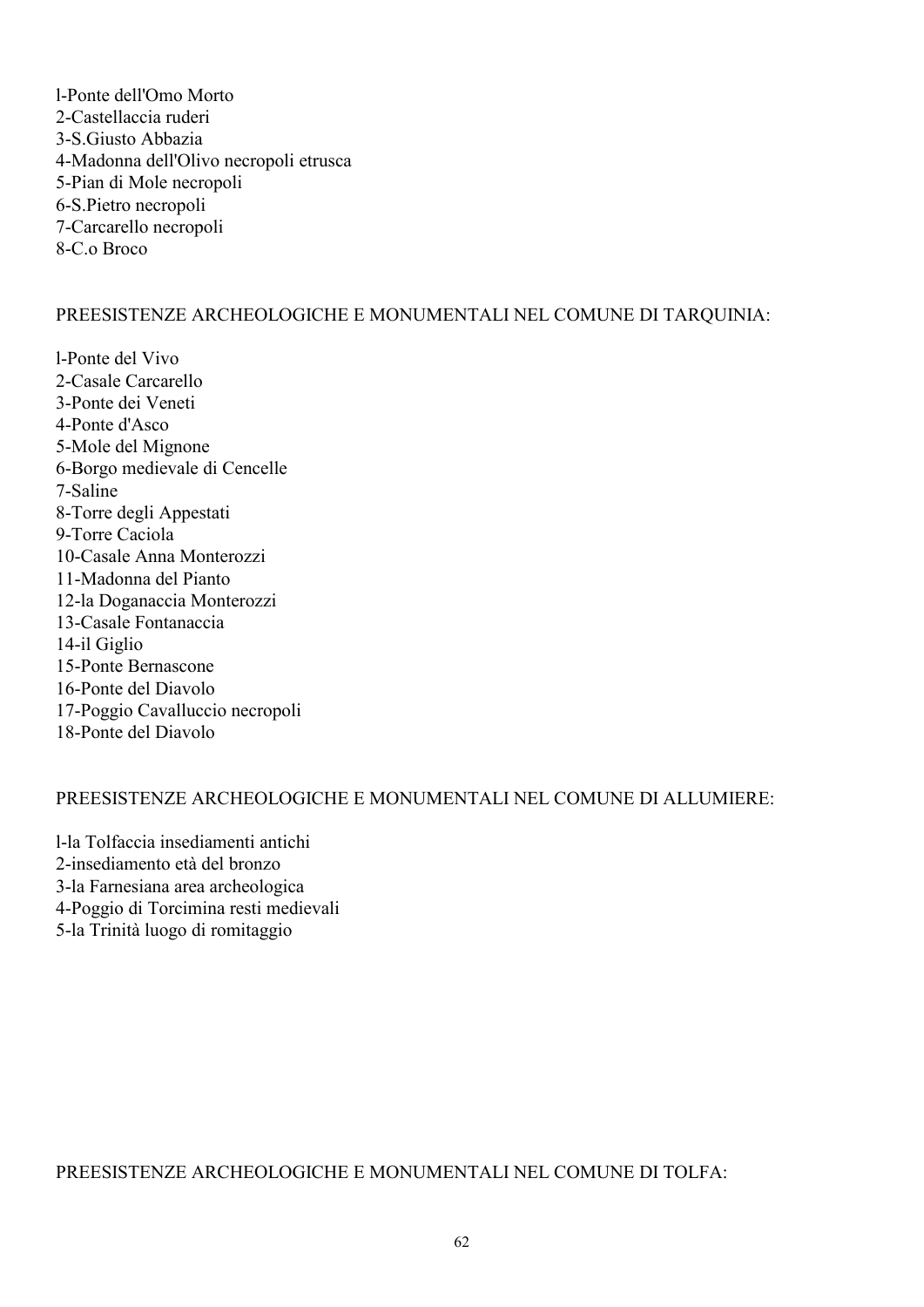1-Casale di S.Ansino 2-Casaletti di Radicata 3-Rota Palazzo e Borgo 4-Ponte Verginese 5-loc Porcareccia villa romana 6-loc Pian di Rio Fiume villa romana 7-villa romana 8-villa romana 9-Piana di S.Lorenzo villa romana 10-la Scaglia casale 11-Casale di Stazzalone 12-Aia di Femminamorta casali 13-loc.Monte Ventoso area archeologica 14-Pian dei Santi ville romana 15-Casale dei Frati 16-Casale Bartoli 17-S.Clemente 18-ruderi Edificio Vecchio ferriere 19-area archeologica 20-S.Lucia 21-la Concia casali 22-Sasso della Strega villa romana 23-Puntamazza villa romana 24-Monte Sassico villa romana 25-Castellaccio centro etrusco e necropoli 26-il Casalone casale 27-il Casalaccio casale

#### PREESISTENZE ARCHEOLOGICHE E MONUMENTALI NEL COMUNE DI CIVITAVECCHIA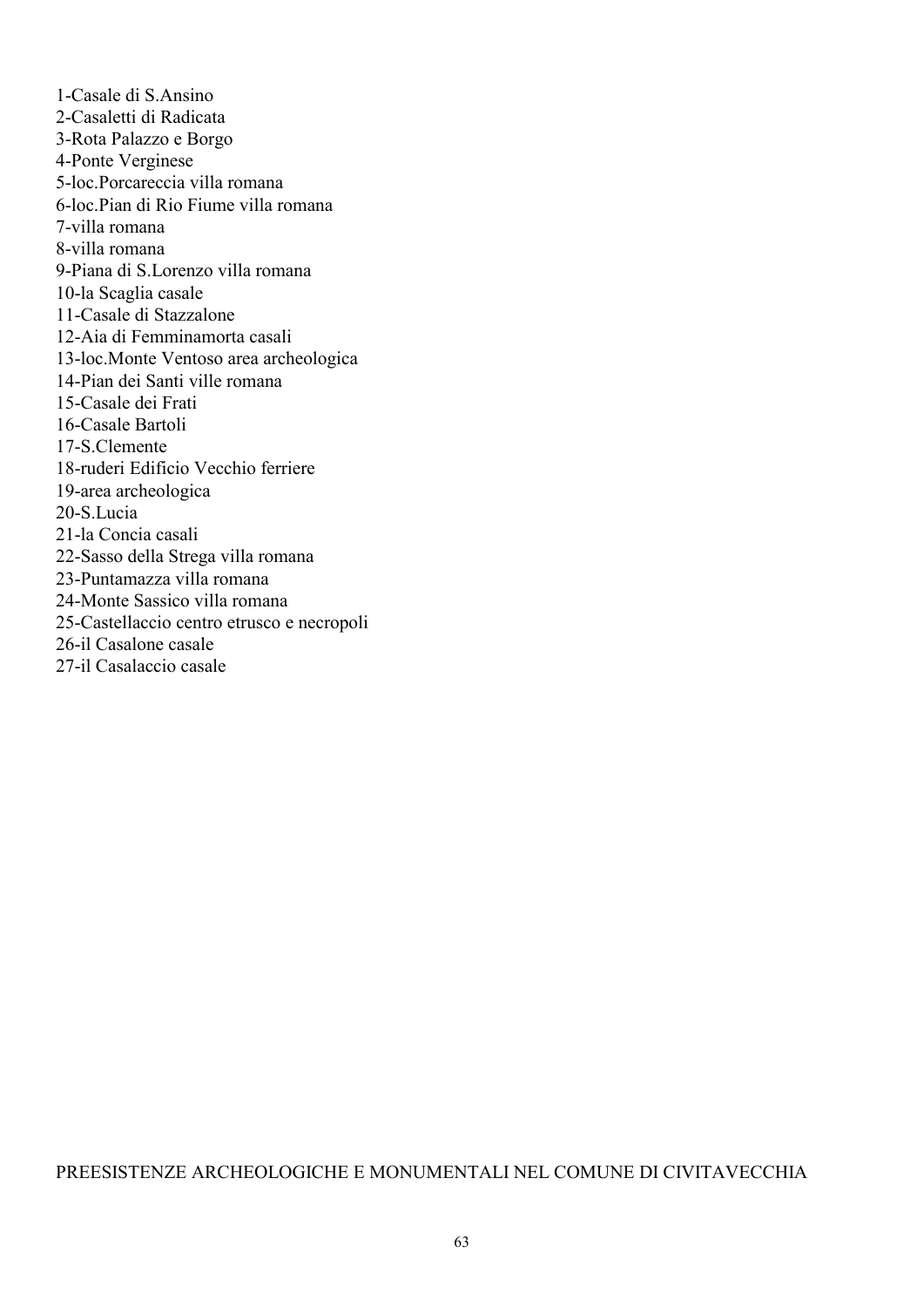1-Torre Marangone resti preistorici 2-resti preistorici e villa romana 3-Punta del Pecoraro villa romana 4-S. Gordiano resti archeologia 5-Campo dell'Oro villa romane 6-S Liborio 7-Sferracavallo Bagni insediamento romano 8-Forte Michelangelo 9-Punta del Cimitero villa romana 10-Punta S Paolo villa romana 11-Torre d'Orlando necropoli 12-Torre Valdaliga villa romana 13-torre S.Agostino

#### PREESISTENZE ARCHEOLOGICHE E MONUMENTALI NEL COMUNE DI LADISPOLI:

1-Marina di S. Nicola villa romana 2-Ponte del Lupo 3-ruderi di edificio 4-Monteroni il Castellaccio 5-Palo villa romana Alsiensis 6-Palo Castello Odescalchi antica Alsyum 7-resti opere portuali 8-Fosso Sanguinara resti romani ponte 9-le Piane villa romana 10-Vaccina ponte 11-avanzi di villa romana 12-Torre Flavia 13-Muracci di Vaccina rovine e casale